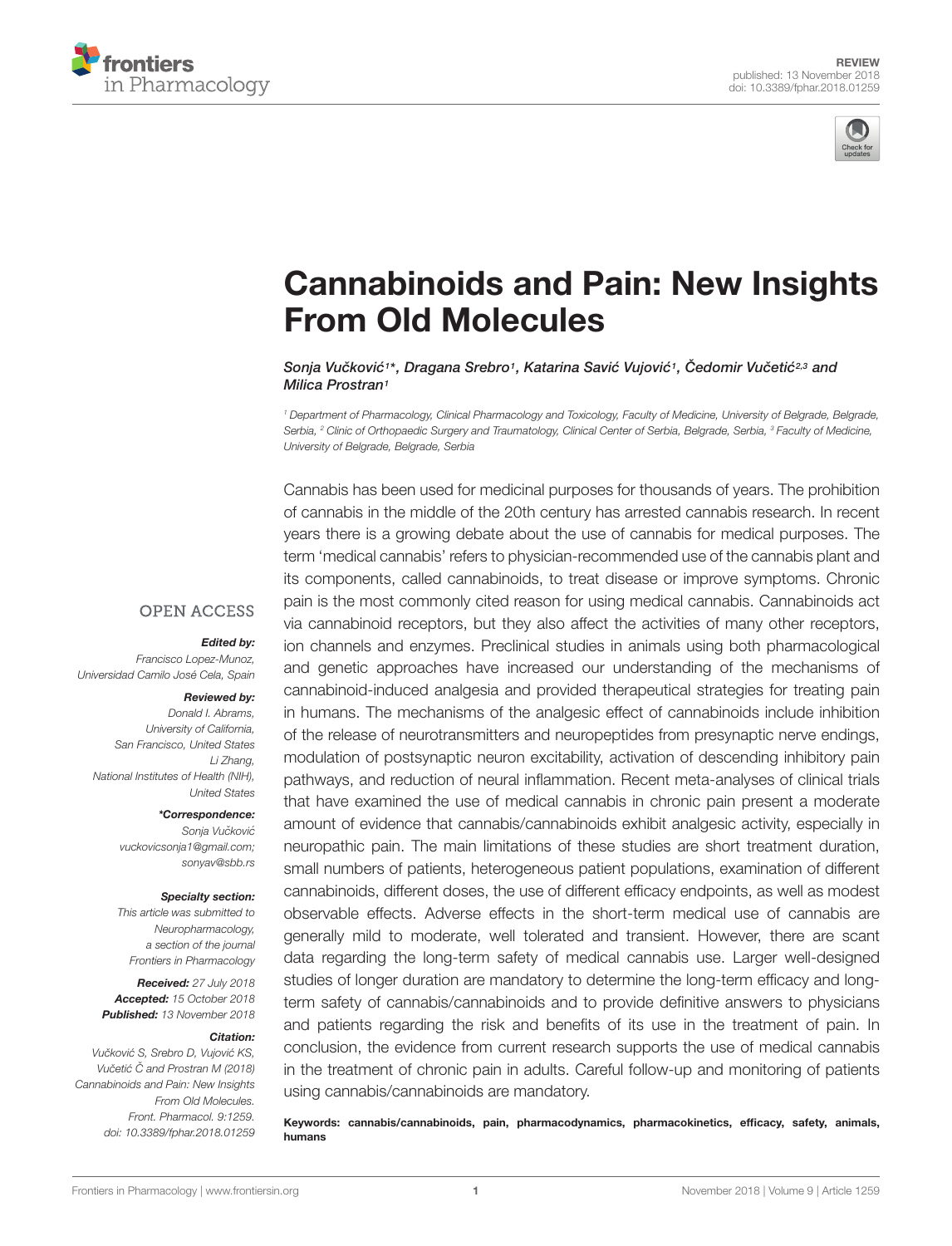# INTRODUCTION

Pain is one of the most common symptoms of disease. Acute pain is usually successfully managed with non-steroidal antiinflammatory drugs (NSAIDs) and/or opioids (Vučković S. et al., [2006;](#page-17-1) Vučković S.M. et al., 2006; Vučković et al., [2009,](#page-17-2) Vučković [et al.,](#page-17-3) [2016\)](#page-17-3), but chronic pain is often difficult to treat and can be very disabling [\(Gatchel et al.,](#page-13-0) [2014\)](#page-13-0). An adjuvant is a drug that is not primarily intended to be an analgesic but can be used to reduce pain either alone or in combination with other pain medications [\(Bair and Sanderson,](#page-12-0) [2011\)](#page-12-0). Some of these drugs have been known for some time, but their acceptance has waxed and waned over time (Vučković et al., [2015;](#page-17-4) [Srebro et al.,](#page-17-5) [2016;](#page-17-5) Tomić et al., [2018\)](#page-17-6). However, new approaches to targeting the pain pathway have been developed and adjuvant analgesics continue to attract both scientific and medical interest as constituents of a multimodal approach to pain management [\(Yaksh et al.,](#page-18-0) [2015\)](#page-18-0). The role of cannabis plant and its components, called cannabinoids, as adjuvant analgesics in the treatment of chronic pain, has been the subject of longstanding controversy [\(NASEM,](#page-15-0) [2017\)](#page-15-0).

Flowering plants within the genus Cannabis (also known as marijuana) in the family Cannabaceae have been cultivated for thousands of years in many parts of the world for spiritual, recreational and medicinal purposes. Preparations of the cannabis plant, which are taken by smoking or oral ingestion, have been observed to produce analgesic, antianxiety, anti-spasmodic, muscle relaxant, anti-inflammatory and anticonvulsant effects [\(Andre et al.,](#page-12-1) [2016\)](#page-12-1). However, the prohibition of cannabis cultivation, supply and possession from the middle of the 20th century (due to its psychoactivity and potential for producing dependence), has impeded cannabis research [\(ElSohly et al.,](#page-13-1) [2017\)](#page-13-1). In recent years there is a growing debate about cannabis use for medical purposes. In many countries cannabis use for medical reasons is legal and some countries have also decriminalized or legalized the recreational use of cannabis.

The term medical cannabis is used to refer to the physicianrecommended use of cannabis and its constituents, cannabinoids, to treat disease or improve symptoms [\(Rahn and Hohmann,](#page-16-0) [2009\)](#page-16-0). The use of cannabis and cannabinoids may be limited by its psychotropic side effects (e.g., euphoria, anxiety, paranoia) or other central nervous system (CNS)-related undesired effects (cognitive impairment, depression of motor activity, addiction), which occur because of activation of cannabinoid CB1 receptors in the CNS [\(Volkow et al.,](#page-17-7) [2014\)](#page-17-7). As interest in the use of cannabinoids as adjunctive therapy for pain management has increased in the last decades [\(Hill et al.,](#page-14-0) [2017\)](#page-14-0), there has been a continuing need for an increase in cannabis research and bridging the knowledge gap about cannabis and its use in pain treatment. Therefore, research on cannabis and cannabinoids has increased dramatically in recent years. However, there are several obstacles that need to be overcome, such as the regulations and policies that restrict access to the cannabis products, funding limitations, and numerous methodological challenges (drug delivery, the placebo issue, etc.) [\(NASEM,](#page-15-0) [2017\)](#page-15-0). This research is expected to explain and update the mechanisms of analgesic action of cannabis and

its constituents, and to provide answers to questions about the safety of medicinal cannabis and its potential indications in the treatment of pain. Healthcare providers in all parts of the world must keep up to date with recent findings in order to provide valid information regarding the benefits, risks, and responsible medical use to patients in pain [\(Wilsey et al.,](#page-18-1) [2016\)](#page-18-1).

This article is a narrative review of the published preclinical and clinical research of the pharmacodynamics, pharmacokinetics, efficacy, safety and tolerability of cannabis/cannabinoids in the treatment of pain.

# MATERIALS AND METHODS

In March 2018 we searched the MEDLINE database via PubMed (United States National Library of Medicine) for articles published up to March 1st, 2018 for the key words: 'cannabis' or 'cannabinoids' and 'pain' (in title/abstract). This was followed by filter species (humans/other animals) and language (English) selection. The abstracts of the 1270 citations extracted were screened for relevance by two reviewers (SV and DS). Discrepancies were resolved by discussion. The literature relevant to pharmacodynamic, pharmacokinetics, efficacy and safety of cannabis/cannabinoids in pain treatment was included. Both preclinical in vitro and in vivo data and clinical studies were included. Data on cannabis use among children, adolescents and pregnant women were excluded. We also examined the reference lists of reviewed articles.

# PHARMACODYNAMICS: CANNABIS AND CANNABINOIDS ACT ON MULTIPLE PAIN TARGETS

For many years it was assumed that the chemical components of the cannabis plant, cannabinoids, produce analgesia by activating specific receptors throughout the body, in particular CB1, which are found predominantly in the CNS, and CB2, found predominantly in cells involved with immune function [\(Rahn and Hohmann,](#page-16-0) [2009\)](#page-16-0). However, recently this picture has become much more complicated, as it has been recognized that cannabinoids, both plant-derived and endogenous, act simultaneously on multiple pain targets [\(Ross,](#page-16-1) [2003;](#page-16-1) [Horvath](#page-14-1) [et al.,](#page-14-1) [2008;](#page-14-1) [Pertwee et al.,](#page-16-2) [2010;](#page-16-2) [O'Sullivan,](#page-16-3) [2016;](#page-16-3) [Morales](#page-15-1) [et al.,](#page-15-1) [2017\)](#page-15-1) within the peripheral and CNS. Beside acting on cannabinoid CB1/CB2 receptors, they may reduce pain through interaction with the putative non-CB1/CB2 cannabinoid G protein-coupled receptor (GPCR) 55 (GPR55; [Staton et al.,](#page-17-8) [2008\)](#page-17-8) or GPCR 18 (GPR18), also known as the N-arachidonoyl glycine (NAGly) receptor; [Huang et al.,](#page-14-2) [2001\)](#page-14-2), and other well-known GPCRs, such as the opioid or serotonin (5-HT) receptors [\(Russo](#page-16-4) [et al.,](#page-16-4) [2005;](#page-16-4) [Scavone et al.,](#page-17-9) [2013\)](#page-17-9). In addition, many studies have reported the ability of certain cannabinoids to modulate nuclear receptors (peroxisome proliferator-activated receptors (PPARs) [\(O'Sullivan,](#page-16-3) [2016\)](#page-16-3), cys loop ligand-gated ion channels [\(Barann](#page-12-2) [et al.,](#page-12-2) [2002;](#page-12-2) [Hejazi et al.,](#page-14-3) [2006](#page-14-3) [Ahrens et al.,](#page-12-3) [2009;](#page-12-3) [Sigel et al.,](#page-17-10) [2011;](#page-17-10) [Xiong et al.,](#page-18-2) [2011,](#page-18-2) [2012;](#page-18-3) [Shi et al.,](#page-17-11) [2012;](#page-17-11) [Oz et al.,](#page-16-5) [2014;](#page-16-5)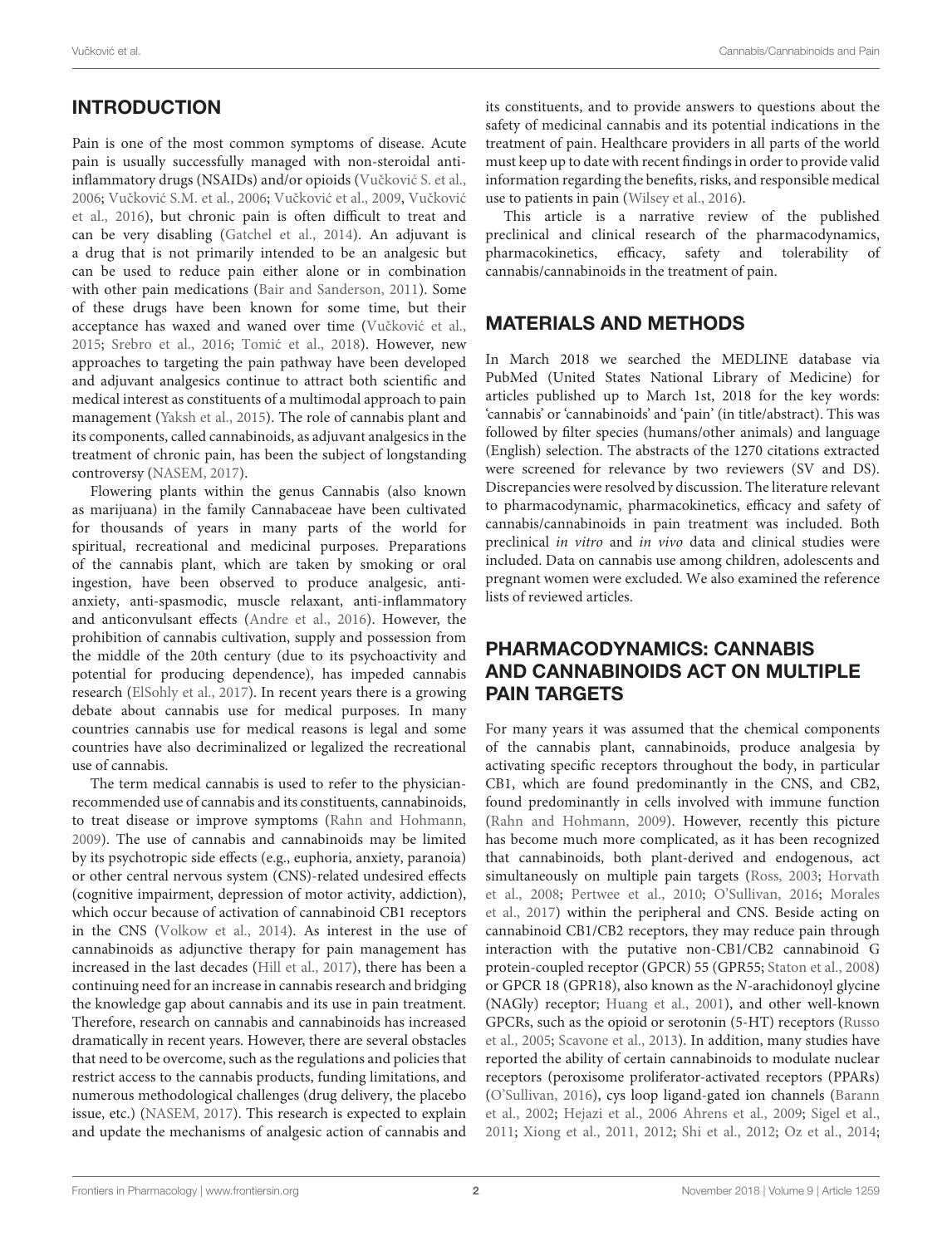[Bakas et al.,](#page-12-4) [2017\)](#page-12-4) or transient receptor potential (TRP) channels (TRPV, TRPA, and TRPM subfamilies), [\(Pertwee et al.,](#page-16-2) [2010;](#page-16-2) [Lowin and Straub,](#page-15-2) [2015;](#page-15-2) [Morales et al.,](#page-15-1) [2017\)](#page-15-1), among others. It has been shown that all these receptors represent potentially attractive targets for the therapeutic use of cannabinoids in the treatment of pain. Moreover, TRPV1 and CB1 or CB2 are colocalized at peripheral and/or central neurons (sensory neurons, dorsal root ganglia, spinal cord, brain neurons), which results in their intracellular crosstalk in situations where these receptors are involved simultaneously [\(Cristino et al.,](#page-13-2) [2006;](#page-13-2) [Anand et al.,](#page-12-5) [2009\)](#page-12-5). New data also demonstrate a variety of interactions between cannabinoid, opioid, and TRPV1 receptors in pain modulation [\(Zádor and Wollemann,](#page-18-4) [2015\)](#page-18-4). All of these provide an opportunity for the development of new multiple target ligands and polypharmacological drugs with improved efficacy and devoid of side effects for the treatment of pain [\(Reddy](#page-16-6) [and Zhang,](#page-16-6) [2013\)](#page-16-6).

Several lines of evidence indicate that cannabinoids may contribute to pain relief through an anti-inflammatory action [\(Jesse Lo et al.,](#page-14-4) [2005;](#page-14-4) [Klein,](#page-15-3) [2005\)](#page-15-3). In addition, non-cannabinoid constituents of the cannabis plant that belong to miscellaneous groups of natural products (terpenoids and flavonoids) may contribute to the analgesic, as well as the anti-inflammatory effects of cannabis [\(Andre et al.,](#page-12-1) [2016;](#page-12-1) [ElSohly et al.,](#page-13-1) [2017\)](#page-13-1).

Based on their origin, cannabinoids are classified into three categories: phytocannabinoids (plant-derived), endocannabinoids (present endogenously in human or animal tissues), and synthetic cannabinoids.

### Phytocannabinoids

There are about 100 different cannabinoids isolated from the cannabis plant [\(Andre et al.,](#page-12-1) [2016\)](#page-12-1). The main psychoactive compound is (−)-trans-19-tetrahydrocannabinol (THC), which is produced mainly in the flowers and leaves of the plant. The THC content varies from 5% in marijuana to 80% in hashish oil. THC is an analog to the endogenous cannabinoid, anandamide (ananda is the Sanskrit word for bliss; arachidonoylethanolamide, AEA). It is responsible for most of the pharmacological actions of cannabis, including the psychoactive, analgesic, antiinflammatory, anti-oxidant, antipruritic, bronchodilatory, antispasmodic, and muscle-relaxant activities [\(Rahn and Hohmann,](#page-16-0) [2009;](#page-16-0) [Russo,](#page-16-7) [2011\)](#page-16-7). THC acts as a partial agonist at cannabinoid receptors (CB1 and CB2) [\(Pertwee,](#page-16-8) [2008\)](#page-16-8). A very high binding affinity of THC with the CB1 receptor appears to mediate its psychoactive properties (changes in mood or consciousness), memory processing, motor control, etc. It has been reported that a number of side effects of THC, including anxiety, impaired memory and immunosuppression, can be reversed by other constituents of the cannabis plant (cannabinoids, terpenoids, and flavonoids) [\(Russo and Guy,](#page-16-9) [2006;](#page-16-9) [Russo,](#page-16-7) [2011;](#page-16-7) [Andre et al.,](#page-12-1) [2016\)](#page-12-1).

The non-psychoactive analog of THC, cannabidiol (CBD), is another important cannabinoid found in the cannabis plant. It is thought to have significant analgesic, anti-inflammatory, anti-convulsant and anxiolytic activities without the psychoactive effect of THC [\(Costa et al.,](#page-13-3) [2007\)](#page-13-3). CBD has little binding affinity for either CB1 or CB2 receptors, but it is capable of antagonizing them in the presence of THC [\(Thomas et al.,](#page-17-12) [2007\)](#page-17-12). In fact, CBD behaves as a non-competitive negative allosteric modulator of CB1 receptor, and it reduces the efficacy and potency of THC and AEA [\(Laprairie et al.,](#page-15-4) [2015\)](#page-15-4). CBD also regulates the perception of pain by affecting the activity of a significant number of other targets, including non-cannabinoid GPCRs (e.g., 5-HT1A), ion channels (TRPV1, TRPA1 and TPRM8, GlyR), PPARs, while also inhibiting uptake of AEA and weakly inhibiting its hydrolysis by the enzyme fatty acid amide hydrolase (FAAH) [\(Russo et al.,](#page-16-4) [2005;](#page-16-4) [Staton et al.,](#page-17-8) [2008;](#page-17-8) [Ahrens et al.,](#page-12-3) [2009;](#page-12-3) [De](#page-13-4) [Petrocellis et al.,](#page-13-4) [2011;](#page-13-4) [Burstein,](#page-13-5) [2015;](#page-13-5) [Morales et al.,](#page-15-1) [2017\)](#page-15-1). It has been demonstrated that cannabidiol can act synergistically with THC and contribute to the analgesic effect of medicinal-based cannabis extract [\(Russo,](#page-16-7) [2011\)](#page-16-7). At the same time, CBD displays an entourage effect (the mechanism by which non-psychoactive compounds present in cannabis modulate the overall effects of the plant), and is capable of improving tolerability and perhaps also the safety of THC by reducing the likelihood of psychoactive effects and antagonizing several other adverse effects of THC (sedation, tachycardia, and anxiety) [\(Russo and Guy,](#page-16-9) [2006;](#page-16-9) [Abrams and Guzman,](#page-12-6) [2015\)](#page-12-6). The differences in concentration of THC and CBD in the plant reflect the differences in the effects of different cannabis strains. Although CBD as a monotherapy in the treatment of pain has not been evaluated clinically, its antiinflammatory [\(Ko et al.,](#page-15-5) [2016\)](#page-15-5) and anti-spasmodic benefits and good safety profile suggest that it could be an effective and safe analgesic [\(Wade et al.,](#page-17-13) [2003\)](#page-17-13).

Other phytocannabinoids that can contribute to the overall analgesic effects of medical cannabis are cannabichromene (CBC), cannabigerol (CBG), tetrahydrocannabivarin (THCV), and many others [\(Morales et al.,](#page-15-1) [2017\)](#page-15-1). Similarly to CBD, these compounds do not display significant affinities for cannabinoid receptors, but they have other modes of action. This is a new area of research that needs to be addressed [\(Piomelli et al.,](#page-16-10) [2017\)](#page-16-10).

# Endocannabinoid System

This system seems to regulate many functions in the body, including learning and memory, mood and anxiety, drug addiction, feeding behavior, perception, modulation of pain and cardiovascular functions. The endocannabinoid system consists of cannabinoid receptors, endogenous cannabinoids (endocannabinoids), transport proteins and enzymes that synthesize or degrade the endocannabinoids.

Cannabinoid CB1 and CB2 receptors are 7-transmembrane G-protein coupled receptors (GPCRs). They play an important role in peripheral, spinal, and supraspinal nociception, including ascendant and descendent pain pathways [\(Hill et al.,](#page-14-0) [2017\)](#page-14-0). The signal transduction pathway of CB1 and CB2 involves inhibition of adenylyl cyclase, decreased cAMP formation, as well as an increase in the activity of mitogen-activated protein kinases (MAPK) [\(Ibsen et al.,](#page-14-5) [2017\)](#page-14-5). New evidence is emerging that different ligands can differentially activate these pathways, suggesting biased signaling through the cannabinoid receptors CB1 and CB2 [\(Ibsen et al.,](#page-14-5) [2017\)](#page-14-5).

The CB1 receptor is distributed throughout the nervous system. It mediates psychoactivity, pain regulation, memory processing and motor control. CB1 is a presynaptic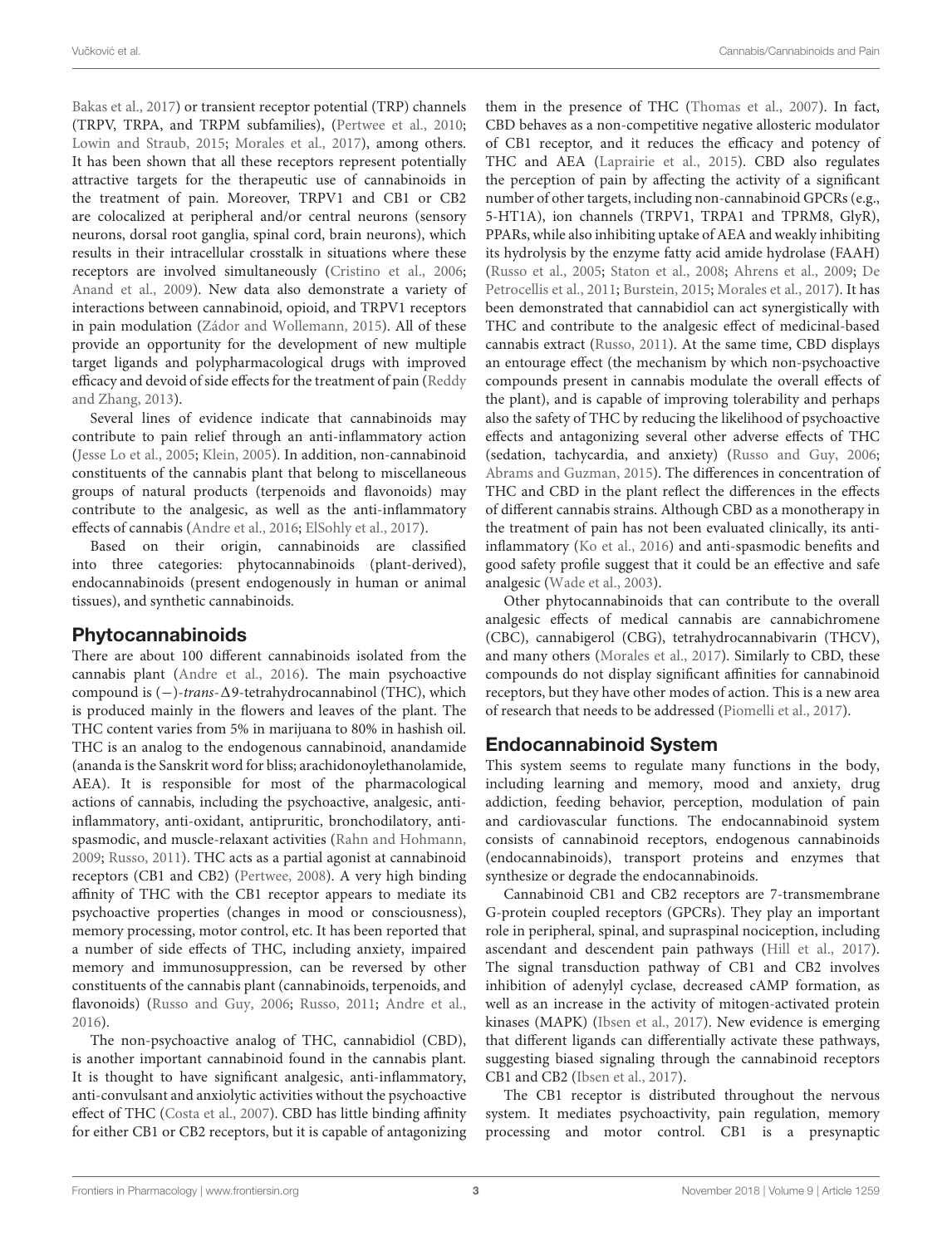heteroreceptor that modulates neurotransmitter and neuropeptide release and inhibits synaptic transmission. Activation of CB1 results in the activation of inwardly rectifying potassium channels, which decrease presynaptic neuron firing, and in the inhibition of voltage-sensitive calcium channels that decrease neurotransmitter release [\(Morales et al.,](#page-15-1) [2017\)](#page-15-1). The CB1 receptor is strategically located in regions of the peripheral and CNS where pain signaling is intricately controlled, including the peripheral and central terminals of primary afferent neurons, the dorsal root ganglion (DRG), the dorsal horn of the spinal cord, the periaqueductal gray matter, the ventral posterolateral thalamus and cortical regions associated with central pain processing, including the anterior cingulate cortex, amygdala and prefrontal cortex [\(Hill et al.,](#page-14-0) [2017\)](#page-14-0). The principal endogenous ligand for the CB1 receptor is AEA. CB1 receptors are observed more often on the gamma-aminobutyric acid (GABA) inhibitory interneurons in the dorsal horn of the spinal cord, and weakly expressed in most excitatory neurons [\(Hill et al.,](#page-14-0) [2017\)](#page-14-0). CB1 receptors are also present in multiple immune cells such as macrophages, mast cells and epidermal keratinocytes.

The CB2 receptor is found predominantly at the periphery (in tissues and cells of the immune system, hematopoietic cells, bone, liver, peripheral nerve terminals, keratinocytes), but also in brain microglia [\(Abrams and Guzman,](#page-12-6) [2015\)](#page-12-6). The receptors are responsible for the inhibition of cytokine/chemokine release and neutrophil and macrophage migration and they contribute to slowing down of chronic inflammatory processes and modulate chronic pain [\(Niu et al.,](#page-15-6) [2017\)](#page-15-6). Both CB2 and CB1 receptors on mast cells participate in the anti-inflammatory mechanism of action of cannabinoids [\(Facci et al.,](#page-13-6) [1995;](#page-13-6) [Small-](#page-17-14)[Howard et al.,](#page-17-14) [2005\)](#page-17-14). Also, activation of CB2 receptors on keratinocytes stimulates the release of β-endorphin, which acts at  $\mu$  opioid receptors on peripheral sensory neurons to inhibit nociception [\(Ibrahim et al.,](#page-14-6) [2005\)](#page-14-6). Under basal conditions, CB2 receptors are present at low levels in the brain, the spinal cord and DRG, but may be upregulated in microglia where they modulate neuroimmune interaction in inflammation and after peripheral nerve damage [\(Hsieh et al.,](#page-14-7) [2011\)](#page-14-7). CB2 receptor activation inhibits adenylyl cyclase activity and stimulates MAPK activity, but the effect on calcium or potassium conductance is controversial [\(Rahn and Hohmann,](#page-16-0) [2009;](#page-16-0) [Atwood et al.,](#page-12-7) [2012\)](#page-12-7). Stimulation of CB2 receptors does not produce cannabis-like effects on the psyche and circulation. The principal endogenous ligand for the CB2 receptor is 2-arachidonoylglycerol (2-AG) [\(Kano,](#page-14-8) [2014\)](#page-14-8).

Endocannabinoids are arachidonic acid derivatives. AEA and 2-AG are synthesized separately, they have local (autocrine and paracrine) effects and are rapidly removed by hydrolysis by fatty acid amide hydrolase (FAAH) and monoacylglycerol lipase (MAGL), respectively [\(Pacher et al.,](#page-16-11) [2006;](#page-16-11) [Starowicz](#page-17-15) [and Przewlocka,](#page-17-15) [2012;](#page-17-15) [Howard et al.,](#page-14-9) [2013\)](#page-14-9). Beside AEA, FAAH inhibition significantly elevates the levels of other fatty-acid amides such as oleoylethanolamide (OEA) and palmitoylethanolamide (PEA) in the CNS and peripheral tissues [\(Lambert et al.,](#page-15-7) [2002\)](#page-15-7). Endocannabinoids, similarly to THC, appear to activate cannabinoid receptors. AEA and 2-AG are a partial and full agonist of CB receptors, respectively [\(Kano,](#page-14-8) [2014\)](#page-14-8).

They work as a part of a negative feedback loop that regulates neurotransmitter and neuropeptide release and thereby modulate various CNS functions, including pain processing [\(Vaughan and](#page-17-16) [Christie,](#page-17-16) [2005\)](#page-17-16).

The AEA is a full agonist at TRPV1 (AEA referred to as an 'endovanilloid') that activates TRPV1 which results in desensitization [\(Ross,](#page-16-1) [2003;](#page-16-1) [Horvath et al.,](#page-14-1) [2008;](#page-14-1) [Starowicz and](#page-17-15) [Przewlocka,](#page-17-15) [2012\)](#page-17-15). AEA also activates GR55 [\(Ryberg et al.,](#page-16-12) [2007\)](#page-16-12), directly inhibits 5-HT3A receptors [\(Barann et al.,](#page-12-2) [2002\)](#page-12-2) potentiates the function of glycine receptors [\(Hejazi et al.,](#page-14-3) [2006\)](#page-14-3), inhibits T-type voltage-gated calcium channels [\(Chemin et al.,](#page-13-7) [2001\)](#page-13-7) and activates PPARs [\(Rockwell and Kaminski,](#page-16-13) [2004;](#page-16-13) [Sun](#page-17-17) [et al.,](#page-17-17) [2007;](#page-17-17) [Romano and Lograno,](#page-16-14) [2012;](#page-16-14) [O'Sullivan,](#page-16-3) [2016\)](#page-16-3).

Endocannabinoids, which are produced in neural and nonneural cells in the physiological response to tissue injury or excessive nociceptive signaling, suppress inflammation, sensitization and pain [\(Piomelli and Sasso,](#page-16-15) [2014;](#page-16-15) [Maccarrone](#page-15-8) [et al.,](#page-15-8) [2015\)](#page-15-8). Inhibitors of FAAH lead to elevated AEA levels and are intended for therapeutic use [\(Hwang et al.,](#page-14-10) [2010\)](#page-14-10). N-acylethanolamines such as PEA and OEA do not belong to endocannabinoids as they do not bind to cannabinoid receptors; they exhibit anti-inflammatory action via PPARs, and also inhibit pain through TRPV1 receptors. They are of interest to the field of cannabinoid pain research as they elevate levels of AEA through substrate competition at FAAH [\(Lambert et al.,](#page-15-7) [2002\)](#page-15-7).

There is a constant active exchange of substrates and metabolites between endocannabinoid and eicosanoid pathways. The enzyme FAAH breaks down AEA to arachidonic acid and ethanolamine or, alternatively, AEA can be directly transformed by cyclooxygenase-2 (COX-2) into proalgesic prostaglandins. As such, AEA may contribute to the analgesic properties of COX-2 selective NSAIDs. It was established that the metabolite of paracetamol combines with arachidonic acid by the action of FAAH to produce an endocannabinoid, which is a potent agonist at the TRPV1 and a weak agonist at both CB1 and CB2 receptors and an inhibitor of AEA reuptake [\(Bertolini et al.,](#page-12-8) [2006\)](#page-12-8).

### Synthetic Cannabinoids

At present, there are two synthetic cannabinoids on the market, dronabinol and nabilone, which may be of benefit in the treatment of pain [\(Abrams and Guzman,](#page-12-6) [2015\)](#page-12-6). In general, their use in pain treatment is off-label. Dronabinol is a generic name for the oral form of synthetic THC (Marinol®). It is approved for the treatment of chemotherapy-associated nausea and vomiting, and anorexia associated with human immunodeficiency virus infection. Nabilone, a generic name for the orally administered synthetic structural analog of THC (Cesamet®), is approved for the treatment of chemotherapy-associated nausea and vomiting. Their medical use is mostly limited by their psychoactive side effects, as well as their limited bioavailability [\(Huestis,](#page-14-11) [2007\)](#page-14-11).

### Cannabis and Cannabis Extract

Cannabis delivered by way of inhalation (smoked or inhaled through vaporization), orally or oromucosally, produces a host of biological effects [\(Andre et al.,](#page-12-1) [2016\)](#page-12-1). Unfortunately, clinical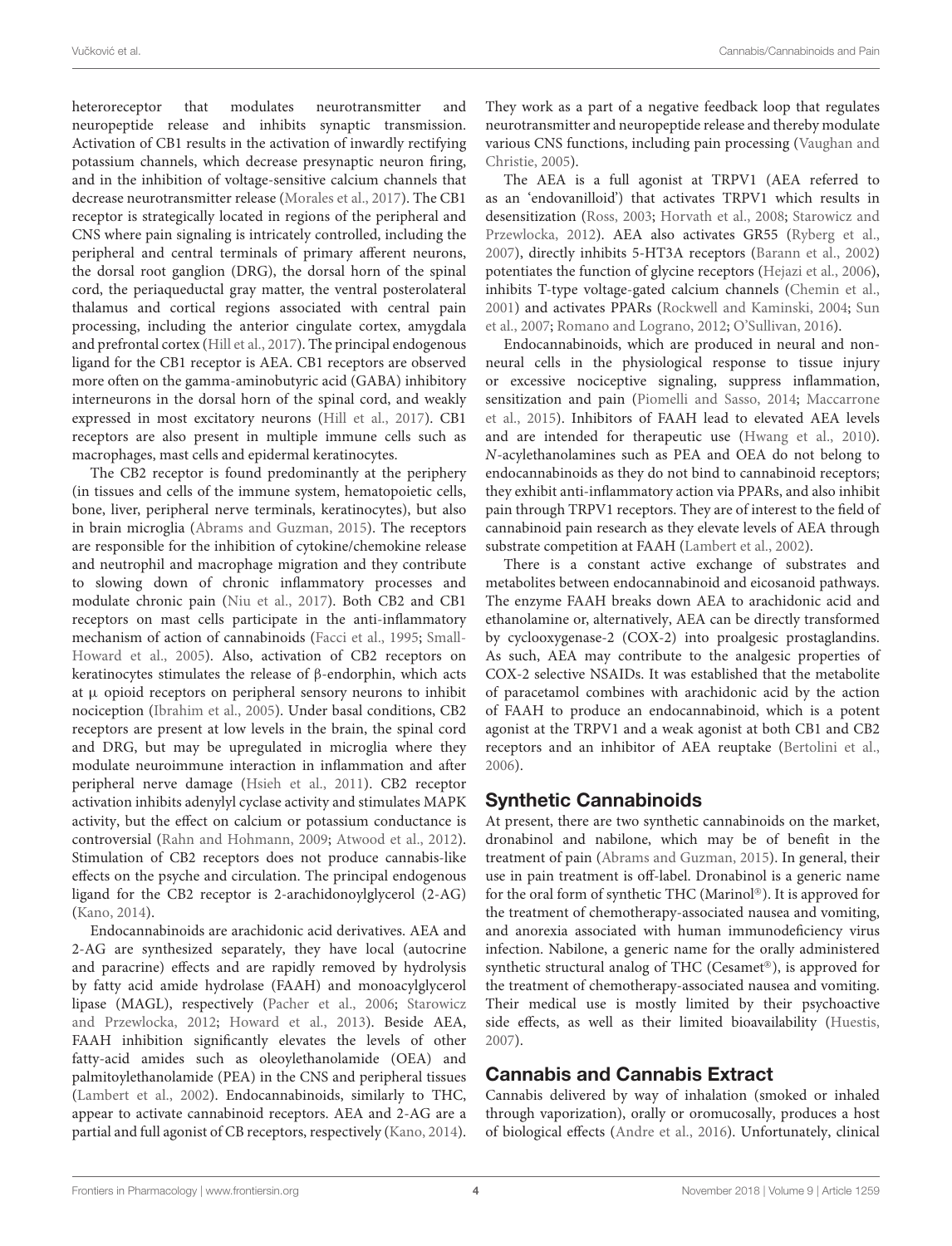trials conducted on cannabis are limited, and no drug agency has approved the use of cannabis as a treatment for any medical condition. Although there is no formal approval, cannabis is widely used for the treatment of pain. It is authorized by physicians where medical marijuana is legal [\(Health Canada,](#page-14-12) [2013\)](#page-14-12).

Nabiximols, a generic name for the whole-plant extract with a 1:1 ratio of THC:CBD (2.7 THC + 2.5 CBD per 100  $\mu$ L), an oromucosal spray (Sativex®) is approved as an adjuvant treatment for symptomatic relief of spasticity in adult patients with multiple sclerosis (MS) who have not responded well to other therapy and who have demonstrated a significant improvement during an initial trial of Sativex® therapy. In addition, Sativex® is approved in Canada (under the Notice of Compliance with Conditions) as an adjuvant treatment for symptomatic relief of neuropathic pain in adults with MS, and as an adjuvant analgesic in adult patients with advanced cancer who suffer from moderate to severe pain that is resistant to strong opioids [\(Health Canada,](#page-14-12) [2013\)](#page-14-12). An approval under the Notice of Compliance with Conditions means that a product shows potential benefit, possesses high quality and an acceptable safety profile based on a benefit-risk evaluation [\(Portenoy et al.,](#page-16-16) [2012\)](#page-16-16). Nabiximols is also approved in the United Kingdom and some European countries (e.g., Spain). The United States Food and Drug Administration (FDA) has not yet approved nabiximols as a treatment for any medical condition. Currently it is under investigation by the FDA under the Investigational New Drug Application (IND) for the treatment of cancer pain. Beside THC and CBD, nabiximols also contains other cannabinoids, terpenoids, and flavonoids.

### PHARMACOKINETICS OF CANNABIS/CANNABINOIDS

Cannabis is mostly inhaled by smoking and to a lesser extent by vaporization. The pharmacokinetics of inhaled and oral cannabis differ significantly [\(Agurell et al.,](#page-12-9) [1986;](#page-12-9) [Huestis,](#page-14-11) [2007\)](#page-14-11). Taken by mouth, THC is metabolized in the liver to 11-hydroxy-THC, a potent psychoactive metabolite. By inhalation, cannabis (THC) avoids the first passage metabolism in the liver, and the effect of inhaled cannabis is proportionate to the plasma levels of THC. The pharmacokinetic profile of the inhaled cannabis is similar to THC given by the intravenous route [\(Agurell et al.,](#page-12-9) [1986\)](#page-12-9). The pharmacokinetic profile of CBD is very similar to THC given by the same route of administration.

When inhaled, cannabinoids are rapidly absorbed into the bloodstream. The advantages of inhaled over oral cannabis are the fast onset of action (requiring minutes instead of hours), and rapid attainment of peak effect (in 1 h vs. several hours), which is maintained at a steady level for 3–5 h (vs. the variable effect, observed after oral administration, which lasts from 8 to more than 20 h) and less generation of the psychoactive metabolite [\(Agurell et al.,](#page-12-9) [1986\)](#page-12-9). The analgesic effect is experienced shortly after the first breath and can be maximized by self-titration (patients adjust cannabis dosage themselves). However, self-titration of oral cannabis is not recommended

due to the unpredictable appearance of side effects. The main disadvantage of smoking cannabis is inhalation of combustion byproducts with possible adverse effects in the respiratory tract [\(Volkow et al.,](#page-17-7) [2014;](#page-17-7) [NASEM,](#page-15-0) [2017\)](#page-15-0). Therefore, vaporization is considered a better alternative for the inhalation of cannabis. About 25–27% of the available THC becomes available to the systemic circulation after smoking [\(Carter et al.,](#page-13-8) [2004;](#page-13-8) [Zuurman et al.,](#page-18-5) [2009\)](#page-18-5). The bioavailability of inhaled THC varies considerably, probably due to differences in inhalation techniques and source of the cannabis product [\(Agurell et al.,](#page-12-9) [1986;](#page-12-9) [Huestis,](#page-14-11) [2007\)](#page-14-11).

Dronabinol, nabilone, and nabiximols are currently available oral pharmaceutical preparations of cannabinoids with standardized concentrations or doses. The main limitation associated with the administration of oral cannabinoids is their poor pharmacokinetic profile characterized by slow, unpredictable and highly variable absorption, late onset of action, extended duration due to psychoactive metabolites and unpredictable psychotropic effects [\(Ohlsson et al.,](#page-16-17) [1980;](#page-16-17) [Huestis,](#page-14-11) [2007;](#page-14-11) [Issa et al.,](#page-14-13) [2014\)](#page-14-13). Oral THC (extract, synthetic or cannabis-derived) bioavailability was reported to be 6–20% only [\(Wall et al.,](#page-17-18) [1983;](#page-17-18) [Agurell et al.,](#page-12-9) [1986\)](#page-12-9). Further efforts are aimed at improving the bioavailability of oral cannabinoids [\(Smith,](#page-17-19) [2015\)](#page-17-19).

Tetrahydrocannabinol is characterized by high binding to plasma protein (95–99%) so that the initial volume of distribution of THC is equivalent to the plasma volume [\(Grotenhermen,](#page-14-14) [2003\)](#page-14-14). However, the distribution changes over time, with the steady state volume of distribution being about 3.5 L per kg of body weight. This is due to the high lipophilicity of THC, with high binding to fat tissue. THC crosses the placental barrier and small amounts also cross into breast milk [\(Grotenhermen,](#page-14-14) [2003\)](#page-14-14).

Tetrahydrocannabinol is metabolized by cytochrome P450 enzymes CYP 2C9, 2C19 and 3A4, [\(Huestis,](#page-14-11) [2007;](#page-14-11) [Rong et al.,](#page-16-18) [2018\)](#page-16-18), and drugs that inhibit these enzymes (e.g., proton pump inhibitors, HIV protease inhibitors, macrolides, azole antifungals, calcium antagonists and some anti-depressants) can increase the bioavailability of THC. Conversely, drugs that induce hepatic enzymes responsible for THC metabolism (e.g., phenobarbital, phenytoin, troglitazone, and St John's wort) will lower its bioavailability [\(Rong et al.,](#page-16-18) [2018\)](#page-16-18).

In chronic-pain patients on opioid therapy, vaporized cannabis increases the analgesic effects of opioids without affecting significantly the plasma opioid levels [\(Abrams](#page-12-10) [et al.,](#page-12-10) [2011\)](#page-12-10) suggesting that the effects are probably due to pharmacodynamic rather than pharmacokinetic interactions.

### CANNABINOIDS IN ANIMAL MODELS OF PAIN

Behavioral studies have shown that synthetic or plant-derived cannabinoid receptor agonists or endogenous cannabinoid ligands are effective in different animal models of acute pain [\(Dhopeshwarkar and Mackie,](#page-13-9) [2014\)](#page-13-9). However, data obtained in humans, including volunteers with experimental pain and clinical trial patients, suggest that cannabinoids may be more effective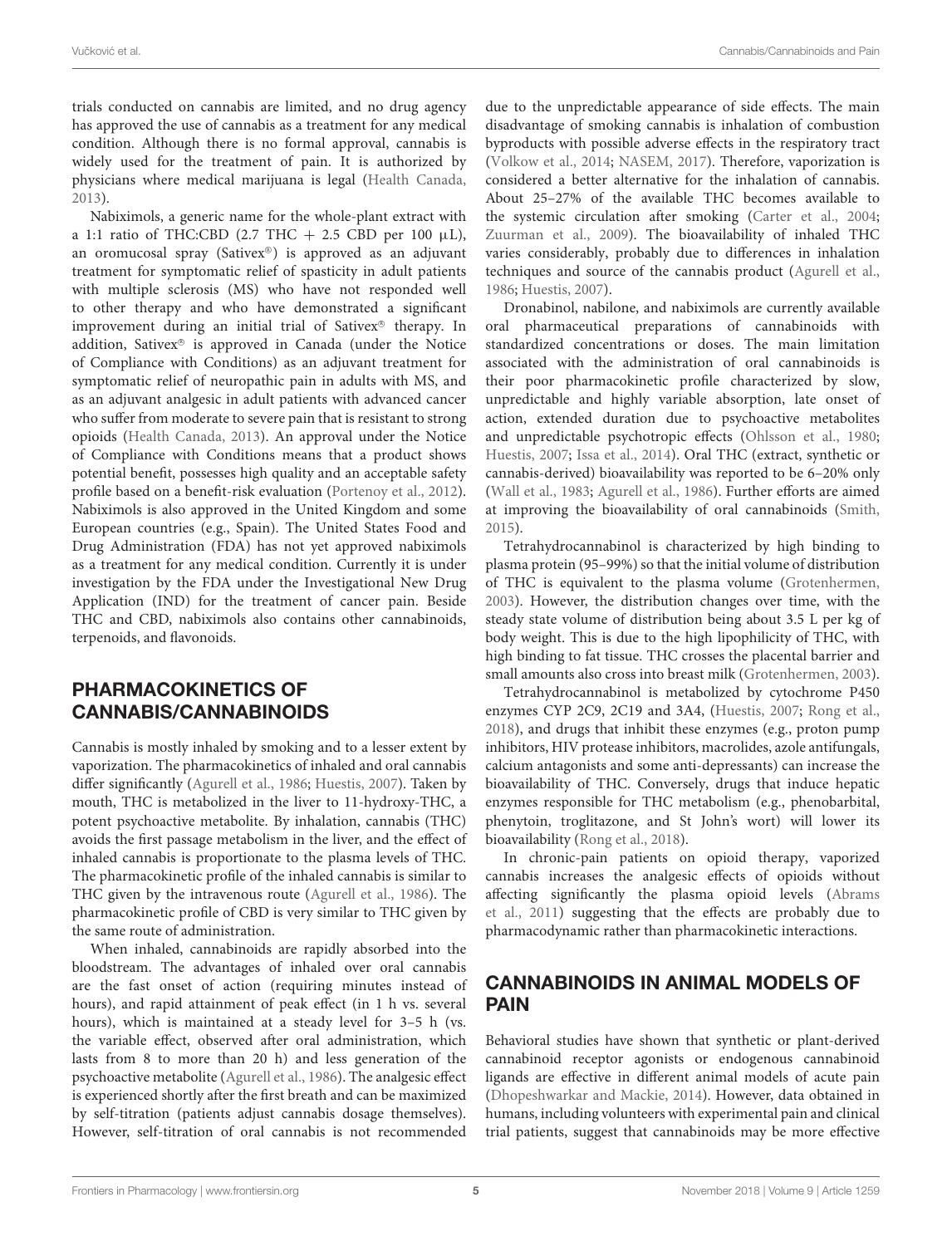for chronic rather than acute pain conditions [\(Kraft et al.,](#page-15-9) [2008\)](#page-15-9). Also, a number of targets identified in animal studies have not been confirmed in clinical trials. These include the absence of apparent clinical activity in clinical trials with CB2 agonists [\(Roche and Finn,](#page-16-19) [2010;](#page-16-19) [Ostenfeld et al.,](#page-16-20) [2011;](#page-16-20) [Atwood et al.,](#page-12-7) [2012;](#page-12-7) [Pereira et al.,](#page-16-21) [2013;](#page-16-21) [Dhopeshwarkar and Mackie,](#page-13-9) [2014\)](#page-13-9). In addition, FAAH inhibitors, although providing promising data in animal studies, did not demonstrate a significant efficacy against chronic pain in humans [\(Huggins et al.,](#page-14-15) [2012;](#page-14-15) [Woodhams](#page-18-6) [et al.,](#page-18-6) [2017\)](#page-18-6). These discrepancies may be explained by species differences, differences in methodology and outcomes measured in the studies, as well as lack of selectivity of the ligands used [\(Dhopeshwarkar and Mackie,](#page-13-9) [2014\)](#page-13-9). On the other hand, the outcome of a clinical trial of pain depends on the type of pain, trial design, target patient population, and several other factors [\(Gewandter et al.,](#page-13-10) [2014\)](#page-13-10). The effect of THC and other cannabinoids acting at CB1 receptors on motor activity in animals may easily be misinterpreted as pain-suppressing behavior [\(Meng et al.,](#page-15-10) [1998\)](#page-15-10). In humans, multiple emotional and cognitive factors influence the perception and experience of pain and this result in high inter-individual variability. However, pain in animals is mainly measured as a behavioral response to noxious stimuli, so that results obtained from animal studies are often more consistent. Also, volunteers with experimental pain respond more uniformly than patients with pathological pain, and pain pathways in healthy volunteers differ from those in patients [\(Olesen et al.,](#page-16-22) [2012\)](#page-16-22).

Due to CB1 receptor activation, the cannabinoid antinociception in animals may be accompanied by CNS side effects (e.g., hypoactivity, hypothermia and catalepsy) [\(Martin et al.,](#page-15-11) [1991\)](#page-15-11), which may translate into psychoactive side effects in humans (e.g., drowsiness, dizziness, ataxia, and fatigue).

A growing body of evidence indicates that in the treatment of chronic pain conditions, stimulation of the endocannabinoid system presents a promising approach that may prevent the occurrence of CNS side effects [\(Lomazzo et al.,](#page-15-12) [2015\)](#page-15-12). Several new strategies on how to preserve analgesic activity and avoid psychoactivity of cannabinoids have been proposed and tested in animals. They include inhibition of endocannabinoid uptake and metabolism in identified tissues where increased levels of endocannabinoids are desirable, administration of novel compounds that selectively target peripheral CB1 and CB2 receptors, positive allosteric modulation of cannabinoid CB1 receptor signaling, and modulation of non-CB1/non-CB2 receptors (TRPV1, GPR55, and PPARs) [\(Malek and Starowicz,](#page-15-13) [2016;](#page-15-13) [Starowicz and Finn,](#page-17-20) [2017\)](#page-17-20). In recent years, dual-acting compounds that provide FAAH inhibition (increased AEA and decreased arachidonic acid levels), TRPV1 antagonism (that prevents activation of the pro-nociceptive pathway by AEA), or COX-2 inhibition (that increases AEA and decreases prostaglandin levels), have offered the most promising results in chronic pain states in animals [\(Maione et al.,](#page-15-14) [2007;](#page-15-14) [Grim](#page-14-16) [et al.,](#page-14-16) [2014;](#page-14-16) [Morera et al.,](#page-15-15) [2016;](#page-15-15) [Malek and Starowicz,](#page-15-13) [2016;](#page-15-13) [Aiello et al.,](#page-12-11) [2016;](#page-12-11) [Starowicz and Finn,](#page-17-20) [2017\)](#page-17-20). However, it is important to verify whether the efficacy of this multitarget strategy observed in rodent models of chronic pain

and inflammation translates to humans and is not speciesspecific.

### Neuropathic Pain

Cannabinoids have been studied in various types of neuropathic pain in animals, including chronic nerve constriction traumatic nerve injury, trigeminal neuralgia, chemotherapy- and streptozotocin-induced neuropathy, etc.

Both CB1 and CB2 receptors have been found to be upregulated in nervous structures involved in pain processing in response to peripheral nerve damage [\(Lim et al.,](#page-15-16) [2003;](#page-15-16) [Zhang et al.,](#page-18-7) [2003;](#page-18-7) [Hsieh et al.,](#page-14-7) [2011\)](#page-14-7), and this may explain the beneficial effects of cannabinoid receptor agonists on neuropathic pain. It has been shown that increased CB2 expression is accompanied by the appearance of activated microglia [\(Zhang et al.,](#page-18-7) [2003\)](#page-18-7). Both microglial activation and neuropathic pain symptoms can be suppressed by CB2 agonists [\(Wilkerson et al.,](#page-18-8) [2012\)](#page-18-8). Consistent with this, CB2 knockout mice and transgenic mice overexpressing CB2 are characterized by enhanced and suppressed reactivity of microglia and neuropathic pain symptoms, respectively [\(Racz et al.,](#page-16-23) [2008\)](#page-16-23). TRPV1 expression is also increased in glutamatergic neurons of the medial prefrontal cortex in a model of spared nerve injury (SNI) in rats [\(Giordano et al.,](#page-13-11) [2012\)](#page-13-11).

In different neuropathic pain conditions, systemic administration of synthetic mixed cannabinoid CB1/CB2 agonists produces antinociceptive effects similar to those of THC [\(Herzberg et al.,](#page-14-17) [1997;](#page-14-17) [Pascual et al.,](#page-16-24) [2005;](#page-16-24) [Liang et al.,](#page-15-17) [2007\)](#page-15-17). The CB2 selective agonists given intrathecally or systemically are also effective in several animal models of neuropathic pain [\(Yamamoto et al.,](#page-18-9) [2008;](#page-18-9) [Kinsey et al.,](#page-15-18) [2011\)](#page-15-18), but their antinociceptive effects are without development of tolerance, physical withdrawal and other CNS side effects that accompany CB1 agonism [\(Deng et al.,](#page-13-12) [2015\)](#page-13-12).

When given early in the course of diabetes, CBD attenuates microgliosis in the ventral lumbar spinal cord of diabetic mice, as well as tactile allodynia and thermal hyperalgesia. However, if given later in the course of the disease, CBD has a little effect on pain-related behavior [\(Toth et al.,](#page-17-21) [2010\)](#page-17-21).

A controlled cannabis extract containing numerous cannabinoids and other non-cannabinoid fractions such as terpenes and flavonoids demonstrated greater antinociceptive efficacy than the single cannabinoid given alone, indicating synergistic antinociceptive interaction between cannabinoids and non-cannabinoids in a rat model of neuropathic pain [\(Comelli et al.,](#page-13-13) [2008\)](#page-13-13). The anti-hyperalgesic effect did not involve the cannabinoid receptors but was mediated by TRPV1 and thus it most probably belongs to CBD.

In animals with neuropathic pain, increased levels of endocannabinoids (AEA and 2-AG) have been detected in different regions of the spinal cord and brain stem [\(Mitrirattanakul et al.,](#page-15-19) [2006;](#page-15-19) [Petrosino et al.,](#page-16-25) [2007\)](#page-16-25). However, they appeared to be differentially regulated in different models of neuropathic pain, depending on the characteristic of the pain and the affected tissues [\(Starowicz and Przewlocka,](#page-17-15) [2012\)](#page-17-15). Genetic or pharmacological inactivation of FAAH/MAGL resulting in the elevation of endocannabinoid (AEA/2-AG)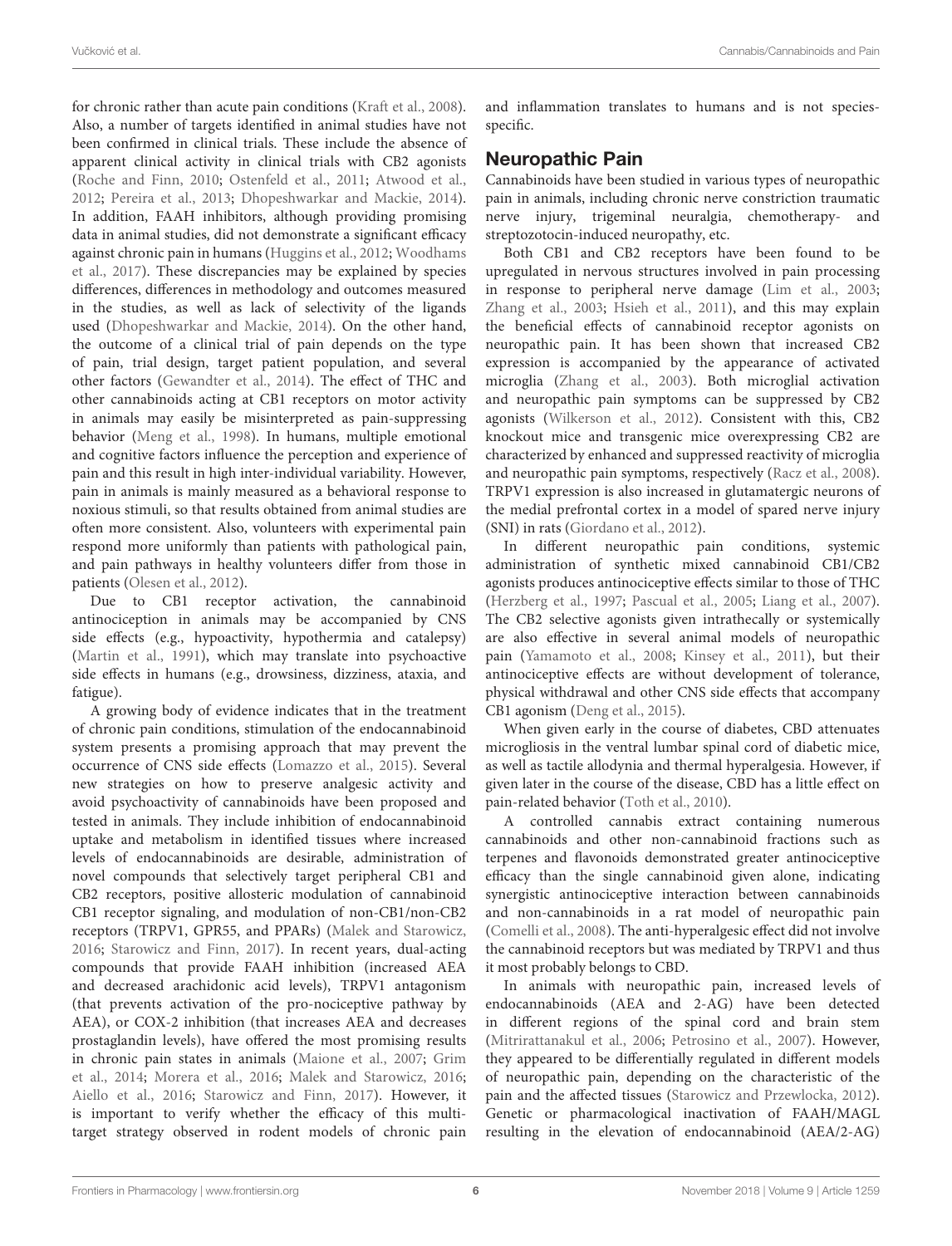levels in the spinal cord and brain stem [\(Lichtman et al.,](#page-15-20) [2004;](#page-15-20) [Schlosburg et al.,](#page-17-22) [2009;](#page-17-22) [Long et al.,](#page-15-21) [2009;](#page-15-21) [Adamson Barnes](#page-12-12) [et al.,](#page-12-12) [2016\)](#page-12-12) show promise for suppressing both neuropathic and inflammatory pain. In general, the antinociceptive effect of endocannabinoids is sensitive to antagonists of CB1 and CB2 receptors, TRPV1 channels and PPARα antagonism, indicating that multiple targets could be involved in the mechanism of their action [\(Kinsey et al.,](#page-15-22) [2010;](#page-15-22) [Caprioli et al.,](#page-13-14) [2012;](#page-13-14) [Piomelli,](#page-16-26) [2014;](#page-16-26) [Adamson Barnes et al.,](#page-12-12) [2016\)](#page-12-12). The reduction in the side effects that accompany CB1 agonism, such as motor incoordination, catalepsy, sedation and hypothermia, suggests that mainly TRPV1, but not a cannabinoid receptor-dependent mechanism, mediate the analgesic properties of exogenously and endogenously elevated levels of AEA in neuropathic pain. In a rat chronic constriction injury (CCI) model, depending on the dose of URB597 (FAAH inhibitor) used, lower or higher elevation of endogenous AEA levels and CB1- or TRPV1-mediated analgesia were achieved, respectively [\(Starowicz et al.,](#page-17-23) [2012\)](#page-17-23). It has been suggested that endocannabinoids can increase the excitability of nociceptive neurons by reducing synaptic release of inhibitory neurotransmitters via CB1 receptors on dorsal horn neurons [\(Pernía-Andrade et al.,](#page-16-27) [2009\)](#page-16-27), as well as by agonist activity on TRPV1 [\(Ross,](#page-16-1) [2003\)](#page-16-1).

Monoacylglycerol lipase inhibitors demonstrated CB1 dependent behavioral effects, including analgesia, hypothermia and hypomotility [\(Long et al.,](#page-15-21) [2009\)](#page-15-21). In a mouse model of neuropathic pain both CB1 and CB2 were engaged in the anti-allodynic effects of FAAH inhibitors, while only CB1 was involved in the anti-allodynic effect of the MAGL inhibitor [\(Kinsey et al.,](#page-15-22) [2010\)](#page-15-22). Also, unlike FAAH inhibitors, the persistent blockade of MAGL activity leads to desensitization of brain CB1 receptors and loss of the analgesic phenotype [\(Chanda](#page-13-15) [et al.,](#page-13-15) [2010\)](#page-13-15) and physical dependence [\(Schlosburg et al.,](#page-17-22) [2009\)](#page-17-22). However, a new highly selective MAGL inhibitor, KML29, exhibited antinociceptive activity without cannabimimetic side effects [\(Ignatowska-Jankowska et al.,](#page-14-18) [2014\)](#page-14-18).

In CCI in mice, JZL195, a dual inhibitor of FAAH and MAGL, demonstrated greater anti-allodynic efficacy than selective FAAH or MAGL inhibitors, and a greater therapeutic window (less motor incoordination, catalepsy and sedation) than WIN55212, a cannabinoid receptor agonist [\(Adamson Barnes et al.,](#page-12-12) [2016\)](#page-12-12).

Co-administration of sub-threshold doses of FAAH inhibitor, PF-3845 and the non-selective COX inhibitor, diclofenac sodium, produced enhanced antinociceptive effects in rodent models of both neuropathic (CCI) and inflammatory pain (intraplantar carrageenan) [\(Grim et al.,](#page-14-16) [2014\)](#page-14-16). Combined FAAH inhibition/TRPV1 antagonism is also an attractive therapeutic strategy because FAAH inhibition only produced biphasic effects, with antinociception via CB1 at low levels of AEA, and when AEA levels were higher, pronociceptive effects via TRPV1 [\(Maione](#page-15-14) [et al.,](#page-15-14) [2007;](#page-15-14) [Malek and Starowicz,](#page-15-13) [2016\)](#page-15-13).

Cannabinoids may attenuate neuropathic pain by peripheral action via both CB1 and/or CB2 receptors [\(Fox et al.,](#page-13-16) [2001;](#page-13-16) [Elmes et al.,](#page-13-17) [2004\)](#page-13-17). The peripherally acting cannabinoid agonist AZ11713908 reduced mechanical allodynia with a similar efficacy to WIN55,212-2, an agonist that entered the CNS [\(Yu et al.,](#page-18-10) [2010\)](#page-18-10). In addition, URB937, a brain impermeant

inhibitor of FAAH, elevated anandamide outside the brain and controlled neuropathic pain behavior without producing CNS side effects [\(Clapper et al.,](#page-13-18) [2010\)](#page-13-18).

After identification of allosteric binding site(s) on the CB1 GPCR [\(Price et al.,](#page-16-28) [2005\)](#page-16-28), several CB1-positive allosteric modulators have been developed and tested in animals. They attenuated both inflammatory and neuropathic pain behavior without producing the CB1-mediated side effects of orthosteric CB1 agonists but did not produce tolerance after repeated administration [\(Khurana et al.,](#page-15-23) [2017;](#page-15-23) [Slivicki et al.,](#page-17-24) [2017\)](#page-17-24).

# Inflammatory Pain

Different classes of cannabinoids (i.e., CB1 agonists, CB2 agonists, mixed CB1/CB2 agonists, endocannabinoids and endocannabinoid modulators) all suppressed pain behavior in various animal models of inflammatory pain [\(Clayton et al.,](#page-13-19) [2002;](#page-13-19) [Burgos et al.,](#page-13-20) [2010;](#page-13-20) [Starowicz and Finn,](#page-17-20) [2017\)](#page-17-20). Since inflammatory pain is a characteristic of several chronic diseases, including cancer, arthritis, inflammatory bowel disease, sicklecell disease, etc., cannabinoids appear to promise the lessening of severe pain in these diseases [\(Fichna et al.,](#page-13-21) [2014;](#page-13-21) [Abrams and](#page-12-6) [Guzman,](#page-12-6) [2015;](#page-12-6) [Turcotte et al.,](#page-17-25) [2016;](#page-17-25) [Vincent et al.,](#page-17-26) [2016\)](#page-17-26).

It is well known that CB2 receptor expression increases in microglia in response to inflammation and serves to regulate neuroimmune interactions and inflammatory hyperalgesia [\(Dhopeshwarkar and Mackie,](#page-13-9) [2014\)](#page-13-9). However, the extent of CB2 expression in neurons is a subject of controversy [\(Atwood and](#page-12-13) [Mackie,](#page-12-13) [2010;](#page-12-13) [Atwood et al.,](#page-12-7) [2012\)](#page-12-7). It has been suggested that peripheral inflammation, unlike peripheral nerve injury, does not induce CB2 receptor expression in the spinal cord [\(Zhang](#page-18-7) [et al.,](#page-18-7) [2003\)](#page-18-7). In contrast, [Hsieh et al.](#page-14-7) [\(2011\)](#page-14-7) demonstrated that the CB2 receptor gene is significantly upregulated in DRG and paws ipsilateral to inflammation induced by injection of complete Freund's adjuvant (CFA).

Systemic or local peripheral injection of the CB2-selective agonist was reported to reduce nociceptive behavior and swelling in different animal models of inflammation [\(Quartilho et al.,](#page-16-29) [2003;](#page-16-29) [Elmes et al.,](#page-13-22) [2005;](#page-13-22) [Kinsey et al.,](#page-15-18) [2011\)](#page-15-18). In addition, the CB2-selective agonist did not produce hypothermia or motor deficit that are CB1-mediated side effects [\(Kinsey et al.,](#page-15-18) [2011\)](#page-15-18). Therefore, a CB2 receptor selective agonist is expected to have less psychomimetic side effects and lower abuse potential as compared to the available non-selective or CB1-selective cannabinoid agonists. In animal models of inflammatory disease, CB2 agonists slow the progression of diseases [\(Turcotte et al.,](#page-17-25) [2016\)](#page-17-25). In a murine model of rheumatoid arthritis, collageninduced arthritis (CIA), CB2-selective agonists did not prevent the onset of arthritis, but did ameliorate established arthritis [\(Sumariwalla et al.,](#page-17-27) [2004\)](#page-17-27). JWH133, a selective CB2 agonist, inhibited in vitro production of cytokines in synoviocytes and in vivo reduced the arthritis score, inflammatory cell infiltration and bone destruction in CIA [\(Fukuda et al.,](#page-13-23) [2014\)](#page-13-23). Another CB2 selective agonist, HU-308, was shown to reduce swelling, synovial inflammation and joint destruction, in addition to lowering circulating antibodies against collagen I in CIA [\(Gui et al.,](#page-14-19) [2015\)](#page-14-19). Although approved in a range of preclinical models of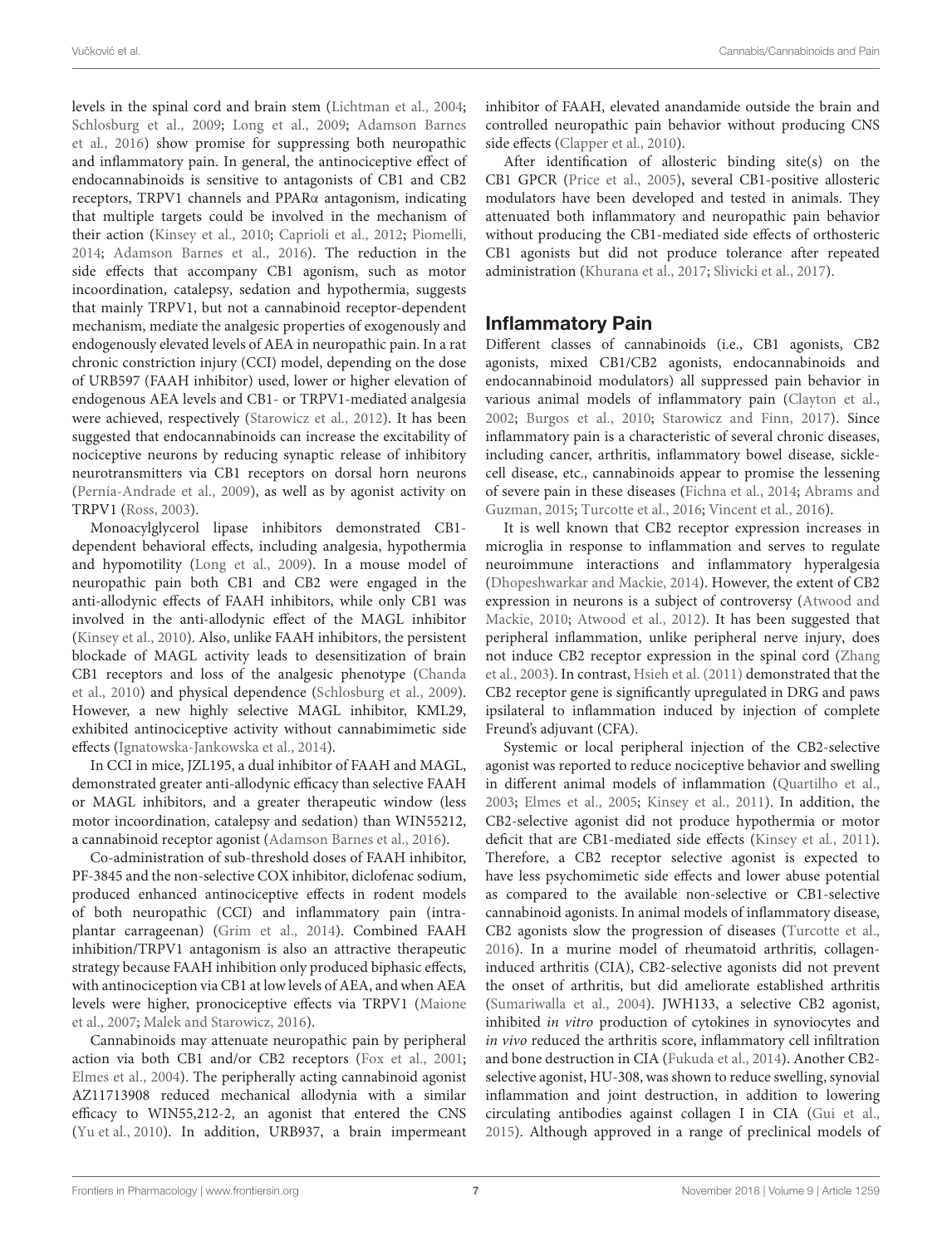pain, LY2828360, CB2 agonist, failed in a trial of patients with osteoarthritic knee pain [\(Pereira et al.,](#page-16-21) [2013\)](#page-16-21).

It was shown that formalin administration to the hind paw of rats induced AEA release into the periaqueductal gray matter [\(Walker et al.,](#page-17-28) [1999\)](#page-17-28). FAAH knockout mice and mice that express FAAH exclusively in nervous tissue, displayed anti-inflammatory and anti-hyperalgesic effects in both the carrageenan and CIA models, and the effects were prevented by administration of a CB2 but not a CB1 antagonist [\(Lichtman et al.,](#page-15-20) [2004;](#page-15-20) [Kinsey et al.,](#page-15-18) [2011\)](#page-15-18). FAAH inhibition may also reduce nociceptive behavior induced by lipopolysaccharide injection into the rat hind paw, and examination of the mechanism showed that both CB1 and CB2 were involved, but not TRPV1, PPARs, or opioid receptors [\(Booker et al.,](#page-13-24) [2012\)](#page-13-24). Oral administration of PF-04457845, a highly efficacious and selective FAAH inhibitor, produced potent antinociceptive effects in the CFA model of arthritis in rats, and it was shown that both CB1 and CB2 receptors were implicated in this effect [\(Ahn et al.,](#page-12-14) [2011\)](#page-12-14). In contrast to animal data, PF-04457845 failed to demonstrate efficacy in a randomized placebo and active-controlled clinical trial on pain in osteoarthritis of the knee [\(Ahn et al.,](#page-12-14) [2011;](#page-12-14) [Huggins et al.,](#page-14-15) [2012\)](#page-14-15). The possible explanations are development of tolerance to chronically elevated endocannabinoids or sensitization of TRPV1 receptors. A pronociceptive phenotype has been recently documented in FAAH knockout mice after administration of a challenge dose of TRPV1 agonist capsaicin [\(Carey et al.,](#page-13-25) [2016\)](#page-13-25). The increased nociceptive response was attenuated by antagonists of CB1 and TRPV1 receptors.

In a recent phase I trial, the FAAH inhibitor BIA-102474 caused death in one and severe neurological damage in five participants [\(Kaur et al.,](#page-14-20) [2016;](#page-14-20) [Moore,](#page-15-24) [2016\)](#page-15-24). It has been suggested that specificity and non-selectivity of this molecule and several errors in the design of the study were responsible for its toxicity, and not targeting of FAAH per se [\(Huggins et al.,](#page-14-15) [2012;](#page-14-15) [Pawsey et al.,](#page-16-30) [2016\)](#page-16-30). More research is necessary to characterize both the efficacy and safety profiles of endocannabinoid-directed therapeutic strategies.

An increase in local endocannabinoid levels by inhibition with local peripheral administration of URB597 (an irreversible FAAH inhibitor) induced analgesia in a model of carrageenan-induced inflammation in rats that was inhibited by a PPARα antagonist but not by a CB1 receptor antagonist [\(Sagar et al.,](#page-17-29) [2008\)](#page-17-29). However, local administration of URB597 into osteoarthritic knee joints reduced pain via CB1 receptors [monosodium iodoacetate (MIA)-induced osteoarthritis in rats and the model of spontaneous osteoarthritis in Dunkin-Hartley guinea pigs] [\(Schuelert et al.,](#page-17-30) [2011\)](#page-17-30). A peripherally restricted FAAH inhibitor, URB937, also reduced inflammatory pain in rodents via CB1 receptors [\(Clapper et al.,](#page-13-18) [2010\)](#page-13-18).

It was shown that inhibition of fatty acid binding proteins (FABPs) reduced inflammatory pain in mice. This effect was associated with an upregulation of AEA and the effect was inhibited by antagonists of CB1 or PPARα receptors [\(Kaczocha](#page-14-21) [et al.,](#page-14-21) [2014\)](#page-14-21).

Recent animal findings suggest that cannabinoids may have beneficial effect on affective-emotional and cognitive aspect of chronic pain [\(La Porta et al.,](#page-15-25) [2015;](#page-15-25) [Neugebauer,](#page-15-26) [2015;](#page-15-26) [Kiritoshi et al.,](#page-15-27) [2016\)](#page-15-27). In mice with MIA-induced arthritis, selective agonists of both CB1 and CB2 receptors ameliorated the nociceptive and affective manifestations of osteoarthritis, while a CB1-selective agonist improved the memory impairment associated with arthritis [\(La Porta et al.,](#page-15-25) [2015;](#page-15-25) [Woodhams](#page-18-6) [et al.,](#page-18-6) [2017\)](#page-18-6). This is in agreement with human studies of cannabinoids that indicate a significant improvement in secondary outcome measures, such as sleep and mood [\(Lynch](#page-15-28) [and Ware,](#page-15-28) [2015\)](#page-15-28).

The combined FAAH/COX inhibitor ARN2508 demonstrated efficacy against intestinal inflammation and was without gastrointestinal side effects [\(Sasso et al.,](#page-17-31) [2015\)](#page-17-31) because AEA, which is similar to prostanoids, has protective actions on the gastrointestinal mucosa.

### Cancer Pain

Experiments with animal models of cancer pain support the use of cannabinoids in the treatment of cancer pain in humans. Systemic administration of non-selective, CB1 selective or CB2 selective agonist significantly attenuated mechanical allodynia in a mouse model which was produced by inoculating human oral cancer cell lines HSC3 into the hind-paw of mice [\(Guerrero](#page-14-22) [et al.,](#page-14-22) [2008\)](#page-14-22). A mechanical hyperalgesia associated with decreased anandamide levels were found in plantar paw skin ipsilateral to tumor induced by injection of fibrosarcoma cells into the calcaneum of mice. The paw withdrawal frequency was reduced after local injection of anandamide [\(Khasabova et al.,](#page-14-23) [2008\)](#page-14-23). Also, one study reported that the efficacy of synthetic CB1 and CB2-receptor agonists was comparable with the efficacy of morphine in a murine model of tumor pain [\(Khasabova](#page-14-24) [et al.,](#page-14-24) [2011\)](#page-14-24). An important finding is that cannabinoids are effective against neuropathic pain induced by exposure of animals to anticancer chemotherapeutics (vincristine, cisplatin, paclitaxel) [\(Rahn et al.,](#page-16-31) [2007;](#page-16-31) [Khasabova et al.,](#page-14-25) [2012;](#page-14-25) [Ward et al.,](#page-17-32) [2014\)](#page-17-32).

# CLINICAL TRIALS OF CANNABIS/CANNABINOIDS IN CHRONIC PAIN

Pain relief is the most commonly cited reason for the medical use of cannabis. In 2011, 94% of the registrants on the Medical Marijuana Use Registry in Colorado (United States) were using medical marijuana for chronic pain [\(Kondrad and Reid,](#page-15-29) [2013\)](#page-15-29). However, cannabis is not the first drug of choice that a patient takes to relieve pain. As with many other analgesics, cannabinoids do not seem to be equally effective in the treatment of all pain conditions in humans. This is most probably due to the different mechanisms of pain (e.g., acute vs. chronic, or chronic noncancer vs. chronic cancer pain) [\(Romero-Sandoval et al.,](#page-16-32) [2017\)](#page-16-32). Clinical studies have shown that cannabinoids are not effective against acute pain [\(Buggy et al.,](#page-13-26) [2003;](#page-13-26) [Beaulieu,](#page-12-15) [2006;](#page-12-15) [Holdcroft](#page-14-26) [et al.,](#page-14-26) [2006;](#page-14-26) [Kraft et al.,](#page-15-9) [2008\)](#page-15-9). Clinical data also indicate that cannabinoids may only modestly reduce chronic pain, like all presently available drugs for the treatment of chronic pain in humans [\(Romero-Sandoval et al.,](#page-16-32) [2017\)](#page-16-32).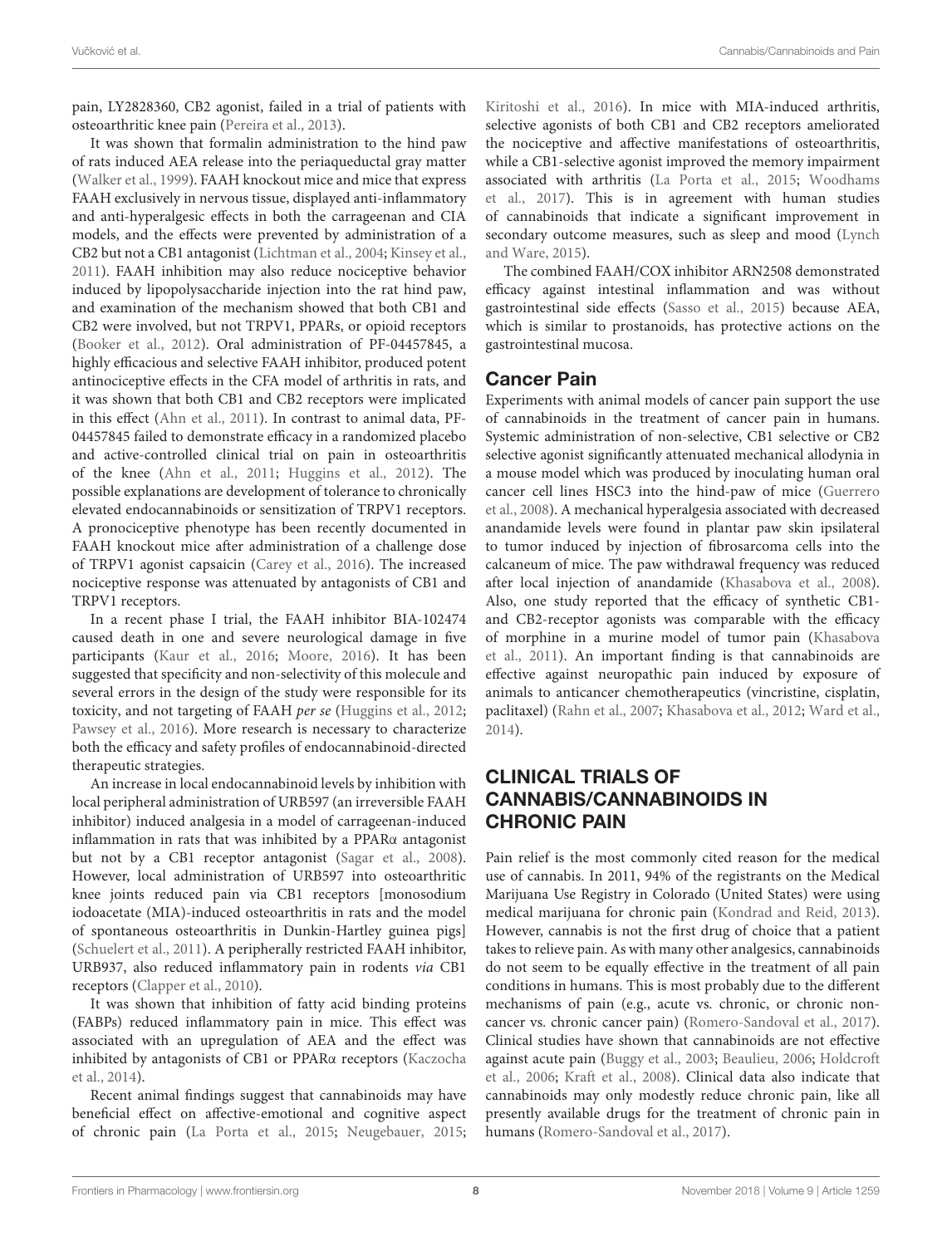# Efficacy of Cannabis/Cannabinoids in the Treatment of Chronic Pain

Until recently, there was no consensus about the role of cannabinoids for the treatment of chronic pain. Several years ago, the European Federation of Neurological Societies recommended cannabinoids (THC, oromucosal sprays 2.7 mg delta-9-tetrahydrocannabinol/2.5 mg cannabidiol) as the second or third line of treatment of central pain in MS [\(Attal et al.,](#page-12-16) [2010\)](#page-12-16). More recently, the Canadian Pain Society supported their use as the third-line option for the treatment of neuropathic pain, after anti-convulsives, anti-depressants, and opioids [\(Moulin](#page-15-30) [et al.,](#page-15-30) [2014\)](#page-15-30). In addition, Health Canada provided preliminary guidelines for prescribing smoked cannabis in the treatment of chronic non-cancer pain [\(Kahan et al.,](#page-14-27) [2014\)](#page-14-27). At the same time, the Special Interest Group on neuropathic pain of the International Association for the Study of Pain provided "a weak recommendation against the use of cannabinoids in neuropathic pain, mainly because of negative results, potential misuse, abuse, diversion and long-term mental health risks particularly in susceptible" [\(Finnerup et al.,](#page-13-27) [2015\)](#page-13-27).

There is a growing body of evidence to support the use of medicinal cannabis in the treatment of chronic pain. At present, there is a scientific consensus on the medicinal effects of cannabis for the treatment of chronic pain that is based on scientific evidence. The National Academy of Sciences, Engineering and Medicine [\(NASEM,](#page-15-0) [2017\)](#page-15-0) has evaluated more than 10,000 scientific abstracts and established that there is "conclusive or substantial evidence" for the use of cannabis in treating chronic pain in adults. Also, there is "moderate evidence" that cannabinoids, in particular nabiximols, are effective in improving short-term sleep outcomes in patients with chronic pain [\(NASEM,](#page-15-0) [2017\)](#page-15-0). The expert report NASEM supports more research to determine dose–response effects, routes of administration, side effects and risk-benefit ratio of cannabis/cannabinoid use with precision and make possible evidence based policy measure implementation. At the same time, the [PDQ Integrative Alternative and Complementary](#page-16-33) [Therapies Editorial Board](#page-16-33) [\(2018\)](#page-16-33) states that pain relief is one of the potential benefits of cannabis/cannabinoids for people living with cancer (in addition to its anti-emetic effects, appetite stimulation, and improved sleep).

#### Chronic Non-cancer Pain

[Lynch and Campbell](#page-15-31) [\(2011\)](#page-15-31) and [Lynch and Ware](#page-15-28) [\(2015\)](#page-15-28) performed two systematic reviews of cannabis/cannabinoid use in chronic non-cancer pain (neuropathic pain, fibromyalgia, rheumatoid arthritis and mixed chronic pain) involving 18 randomized controlled trials published between 2003 and 2010, and 11 studies published between 2011 and 2014, respectively. All 29 trials included about 2000 participants and their duration was up to several weeks. Twenty-two of 29 trials demonstrated a significant analgesic effect and several also reported improvements in secondary outcomes (sleep, spasticity).

[Whiting et al.](#page-17-33) [\(2015\)](#page-17-33) performed a systematic review of the benefits and adverse events of orally administered cannabinoids

and inhaled cannabis for a variety of indications (chronic pain was assessed in 28 studies, there were 2454 participants, the follow-up period lasted up to 15 weeks), and provided moderatequality evidence to support the use of cannabinoids for the treatment of chronic pain.

The [Canadian Agency for Drugs and Technologies in Health](#page-13-28) [\(2016\)](#page-13-28) recently analyzed five systematic reviews (including two with meta-analyses) of nabiximols (THC:CBD buccal spray) for the treatment of chronic non-cancer or neuropathic pain [\(Lynch](#page-15-31) [and Campbell,](#page-15-31) [2011;](#page-15-31) [Lynch and Ware,](#page-15-28) [2015;](#page-15-28) [Jawahar et al.,](#page-14-28) [2013;](#page-14-28) [Boychuk et al.,](#page-13-29) [2015;](#page-13-29) [Whiting et al.,](#page-17-33) [2015\)](#page-17-33). The length of the follow-up across the studies was from 1 to 15 weeks. In this review, there are inconsistencies with regard to both the effectiveness and safety of nabiximols. The authors concluded that treatment with nabiximols in the short term may be associated with pain relief and good tolerability when compared with placebo therapy, but there is still insufficient evidence to support its use in the management of chronic neuropathic and non-cancer pain.

#### **Neuropathic pain**

Cannabis. The meta-analysis of individual patient data from 5 randomized trials (178 participants) presents evidence that inhaled cannabis may provide short-term reductions (>30% reduction in pain scores) in chronic neuropathic pain (diabetes, HIV, trauma) for 1 in 5–6 patients [\(Andreae et al.,](#page-12-17) [2015\)](#page-12-17). In these trials, the THC content ranged from 3.5 to 9.4%. A doserelated effect of cannabis was found, with higher THC contents producing more pronounced pain relief. In one study, pain relief was not dose-dependent and was achieved with a low concentration of cannabis THC [1.29% (vaporized)] [\(Wilsey](#page-18-11) [et al.,](#page-18-11) [2013\)](#page-18-11). The follow-up periods ranged from days to weeks. Consistent with the results of this meta-analysis, a more recent, small, randomized, double-blind, placebo-controlled crossover clinical study demonstrated that vaporized cannabis (1–7% THC) in a dose-dependent manner reduced spontaneous and evoked pain in patients (16 subjects) suffering from painful diabetic neuropathy [\(Wallace et al.,](#page-17-34) [2015\)](#page-17-34). The analgesic effect was achieved at THC concentrations as low as 1–4%. In a more recent randomized, placebo-controlled, double-blind crossover study (38–41 participants per group), [Wilsey et al.](#page-18-1) [\(2016\)](#page-18-1) reported that low THC concentrations (2.9–6.7%) of vaporized cannabis effectively reduced chronic neuropathic pain after spinal cord injury or disease. It was found that higher plasma levels of THC and/or the THC metabolite significantly correlated with improvements in clinical symptoms of pain [\(Wilsey et al.,](#page-18-1) [2016\)](#page-18-1).

Oral cannabinoids. No recommendations regarding cannabinoid treatment of non-spastic and non-trigeminal neuralgic pain in adult patients with MS were reported in the systemic review of [Jawahar et al.](#page-14-28) [\(2013\)](#page-14-28). Results of another systematic review that analyzed the effectiveness of cannabis extracts and cannabinoids in the treatment of chronic non-cancer neuropathic pain suggested that cannabis-based medicinal extracts may provide pain relief in conditions that are refractory to other treatments [\(Boychuk et al.,](#page-13-29) [2015\)](#page-13-29). It was pointed out that further studies are required to estimate the influence of the duration of the treatment.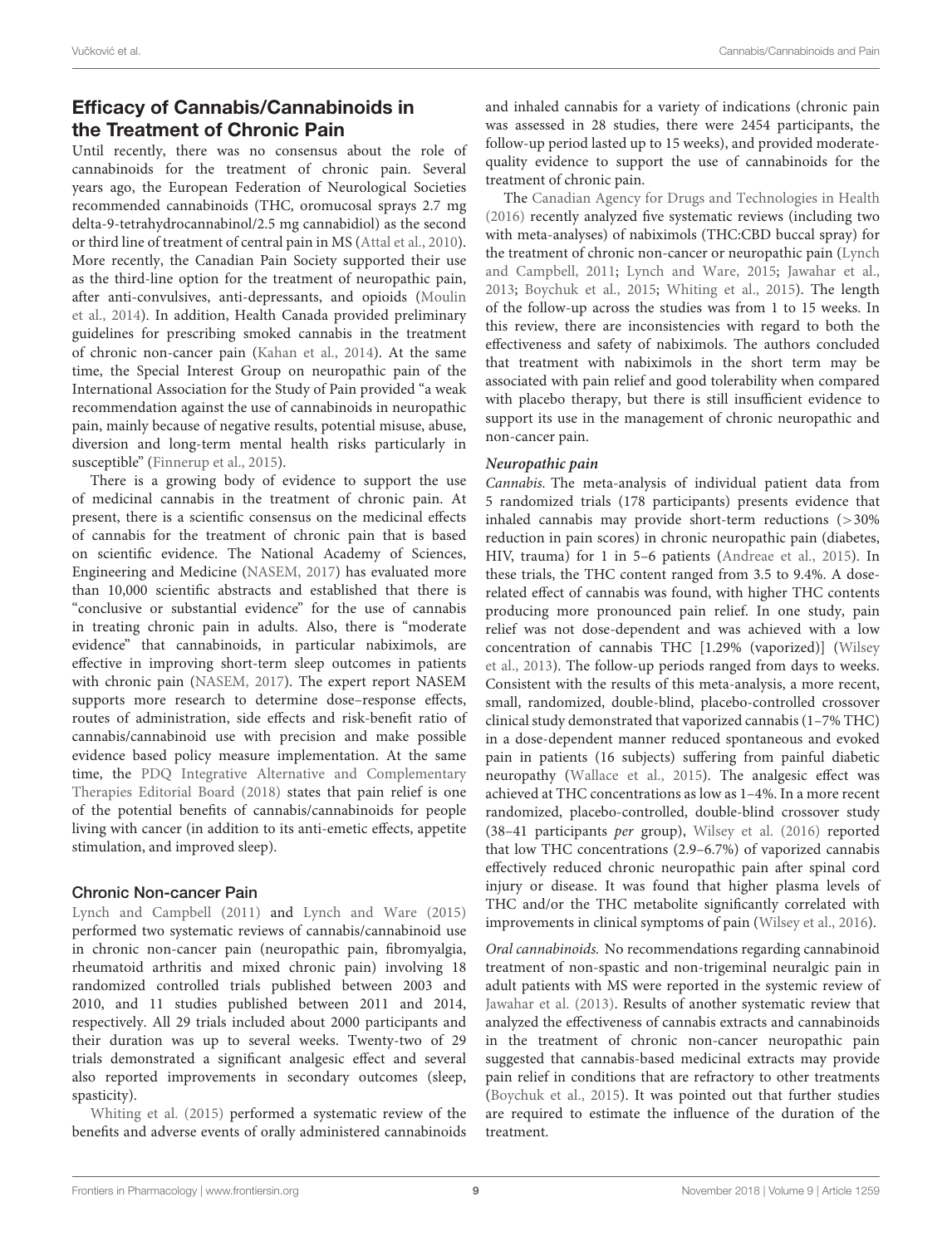A recently published systematic review [\(Meng et al.,](#page-15-32) [2017\)](#page-15-32) considered 11 randomized controlled studies involving a total of 1219 participants in which oral cannabinoids (dronabinol, nabilone, and nabiximols) were compared with standard pharmacological and/or non-pharmacological treatments or placebo in patients with neuropathic pain (including MS). This study shows that oral cannabinoids are modestly effective in reducing chronic neuropathic pain and that for this effect a minimum of 2 weeks of treatment is required. The study also showed improvements in the quality of life, sleep and increased patient satisfaction. However, the quality of the evidence is moderate and the strength of recommendation for analgesic efficacy of selective cannabinoids in this clinical setting is weak. Of the different cannabinoids used, nabiximols and dronabinol but not nabilone demonstrated an analgesic advantage.

The authors of the most recent Cochrane Review on the efficacy, tolerability and safety of cannabis-based medicines (CBM; botanical, plant-derived, and synthetic) compared to placebo or conventional drugs for neuropathic pain in adults (16 randomized, double-blind controlled trials with 1750 participants) concluded that the potential benefits of CBM in neuropathic pain might be outweighed by their potential harms [\(Mücke et al.,](#page-15-33) [2018\)](#page-15-33). All CBMs were superior to placebo in reducing pain intensity, sleep problems and psychological distress (very low- to moderate-quality evidence). Between these two groups, no differences were found in improvements to health-related quality of life and discontinuation of the medication because of its ineffectiveness. There was no difference between CBM and placebo in the frequency of serious adverse events (low-quality evidence). Adverse events were reported by 80.2% of participants in the CBM group and 65.6% of participants in the placebo group (RD 0.19, 95% CI 0.12– 0.27; P-value < 0.0001;  $I^2 = 64\%$ ). CBM may increase nervous-system adverse events compared with placebo [61% vs. 29%; RD 0.38 (95% CI 0.18–0.58); number-needed-toharm (NNTH) 3 (95% CI 2-6); low-quality evidence], as well as psychiatric disorders (17% vs. 5%: RD 0.10 (95% CI 0.06–0.15); NNTH 10 (95% CI 7–16); low-quality evidence]. Some of the adverse events (e.g., somnolence, sedation, confusion, and psychosis) may limit the clinical usefulness of CBM.

#### **Rheumatic pain**

Four randomized controlled trials with 159 patients with fibromyalgia, osteoarthritis, chronic back pain and rheumatoid arthritis treated with cannabinoids (nabilone, nabiximols, and FAAH inhibitor) or placebo or an active control (amitriptyline), were included in a systemic review [\(Fitzcharles et al.,](#page-13-30) [2016\)](#page-13-30). The results were not consistent and did not reveal whether the cannabinoids were superior to the controls (placebo and amitriptyline). The authors concluded that there is insufficient evidence for the recommendation for cannabinoid use for pain management in patients with rheumatic diseases. Smoked cannabis has not been tested for pain relief in patients suffering from rheumatoid pain [\(Ko et al.,](#page-15-5) [2016\)](#page-15-5).

#### **Chronic abdominal pain**

In a randomized, double-blind, placebo-controlled paralleldesign phase 2 study (65 participants), no difference between a THC tablet and a placebo tablet in reducing pain measures in patients with chronic abdominal pain due to surgery or chronic pancreatitis was found [\(de Vries et al.,](#page-13-31) [2017\)](#page-13-31).

#### Chronic Cancer Pain

Cancer pain is a chronic pain, often complex, consisting of nociceptive, inflammatory and neuropathic components. Severe and persistent cancer pain is often refractory to treatment with opioid analgesics [\(Abrams and Guzman,](#page-12-6) [2015\)](#page-12-6).

Nabiximols has been considerably studied in patients with cancer pain. It has been conditionally approved in Canada and some European countries for the treatment of cancerrelated pain. Currently, it is in phase 3 trials for cancer pain. A multicenter, double-blind, randomized, placebo-controlled study (177 patients) demonstrated that nabiximols (2.7 mg THC  $+$  2.5 mg CBD) given for 2 weeks is superior to a placebo for pain relief in advanced cancer patients whose pain was not fully relieved by strong opioids [\(Johnson et al.,](#page-14-29) [2010\)](#page-14-29). A randomized, placebo-controlled, graded-dose trial with advanced cancer patients (88–91 per group) whose pain was not fully relieved by strong opioids, demonstrated significantly better pain relief and sleep with THC:CBD oromucosal spray following 35 days of treatment with lower doses (1–4 and 6– 10 sprays/day), compared with placebo [\(Portenoy et al.,](#page-16-16) [2012\)](#page-16-16). In an open-label extension study of 43 patients with longterm use of the THC:CBD oromucosal spray there was no need for increasing the dose of the spray or the dose of other analgesics [\(Johnson et al.,](#page-14-30) [2013\)](#page-14-30). However, results of more recent studies differ from previous ones and are not promising for the use of nabiximols in the treatment of cancer pain. Namely, two studies (multicenter, randomized, doubleblind, placebo-controlled, and parallel-group) conducted by GW Pharmaceuticals, the manufacturer of nabiximols, suggested that the effects of nabiximols in patients with cancer pain resistant to opioid analgesics were not different from placebo [\(Fallon et al.,](#page-13-32) [2017\)](#page-13-32). In fact, it was shown that nabiximols is superior to placebo in a patient sub-population studied in the United States, but not in sub-populations studied outside of United States, and this finding warrants further examination.

At present, there is insufficient evidence to support the approval of dronabinol and nabilone for the treatment of any type of pain, including cancer pain. In an observational study of patients with advanced cancer, nabilone improved management of pain, nausea, anxiety and distress when compared with untreated patients. Nabilone was also associated with a decreased use of opioids and other pain killers, as well as dexamethasone, metoclopramide, and ondansetron [\(Maida et al.,](#page-15-34) [2008\)](#page-15-34). Two studies examined the effects of dronabinol on cancer pain. In the first, randomized, double-blind, placebo-controlled, doseranging study involving ten patients, significant pain relief was obtained with 15- and 20-mg doses; however, a 20-mg dose induced somnolence [\(Noyes et al.,](#page-16-34) [1975b\)](#page-16-34). In a follow-up, single-dose study involving 36 patients, doses of 10 and 20 mg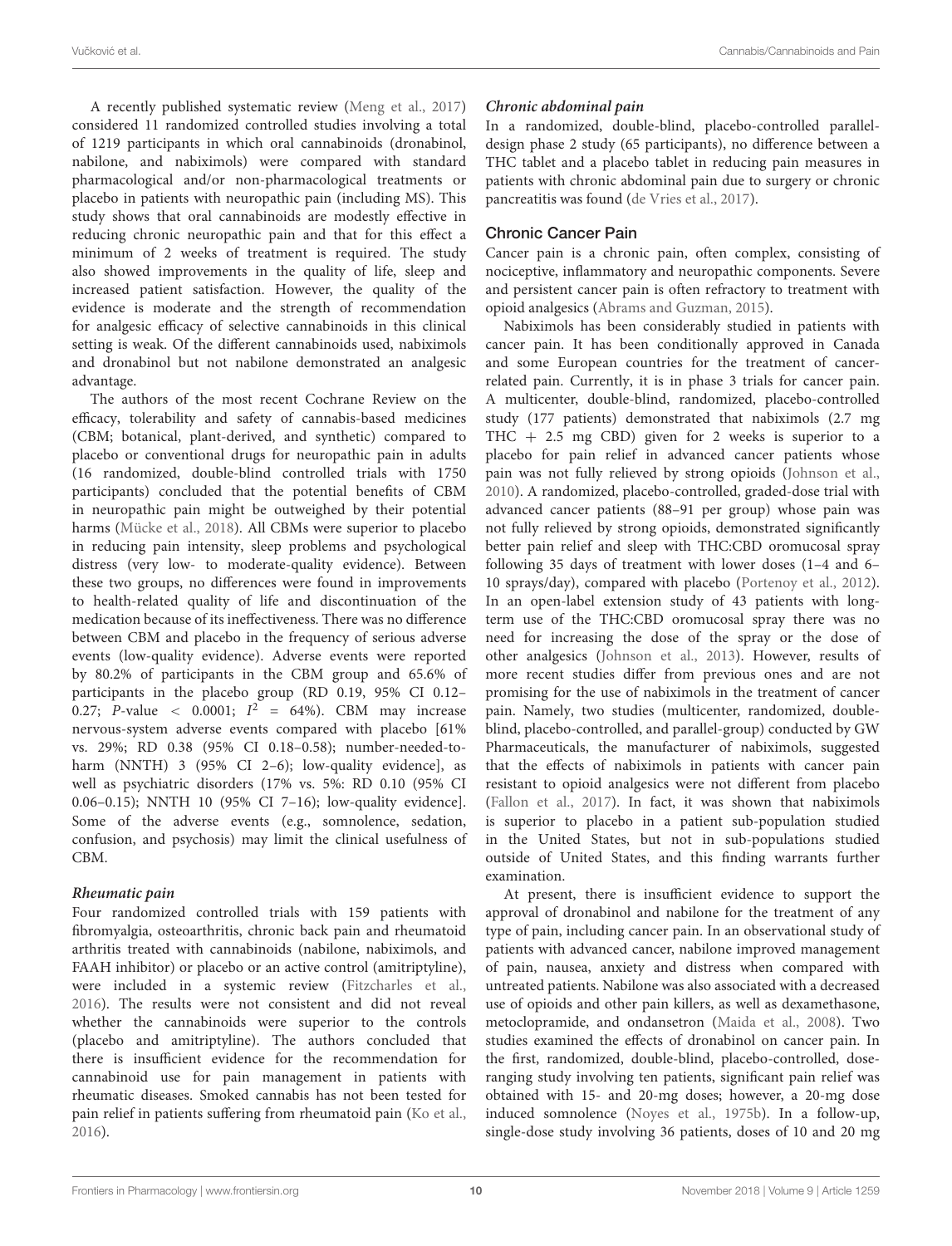of dronabinol produced analgesic effects that were equivalent to doses of 60 and 120 mg of codeine, respectively [\(Noyes](#page-16-35) [et al.,](#page-16-35) [1975a\)](#page-16-35). However, higher doses of dronabinol were found to be more sedating than codeine. It can be concluded that the effectiveness of cannabinoids in the treatment of chronic cancer pain is questionable. However, whether cannabinoids show some other improvements in cancer patients (sleep, quality of life) remains to be explored. More research is required to establish the role of cannabinoids in the treatment of cancer pain.

There are some case studies, but no published controlled clinical trials, on the use of inhaled cannabis for the treatment of pain in patients with cancer. Also, inhaled cannabis could be effective against chemotherapy-induced neuropathic pain in patients with cancer [\(Wilsey et al.,](#page-18-11) [2013;](#page-18-11) [Wilsey et al.,](#page-18-1) [2016\)](#page-18-1).

# Tolerability and Safety of Cannabis/Cannabinoids in the Treatment of Chronic Pain

#### Short-Term Tolerability and Safety

Findings from available short-term clinical studies suggest that the safety profile of the short-term use (days to weeks) of cannabis/cannabinoids for pain treatment is acceptable. Their short-term use was associated with an increased risk of adverse events, but they were mostly mild and well tolerated [\(Wang](#page-17-35) [et al.,](#page-17-35) [2008;](#page-17-35) [Lynch and Campbell,](#page-15-31) [2011;](#page-15-31) [Andreae et al.,](#page-12-17) [2015;](#page-12-17) [Lynch and Ware,](#page-15-28) [2015;](#page-15-28) [Whiting et al.,](#page-17-33) [2015;](#page-17-33) [Meng et al.,](#page-15-32) [2017\)](#page-15-32). The psychoactive effects of inhaled cannabis were dosedependent, rare and mild in intensity [\(Andreae et al.,](#page-12-17) [2015\)](#page-12-17). The treatment with oral cannabinoids was associated with limited tolerability. They produce more cannabinoid-related side effects than placebo, but the side effects are mild to moderate and short-lived [\(Meng et al.,](#page-15-32) [2017\)](#page-15-32).

One systematic review of safety studies (23 RCTs and 8 observational studies) of medical cannabis and cannabinoids found that short-term use appeared to increase the risk of nonserious adverse events and that they represent 96.6% of all reported adverse events [\(Wang et al.,](#page-17-35) [2008\)](#page-17-35). Usually no difference in the incidence rate of serious adverse events was found between the group of patients assigned medical cannabis/cannabinoids and the control group. Psychiatric adverse effects are the most common reason for withdrawal of the treatment. The most commonly reported adverse effect was dizziness (15.5%), followed by drowsiness, faintness, fatigue, headache, problems with memory and concentration, the ability to think and make decisions, sensory changes, including lack of balance and slower reaction times (increased motor vehicle accidents), nausea, dry mouth, tachycardia, hypertension, conjunctival injection, muscle relaxation, etc. [\(Wang et al.,](#page-17-35) [2008;](#page-17-35) [Belendiuk](#page-12-18) [et al.,](#page-12-18) [2015\)](#page-12-18). Tolerance to these adverse effects develops soon after the beginning of treatment. Cannabis/cannabinoids can cause mood changes or a feeling of euphoria, dysphoria, anxiety and even hallucinations and paranoia. They can also worsen depression, mania or other mental illnesses. Due to lack of cannabinoid receptors in the brainstem areas

controlling respiration, lethal overdoses from cannabis do not occur.

#### Long-Term Tolerability and Safety

As cannabis/cannabinoids are intended for treating chronic pain conditions, their long-term tolerability and safety has to be precisely determined, as do the potential health effects of recreational cannabis use [\(Mattick,](#page-15-35) [2016\)](#page-15-35). The brain develops a tolerance to cannabinoids, and long-term studies with cannabinoids need to answer the question whether pain can be constantly controlled with these drugs, or whether tolerance and a hyperalgesic response can occur. However, at present there are few well-designed clinical trials and observational studies for long-term medicinal cannabis use that have examined tolerability and safety (mostly in MS patients and in use of oral cannabinoids).

One controlled (open-label) study has evaluated the safety and tolerability of cannabis (a standardized botanical cannabis product that contains 12.5% tetrahydrocannabinol) used for 1 year in 215 patients (from seven clinics across Canada) with chronic non-cancer pain [\(Ware et al.,](#page-17-36) [2015\)](#page-17-36). There was a higher rate of adverse events (mostly mild to moderate with respect to the nervous system and psychiatric disorders) among cannabis users when compared to controls, but not for serious adverse events at an average dose of 2.5 g botanical cannabis per day. The conclusion of the authors of this study is that cannabis is tolerated well and relatively safe when used long-term. The beneficial effect persists over time, indicating that cannabis use for over 1 year does not induce analgesic tolerance.

The effectiveness and long-term safety of cannabinoid capsules (2.5 mg dronabinol vs. cannabis extract containing 2.5 mg THC, 1.25 mg CBD vs. placebo) in MS (630 patient) was studied in a 1-year randomized, double-blind, placebo-controlled trial follow-up of a randomized parent study [\(Zajicek et al.,](#page-18-12) [2005\)](#page-18-12). The number of patients who withdrew due to side effects was similar between groups. Also, serious side effects were similar in the placebo and active groups and were related to the medical condition. Generally, there were no safety concerns reported in this study.

The safety and tolerability of nabiximols long-term use in different conditions (cancer pain, spasticity and neuropathic pain in MS patients) has been studied in a series of trials of up to 2 years duration [\(Wade et al.,](#page-17-37) [2006;](#page-17-37) [Rog et al.,](#page-16-36) [2007;](#page-16-36) [Johnson](#page-14-30) [et al.,](#page-14-30) [2013;](#page-14-30) [Serpell et al.,](#page-17-38) [2013\)](#page-17-38). All were uncontrolled, openlabel extension trials. Adverse events and serious adverse events were cannabinoid-related with no safety concerns reported. Also, there was no evidence for a loss of effect in the relief of pain with long-term use.

Taking into account all long-term safety studies, cannabis appears to be better tolerated than oral cannabinoids [\(Romero-](#page-16-32)[Sandoval et al.,](#page-16-32) [2017\)](#page-16-32). This interpretation is based on a single study with cannabis [\(Ware et al.,](#page-17-36) [2015\)](#page-17-36) and should therefore be taken with caution.

Long-term adverse effects of medical cannabis are difficult to evaluate. They mainly come from studies with recreational cannabis use [\(Mattick,](#page-15-35) [2016\)](#page-15-35). However, there are many differences between medical cannabis and recreational cannabis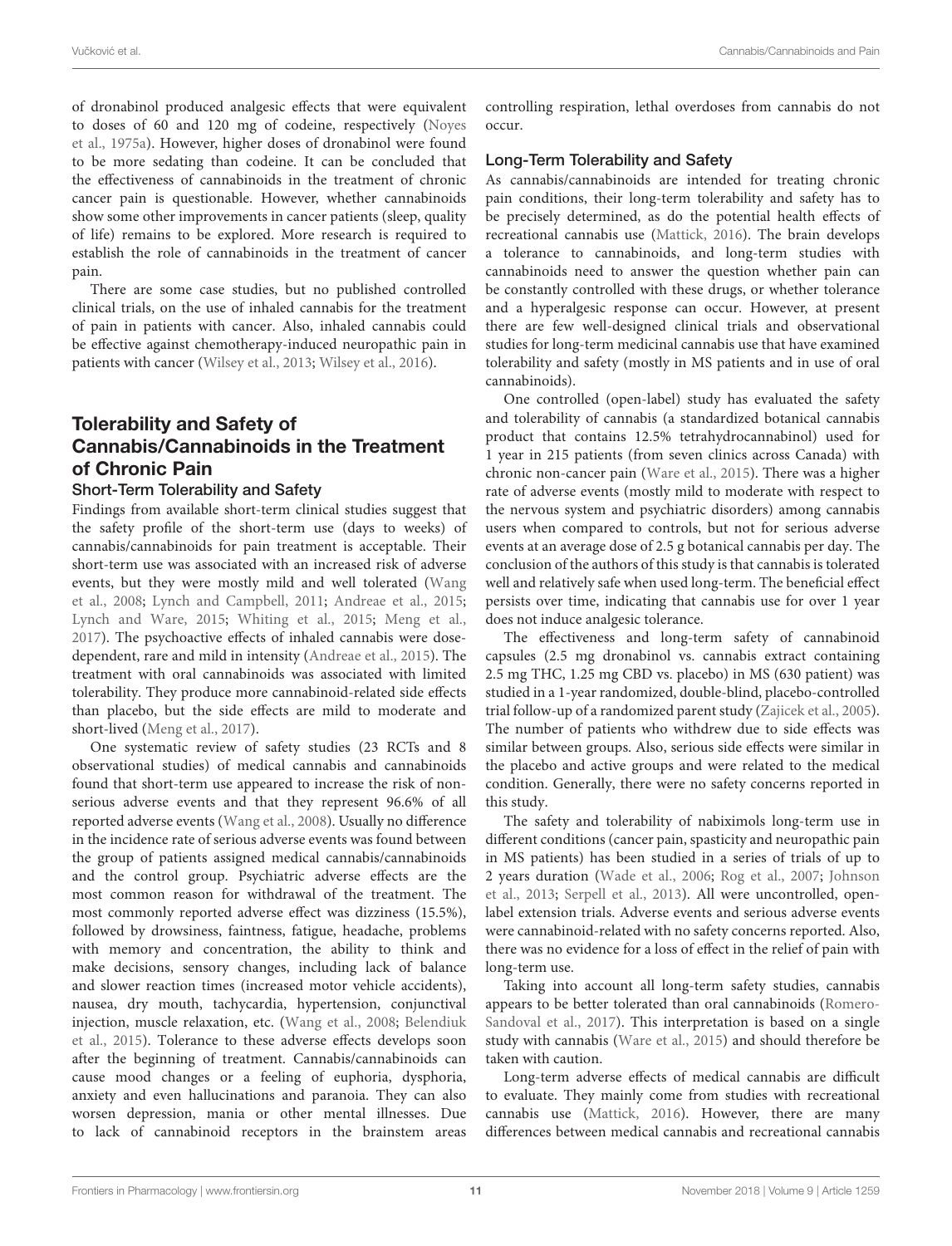users as regards the amounts used, the existence of comorbidities, the mode of drug delivery [\(Wang et al.,](#page-17-35) [2008\)](#page-17-35), etc. Thus, the adverse effects of recreational cannabis use cannot be directly extrapolated to medical cannabis use. The safety of medical and recreational cannabis should be evaluated separately. There is evidence that long-term cannabis use is associated with an increased risk of addiction, cognitive impairment, altered brain development and an increased risk of mental disorders (anxiety, depression, and psychotic illness) with adolescent use, and adverse physical health effects such as cardiovascular disease, chronic obstructive pulmonary disease and lung cancer [\(Volkow](#page-17-7) [et al.,](#page-17-7) [2014;](#page-17-7) [Mattick,](#page-15-35) [2016\)](#page-15-35). It is well established and documented that CBD may lower the risk for developing psychotic illness that is related to cannabis use [\(Iseger and Bossong,](#page-14-31) [2015\)](#page-14-31).

Cannabis-use disorders (CUD) are defined in the Diagnostic and Statistical Manual of Mental Disorders [\(Hasin et al.,](#page-14-32) [2013\)](#page-14-32) and in the International Statistical Classification of Diseases and Related Health Problems (ICD-11). It was estimated that 9% of those who use cannabis develop CUD [\(Budney et al.,](#page-13-33) [2007\)](#page-13-33). Risk factors (e.g., cannabis use at an earlier age, frequent use, combined use of abused drugs) for the progression of cannabis use to problem cannabis use (CUD, dependence, and abuse) [\(NASEM,](#page-15-0) [2017;](#page-15-0) [Hasin,](#page-14-33) [2018\)](#page-14-33) are more common among recreative than among medical cannabis users. CUD are associated with psychiatric comorbidities. About one half of patients treated for CUD develop withdrawal symptoms such as dysphoria (anxiety, irritability, depression, and restlessness), insomnia, hot flashes and rarely gastrointestinal symptoms. These symptoms are mild when compared with withdrawal symptoms associated with opioid use. Most of the symptoms appear during the 1st week of cannabis withdrawal and resolve after a few weeks [\(Gordon et al.,](#page-13-34) [2013;](#page-13-34) [Volkow et al.,](#page-17-7) [2014\)](#page-17-7).

A number of studies have yielded conflicting evidence regarding the risks of various cancers associated with cannabis smoking [\(Health Canada,](#page-14-12) [2013\)](#page-14-12). Recently, [NASEM](#page-15-0) [\(2017\)](#page-15-0) has stated, with a moderate level of evidence, that there is no statistical association between cannabis smoking and lung cancer incidence.

Before grant approval, drug agencies need to be sure that the benefits of medicine outweigh the risks. As the benefits and risks of medical cannabis have not been thoroughly examined, individual products containing cannabinoids have not been approved for the treatment of pain [\(Ko et al.,](#page-15-5) [2016\)](#page-15-5). Nonetheless, a number of chronic-pain patients use cannabis/cannabinoids for pain relief. Some replaced partially or completely the use of opioids with cannabis/cannabinoids [\(Boehnke et al.,](#page-12-19) [2016;](#page-12-19) [Lucas and Walsh,](#page-15-36) [2017;](#page-15-36) [Lucas,](#page-15-37) [2017;](#page-15-37) [Piper et al.,](#page-16-37) [2017\)](#page-16-37), and others continued to use prescription opioids. Observational studies have found that state legalization of cannabis is associated with a decrease in opioid addiction and opioid-related over-dose deaths [\(Hayes and Brown,](#page-14-34) [2014;](#page-14-34) [Powell et al.,](#page-16-38) [2018\)](#page-16-38). Previous studies suggested that the analgesic effects of cannabis are comparable to those of traditional pain medications [\(Wilsey et al.,](#page-18-11) [2013\)](#page-18-11). However, data on the comparative efficacy and safety of cannabis/cannabinoids versus existing pain treatments, including opioids, are missing. Also, more studies are needed on potentially beneficial or problematic

combinations of cannabis/cannabinoids and available analgesics. Further research is expected to provide an answer to the question whether cannabis/cannabinoids can be an effective and safe substitute for opioid therapy in the treatment of chronic pain [\(Nielsen et al.,](#page-15-38) [2017\)](#page-15-38). New high-quality, long-term exposure trials are required to determine the efficacy and safety of longterm use of medicinal cannabis in the treatment of pain [\(Hill](#page-14-0) [et al.,](#page-14-0) [2017;](#page-14-0) [Piomelli et al.,](#page-16-10) [2017;](#page-16-10) [Romero-Sandoval et al.,](#page-16-32) [2017\)](#page-16-32). The design of trials should be improved to ensure that they are blinded, placebo-controlled with active comparator, with consistency of pain diagnosis, long-enough duration of treatment, evaluation of the dose-response, homogeneity of the patient population and inclusion of quality of life as an outcome measure [\(Ko et al.,](#page-15-5) [2016;](#page-15-5) [NASEM,](#page-15-0) [2017;](#page-15-0) [Piomelli et al.,](#page-16-10) [2017\)](#page-16-10).

Current research evidence supports the use of medical cannabis in the management of chronic pain in adults [\(NASEM,](#page-15-0) [2017\)](#page-15-0). As its use in the treatment of chronic pain increases, additional research to support or refute the current evidence base is crucial to provide answers to questions concerning the risk-benefit ratio for medical cannabis use in pain treatment. The implementation of monitoring programs is mandatory and provides an opportunity to accumulate data on the safety and effectiveness of long-term use of medical cannabis in the real world [\(Hill et al.,](#page-14-0) [2017;](#page-14-0) [Romero-Sandoval et al.,](#page-16-32) [2017\)](#page-16-32). This is important for evidence-based policy making and implementation [\(Nosyk and Wood,](#page-16-39) [2012\)](#page-16-39).

### **SUMMARY**

The key findings are summarized below:

Cannabinoids and cannabis are old drugs but now they are a promising new therapeutic strategy for pain treatment.

Cannabinoids (plant-derived, synthetic) themselves or endocannabinoid-directed therapeutic strategies have been shown to be effective in different animal models of pain (acute nociceptive, neuropathic, inflammatory). However, medical cannabis is not equally effective against all types of pain in humans.

A recent meta-analysis of clinical trials of medical cannabis for chronic pain found substantial evidence encouraging its use in pharmacotherapy of chronic pain. Also, it was shown that medical cannabis may only moderately reduce chronic pain, similar all other currently available analgesic drugs. However, controlled comparative studies on the efficacy and safety of cannabis/cannabinoids and other analgesics, including opioids, are missing.

Inhaled (smoked or vaporized) cannabis is constantly effective in reducing neuropathic pain and this effect is dose-related and can be achieved with a concentration of cannabis THC lower than 10%. Compared to oral cannabinoids, the effect of inhaled cannabis is more rapid, predictable and can be titrated. Compared to inhaled cannabis, the effectiveness of oral cannabinoids in reducing the sensory component of neuropathic pain seems to be less convincing and oral cannabinoids in general may be less tolerable. However, data suggest that they may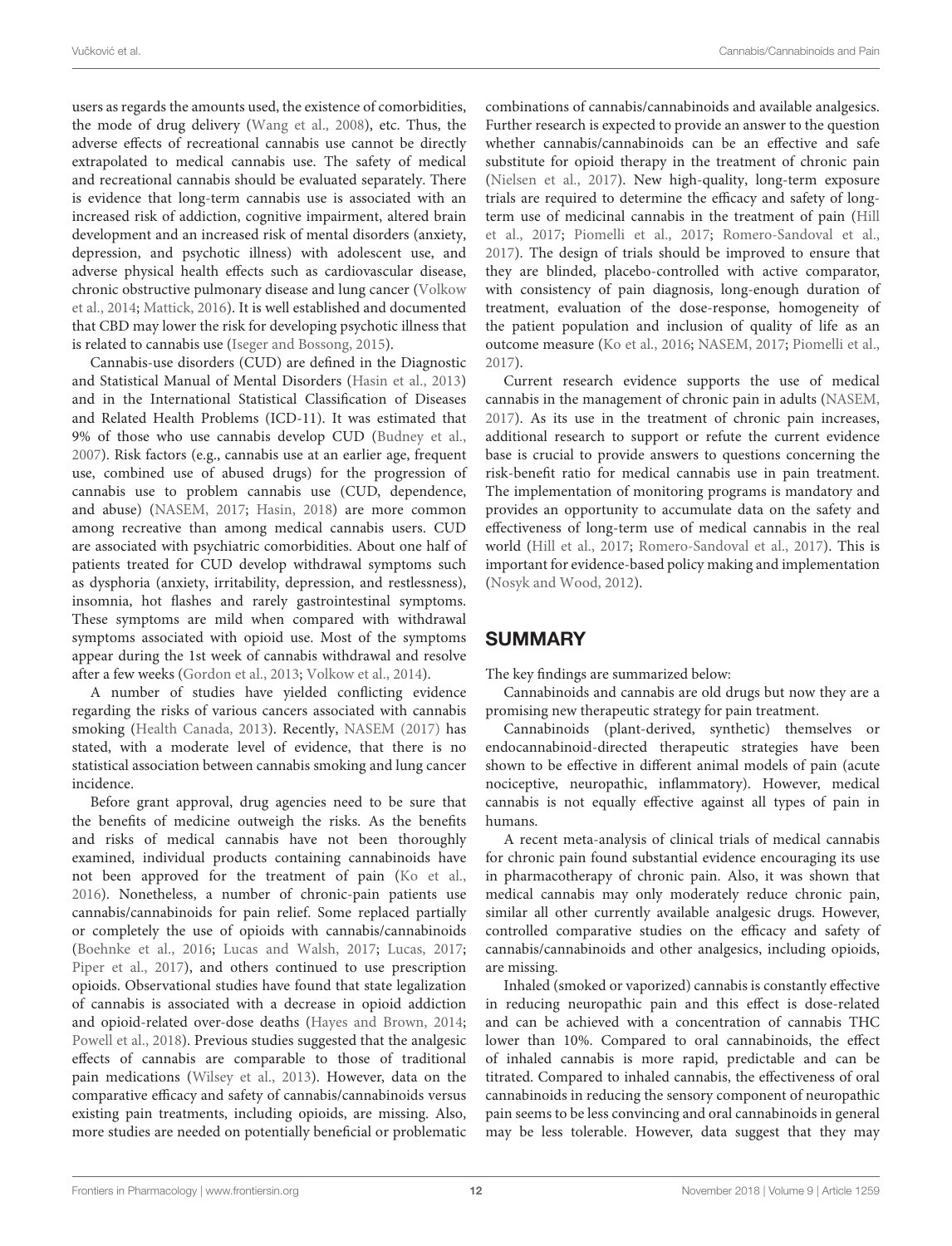improve secondary measures such as sleep, quality of life and patient satisfaction.

There are no controlled clinical trials on the use of inhaled cannabis for the treatment of cancer or rheumatic (osteoarthritis, rheumatoid arthritis, and fibromyalgia) pain.

Whether oral cannabinoids reduce the intensity of chronic cancer pain is not completely clear. Recent long-term studies of nabiximols are not encouraging.

Sparse literature data show that oral cannabinoids have inadequate efficacy in rheumatological pain conditions. Also, oral cannabinoids do not reduce acute postoperative or chronic abdominal pain.

In general, the efficacy of medical cannabis in pain treatment is not completely clear due to several limitations. Clinical trials are scarce and most were of short duration, with relatively small sample sizes, heterogeneous patient populations, different types of cannabinoids, a range of dosages, variability in the assessment of domains of pain (sensory, affective) and modest effect sizes. Therefore, further larger studies examining specific cannabinoids and strains of cannabis, using improved and objective pain measurements, appropriate dosages and duration of treatment in homogeneous patient populations need to be carried out.

The current review of evidence from clinical trials of medicinal cannabis suggests that the adverse effects of its short-term use are modest, most of them are not serious and are selflimiting.

#### **REFERENCES**

- <span id="page-12-10"></span>Abrams, D. I., Couey, P., Shade, S. B., Kelly, M. E., and Benowitz, N. (2011). Cannabinoid-opioid interaction in chronic pain. Clin. Pharmacol. Ther. 90, 844–851. [doi: 10.1038/clpt.2011.188](https://doi.org/10.1038/clpt.2011.188)
- <span id="page-12-6"></span>Abrams, D. I., and Guzman, M. (2015). Cannabis in cancer care. Clin. Pharmacol. Ther. 97, 575–586. [doi: 10.1002/cpt.108](https://doi.org/10.1002/cpt.108)
- <span id="page-12-12"></span>Adamson Barnes, N. S., Mitchell, V. A., Kazantzis, N. P., and Vaughan, C. W. (2016). Actions of the dual FAAH/MAGL inhibitor JZL195 in a murine neuropathic pain model. Br. J. Pharmacol. 173, 77–87. [doi: 10.1111/bph.13337](https://doi.org/10.1111/bph.13337)
- <span id="page-12-9"></span>Agurell, S., Halldin, M., Lindgren, J. E., Ohlsson, A., Widman, M., Gillespie, H., et al. (1986). Pharmacokinetics and metabolism of delta 1-tetrahydrocannabinol and other cannabinoids with emphasis on man. Pharmacol. Rev. 38, 21–43.
- <span id="page-12-14"></span>Ahn, K., Smith, S. E., Liimatta, M. B., Beidler, D., Sadagopan, N., Dudley, D. T., et al. (2011). Mechanistic and pharmacological characterization of PF-04457845: a highly potent and selective fatty acid amide hydrolase inhibitor that reduces inflammatory and noninflammatory pain. J. Pharmacol. Exp. Ther. 338, 114– 124. [doi: 10.1124/jpet.111.180257](https://doi.org/10.1124/jpet.111.180257)
- <span id="page-12-3"></span>Ahrens, J., Demir, R., Leuwer, M., de la Roche, J., Krampfl, K., Foadi, N., et al. (2009). The nonpsychotropic cannabinoid cannabidiol modulates and directly activates alpha-1 and alpha-1-Beta glycine receptor function. Pharmacology 83, 217–222. [doi: 10.1159/000201556](https://doi.org/10.1159/000201556)
- <span id="page-12-11"></span>Aiello, F., Carullo, G., Badolato, M., and Brizzi, A. (2016). TRPV1-FAAH-COX: the couples game in pain treatment. Chem. Med. Chem. 11, 1686–1694. [doi:](https://doi.org/10.1002/cmdc.201600111) [10.1002/cmdc.201600111](https://doi.org/10.1002/cmdc.201600111)
- <span id="page-12-5"></span>Anand, P., Whiteside, G., Fowler, C. J., and Hohmann, A. G. (2009). Targeting CB2 receptors and the endocannabinoid system for the treatment of pain. Brain Res. Rev. 60, 255–266. [doi: 10.1016/j.brainresrev.2008.12.003](https://doi.org/10.1016/j.brainresrev.2008.12.003)
- <span id="page-12-1"></span>Andre, C. M., Hausman, J. F., and Guerriero, G. (2016). Cannabis sativa: the plant of the thousand and one molecules. Front. Plant Sci. 7:19. [doi: 10.3389/fpls.2016.](https://doi.org/10.3389/fpls.2016.00019) [00019](https://doi.org/10.3389/fpls.2016.00019)
- <span id="page-12-17"></span>Andreae, M. H., Carter, G. M., Shaparin, N., Suslov, K., Ellis, R. J., Warem, M. A., et al. (2015). Inhaled cannabis for chronic neuropathic pain: a meta-analysis

Long-term safety assessment of medicinal cannabis is based on scant clinical trials, so the evidence is limited, and the safety interpretation should be taken cautiously. More research is needed to evaluate the adverse effects of long-term use of medical cannabis.

In view of the limited effect size and the low but not unimportant risk of serious, adverse events, a more precise determination of the risk-to-benefit ratio for medicinal cannabis in pain treatment is needed to help establishing evidence-based policy implementation.

Current evidence supports the use of medical cannabis in the treatment of chronic pain in adults. Monitoring and follow-up of patients is obligatory.

### AUTHOR CONTRIBUTIONS

SV conceived and wrote manuscript. DS participated in literature search. All authors revised the manuscript and approved the final manuscript for submission.

### FUNDING

This work was supported by the Ministry of Education, Science and Technological Development of Republic Serbia (Grant 175023).

of individual patient data. J. Pain 16, 1221–1232. [doi: 10.1016/j.jpain.2015.](https://doi.org/10.1016/j.jpain.2015.07.009) [07.009](https://doi.org/10.1016/j.jpain.2015.07.009)

- <span id="page-12-16"></span>Attal, N., Cruccu, G., Baron, R., Haanpää, M., Hansson, P., Jensen, T. S., et al. (2010). EFNS guidelines on the pharmacological treatment of neuropathic pain: 2010 revision. Eur. J. Neurol. 17:1113-e88. [doi: 10.1111/j.1468-1331.2010.](https://doi.org/10.1111/j.1468-1331.2010.02999.x) [02999.x](https://doi.org/10.1111/j.1468-1331.2010.02999.x)
- <span id="page-12-13"></span>Atwood, B. K., and Mackie, K. (2010). CB<sub>2</sub>: a cannabinoid receptor with an identity crisis. Br. J. Pharmacol. 160, 467–479. [doi: 10.1111/j.1476-5381.2010.00729.x](https://doi.org/10.1111/j.1476-5381.2010.00729.x)
- <span id="page-12-7"></span>Atwood, B. K., Wager-Miller, J., Haskins, C., Straiker, A., and Mackie, K. (2012). Functional selectivity in  $CB_2$  cannabinoid receptor signaling and regulation: implications for the therapeutic potential of CB<sub>2</sub> ligands. Mol. Pharmacol. 81, 250–263. [doi: 10.1124/mol.111.074013](https://doi.org/10.1124/mol.111.074013)
- <span id="page-12-0"></span>Bair, M. J., and Sanderson, T. R. (2011). Coanalgesics for chronic pain therapy: a narrative review. Postgrad. Med. 123, 140–150. [doi: 10.3810/pgm.2011.11.2504](https://doi.org/10.3810/pgm.2011.11.2504)
- <span id="page-12-4"></span>Bakas, T., van Nieuwenhuijzen, P. S., Devenish, S. O., McGregor, I. S., Arnold, J. C., and Chebib, M. (2017). The direct actions of cannabidiol and 2-arachidonoyl glycerol at GABA(A) receptors. Pharmacol. Res. 119, 358–370. [doi: 10.1016/j.](https://doi.org/10.1016/j.phrs.2017.02.022) [phrs.2017.02.022](https://doi.org/10.1016/j.phrs.2017.02.022)
- <span id="page-12-2"></span>Barann, M., Molderings, G., Brüss, M., Bönisch, H., Urban, B. W., and Göthert, M. (2002). Direct inhibition by cannabinoids of human 5-HT3A receptors: probable involvement of an allosteric modulatory site. Br. J. Pharmacol. 137, 589–596. [doi: 10.1038/sj.bjp.0704829](https://doi.org/10.1038/sj.bjp.0704829)
- <span id="page-12-15"></span>Beaulieu, P. (2006). Effects of nabilone, a synthetic cannabinoid, on postoperative pain. Can. J. Anaesth. 53, 769–775. [doi: 10.1007/BF03022793](https://doi.org/10.1007/BF03022793)
- <span id="page-12-18"></span>Belendiuk, K. A., Baldini, L. L., and Bonn-Miller, M. O. (2015). Narrative review of the safety and efficacy of marijuana for the treatment of commonly stateapproved medical and psychiatric disorders. Addict. Sci. Clin. Pract. 10:10. [doi: 10.1186/s13722-015-0032-7](https://doi.org/10.1186/s13722-015-0032-7)
- <span id="page-12-8"></span>Bertolini, A., Ferrari, A., Ottani, A., Guerzoni, S., Tacchi, R., and Leone, S. (2006). Paracetamol: new vistas of an old drug. CNS Drug Rev. 12, 250–275. [doi: 10.](https://doi.org/10.1111/j.1527-3458.2006.00250.x) [1111/j.1527-3458.2006.00250.x](https://doi.org/10.1111/j.1527-3458.2006.00250.x)
- <span id="page-12-19"></span>Boehnke, K. F., Litinas, E., and Clauw, D. J. (2016). Medical cannabis use is associated with decreased opiate medication use in a retrospective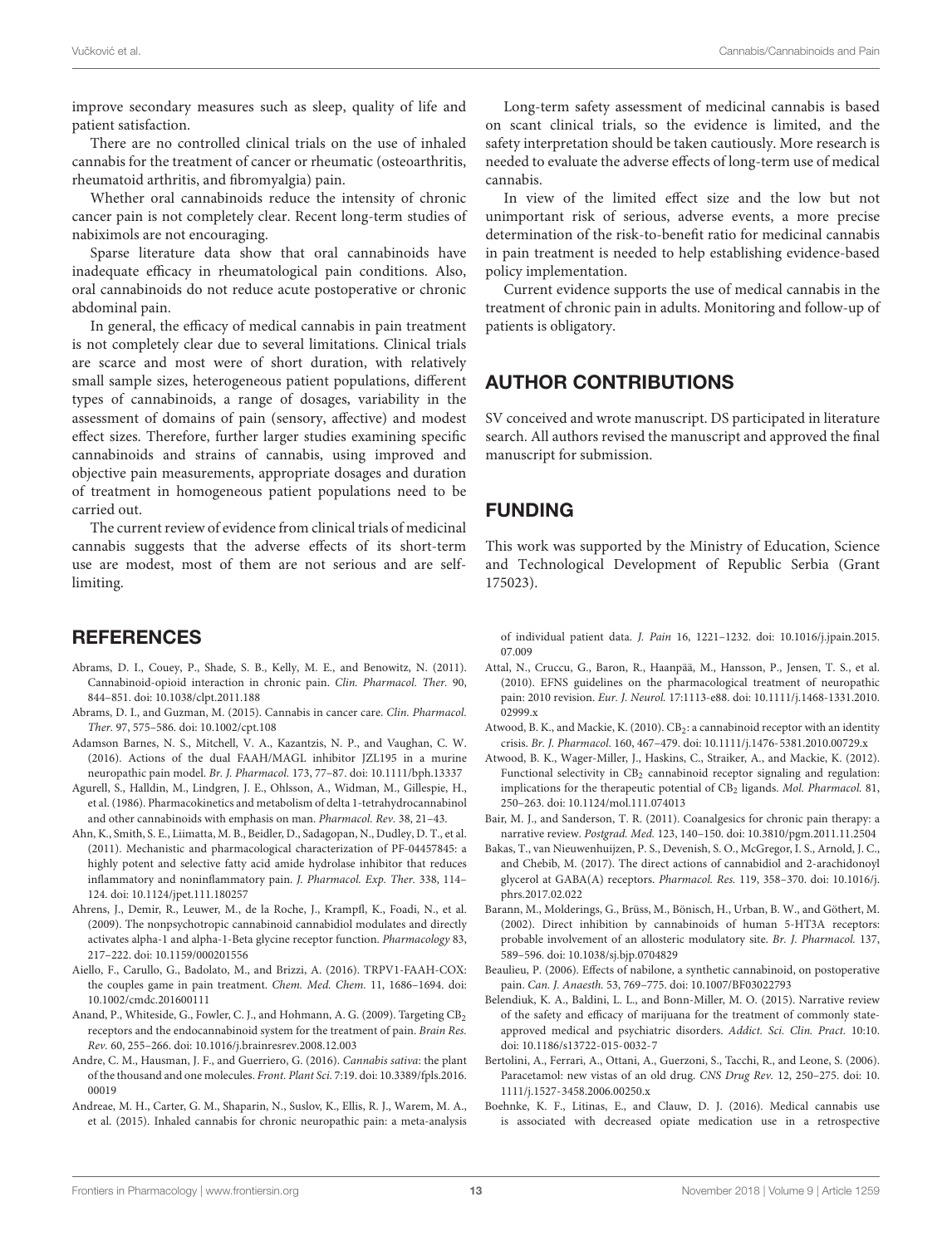cross-sectional survey of patients with chronic pain. J. Pain 17, 739–744. [doi: 10.1016/j.jpain.2016.03.002](https://doi.org/10.1016/j.jpain.2016.03.002)

- <span id="page-13-24"></span>Booker, L., Kinsey, S. G., Abdullah, R. A., Blankman, J. L., Long, J. Z., Ezzili, C., et al. (2012). The fatty acid amide hydrolase (FAAH) inhibitor PF-3845 acts in the nervous system to reverse LPS-induced tactile allodynia in mice. Br. J. Pharmacol. 165, 2485–2496. [doi: 10.1111/j.1476-5381.2011.01445](https://doi.org/10.1111/j.1476-5381.2011.01445)
- <span id="page-13-29"></span>Boychuk, D. G., Goddard, G., Mauro, G., and Orellana, M. F. (2015). The effectiveness of cannabinoids in the management of chronic nonmalignant neuropathic pain: a systematic review. J. Oral Facial Pain Headache 29, 7–14. [doi: 10.11607/ofph.1274](https://doi.org/10.11607/ofph.1274)
- <span id="page-13-33"></span>Budney, A. J., Roffman, R., Stephens, R. S., and Walker, D. (2007). Marijuana dependence and its treatment. Addict. Sci. Clin. Pract. 4, 4–16. [doi: 10.1151/](https://doi.org/10.1151/ASCP07414) [ASCP07414](https://doi.org/10.1151/ASCP07414)
- <span id="page-13-26"></span>Buggy, D. J., Toogood, L., Maric, S., Sharpe, P., Lambert, D. G., and Rowbotham, D. J. (2003). Lack of analgesic efficacy of oral delta-9-tetrahydrocannabinol in postoperative pain. Pain 106, 169–172. [doi: 10.1016/S0304-3959\(03\)00331-2](https://doi.org/10.1016/S0304-3959(03)00331-2)
- <span id="page-13-20"></span>Burgos, E., Pascual, D., Martín, M. I., and Goicoechea, C. (2010). Antinociceptive effect of the cannabinoid agonist, WIN 55,212-2, in the orofacial and temporomandibular formalin tests. Eur. J. Pain 14, 40–48. [doi: 10.1016/j.ejpain.](https://doi.org/10.1016/j.ejpain.2009.02.003) [2009.02.003](https://doi.org/10.1016/j.ejpain.2009.02.003)
- <span id="page-13-5"></span>Burstein, S. (2015). Cannabidiol (CBD) and its analogs: a review of their effects on inflammation. Bioorg. Med. Chem. 23, 1377–1385. [doi: 10.1016/j.bmc.2015.01.](https://doi.org/10.1016/j.bmc.2015.01.059) [059](https://doi.org/10.1016/j.bmc.2015.01.059)
- <span id="page-13-28"></span>Canadian Agency for Drugs and Technologies in Health (2016). Cannabinoid Buccal Spray for Chronic Non-Cancer or Neuropathic Pain: A Review of Clinical Effectiveness, Safety, and Guidelines [Internet]. Ottawa: Canadian Agency for Drugs and Technologies in Health.
- <span id="page-13-14"></span>Caprioli, A., Coccurello, R., Rapino, C., Di Serio, S., Di Tommaso, M., Vertechy, M., et al. (2012). The novel reversible fatty acid amide hydrolase inhibitor ST4070 increases endocannabinoid brain levels and counteracts neuropathic pain in different animal models. J. Pharmacol. Exp. Ther. 342, 188–195. [doi: 10.1124/jpet.111.191403](https://doi.org/10.1124/jpet.111.191403)
- <span id="page-13-25"></span>Carey, L. M., Slivicki, R. A., Leishman, E., Cornett, B., Mackie, K., Bradshaw, H., et al. (2016). A pro-nociceptive phenotype unmasked in mice lacking fatty-acid amide hydrolase. Mol. Pain 12:1744806916649192. [doi: 10.1177/](https://doi.org/10.1177/1744806916649192) [1744806916649192](https://doi.org/10.1177/1744806916649192)
- <span id="page-13-8"></span>Carter, G. T., Weydt, P., Kyashna-Tocha, M., and Abrams, D. I. (2004). Medicinal cannabis: rational guidelines for dosing. IDrugs 7, 464–470.
- <span id="page-13-15"></span>Chanda, P. K., Gao, Y., Mark, L., Btesh, J., Strassle, B. W., Lu, P., et al. (2010). Monoacylglycerol lipase activity is a critical modulator of the tone and integrity of the endocannabinoid system. Mol. Pharmacol. 78, 996–1003. [doi: 10.1124/](https://doi.org/10.1124/mol.110.068304) [mol.110.068304](https://doi.org/10.1124/mol.110.068304)
- <span id="page-13-7"></span>Chemin, J., Monteil, A., Perez-Reyes, E., Nargeot, J., and Lory, P. (2001). Direct inhibition of T-type calcium channels by the endogenous cannabinoid anandamide. EMBO J. 20, 7033–7040. [doi: 10.1093/emboj/20.24.7033](https://doi.org/10.1093/emboj/20.24.7033)
- <span id="page-13-18"></span>Clapper, J. R., Moreno-Sanz, G., Russo, R., Guijarro, A., Vacondio, F., Duranti, A., et al. (2010). Anandamide suppresses pain initiation through a peripheral endocannabinoid mechanism. Nat. Neurosci. 13, 1265–1270. [doi: 10.1038/nn.](https://doi.org/10.1038/nn.2632) [2632](https://doi.org/10.1038/nn.2632)
- <span id="page-13-19"></span>Clayton, N., Marshall, F. H., Bountra, C., and O'Shaughnessy, C. T. (2002). CB<sup>1</sup> and CB<sup>2</sup> cannabinoid receptors are implicated in inflammatory pain. Pain 96, 253–260. [doi: 10.1016/S0304-3959\(01\)00454-7](https://doi.org/10.1016/S0304-3959(01)00454-7)
- <span id="page-13-13"></span>Comelli, F., Giagnoni, G., Bettoni, I., Colleoni, M., and Costa, B. (2008). Antihyperalgesic effect of a Cannabis sativa extract in a rat model of neuropathic pain: mechanisms involved. Phytother. Res. 22, 1017–1024. [doi:](https://doi.org/10.1002/ptr.2401) [10.1002/ptr.2401](https://doi.org/10.1002/ptr.2401)
- <span id="page-13-3"></span>Costa, B., Trovato, A. E., Comelli, F., Giagnoni, G., and Colleoni, M. (2007). The non-psychoactive cannabis constituent cannabidiol is an orally effective therapeutic agent in rat chronic inflammatory and neuropathic pain. Eur. J. Pharmacol. 556, 75–83. [doi: 10.1016/j.ejphar.2006.11.006](https://doi.org/10.1016/j.ejphar.2006.11.006)
- <span id="page-13-2"></span>Cristino, L., de Petrocellis, L., Pryce, G., Baker, D., Guglielmotti, V., and Di Marzo, V. (2006). Immunohistochemical localization of cannabinoid type 1 and vanilloid transient receptor potential vanilloid type 1 receptors in the mouse brain. Neuroscience 139, 1405–1415. [doi: 10.1016/j.neuroscience.2006.02.074](https://doi.org/10.1016/j.neuroscience.2006.02.074)
- <span id="page-13-4"></span>De Petrocellis, L., Ligresti, A., Moriello, A. S., Allarà, M., Bisogno, T., Petrosino, S., et al. (2011). Effects of cannabinoids and cannabinoid-enriched Cannabis extracts on TRP channels and endocannabinoid metabolic enzymes. Br. J. Pharmacol. 163, 1479–1494. [doi: 10.1111/j.1476-5381.2010.01166.x](https://doi.org/10.1111/j.1476-5381.2010.01166.x)
- <span id="page-13-31"></span>de Vries, M., van Rijckevorsel, D. C. M., Vissers, K. C. P., Wilder-Smith, O. H. G., and van Goor, H. (2017). Pain and nociception neuroscience research group. tetrahydrocannabinol does not reduce pain in patients with chronic abdominal pain in a phase 2 placebo-controlled study. Clin. Gastroenterol. Hepatol. 15, 1079–1086. [doi: 10.1016/j.cgh.2016.09.147](https://doi.org/10.1016/j.cgh.2016.09.147)
- <span id="page-13-12"></span>Deng, L., Guindon, J., Cornett, B. L., Makriyannis, A., Mackie, K., and Hohmann, A. G. (2015). Chronic cannabinoid receptor 2 activation reverses paclitaxel neuropathy without tolerance or cannabinoid receptor 1-dependent withdrawal. Biol. Psychiatry 77, 475–487. [doi: 10.1016/j.biopsych.2014.04.009](https://doi.org/10.1016/j.biopsych.2014.04.009)
- <span id="page-13-9"></span>Dhopeshwarkar, A., and Mackie, K. (2014).  $CB<sub>2</sub>$  Cannabinoid receptors as a therapeutic target-what does the future hold? Mol. Pharmacol. 86, 430–437. [doi: 10.1124/mol.114.094649](https://doi.org/10.1124/mol.114.094649)
- <span id="page-13-17"></span>Elmes, S. J., Jhaveri, M. D., Smart, D., Kendall, D. A., and Chapman, V. (2004). Cannabinoid CB<sub>2</sub> receptor activation inhibits mechanically evoked responses of wide dynamic range dorsal horn neurons in naïve rats and in rat models of inflammatory and neuropathic pain. Eur. J. Neurosci. 20, 2311–2320. [doi:](https://doi.org/10.1111/j.1460-9568.2004.03690.x) [10.1111/j.1460-9568.2004.03690.x](https://doi.org/10.1111/j.1460-9568.2004.03690.x)
- <span id="page-13-22"></span>Elmes, S. J., Winyard, L. A., Medhurst, S. J., Clayton, N. M., Wilson, A. W., Kendall, D. A., et al. (2005). Activation of  $CB<sub>1</sub>$  and  $CB<sub>2</sub>$  receptors attenuates the induction and maintenance of inflammatory pain in the rat. Pain 118, 327–335. [doi: 10.1016/j.pain.2005.09.005](https://doi.org/10.1016/j.pain.2005.09.005)
- <span id="page-13-1"></span>ElSohly, M. A., Radwan, M. M., Gul, W., Chandra, S., and Galal, A. (2017). Phytochemistry of Cannabis sativa L. Prog. Chem. Org. Nat. Prod. 103, 1–36. [doi: 10.1007/978-3-319-45541-9\\_1](https://doi.org/10.1007/978-3-319-45541-9_1)
- <span id="page-13-6"></span>Facci, L., Dal Toso, R., Romanello, S., Buriani, A., Skaper, S. D., and Leon, A. (1995). Mast cells express a peripheral cannabinoid receptor with differential sensitivity to anandamide and palmitoylethanolamide. Proc. Natl. Acad. Sci. U.S.A. 92, 3376–3380. [doi: 10.1073/pnas.92.8.3376](https://doi.org/10.1073/pnas.92.8.3376)
- <span id="page-13-32"></span>Fallon, M. T., Albert Lux, E., McQuade, R., Rossetti, S., Sanchez, R., and Sun, W. (2017). Sativex oromucosal spray as adjunctive therapy in advanced cancer patients with chronic pain unalleviated by optimized opioid therapy: two double-blind, randomized, placebo-controlled phase 3 studies. Br. J. Pain 11, 119–133. [doi: 10.1177/2049463717710042](https://doi.org/10.1177/2049463717710042)
- <span id="page-13-21"></span>Fichna, J., Sałaga, M., Stuart, J., Saur, D., Sobczak, M., and Zatorski, H. (2014). Selective inhibition of FAAH produces antidiarrheal and antinociceptive effect mediated by endocannabinoids and cannabinoid-like fatty acid amides. Neurogastroenterol. Motil. 26, 470–481. [doi: 10.1111/nmo.](https://doi.org/10.1111/nmo.12272) [12272](https://doi.org/10.1111/nmo.12272)
- <span id="page-13-27"></span>Finnerup, N. B., Attal, N., Haroutounian, S., McNicol, E., Baron, R., Dworkin, R. H., et al. (2015). Pharmacotherapy for neuropathic pain in adults: systematic review, meta-analysis and updated NeuPSIG recommendations. Lancet Neurol. 14, 162–173. [doi: 10.1016/S1474-4422\(14\)70251-0](https://doi.org/10.1016/S1474-4422(14)70251-0)
- <span id="page-13-30"></span>Fitzcharles, M. A., Baerwald, C., Ablin, J., and Häuser, W. (2016). Efficacy, tolerability and safety of cannabinoids in chronic pain associated with rheumatic diseases (fibromyalgia syndrome, back pain, osteoarthritis, rheumatoid arthritis): a systematic review of randomized controlled trials. Schmerz 30, 47–61. [doi: 10.1007/s00482-015-0084-3](https://doi.org/10.1007/s00482-015-0084-3)
- <span id="page-13-16"></span>Fox, A., Kesingland, A., Gentry, C., McNair, K., Patel, S., Urban, L., et al. (2001). The role of central and peripheral cannabinoid 1 receptors in the antihyperalgesic activity of cannabinoids in a model of neuropathic pain. Pain 92, 91–100. [doi: 10.1016/S0304-3959\(00\)00474-7](https://doi.org/10.1016/S0304-3959(00)00474-7)
- <span id="page-13-23"></span>Fukuda, S., Kohsaka, H., Takayasu, A., Yokoyama, W., Miyabe, C., Miyabe, Y., et al. (2014). Cannabinoid receptor 2 as a potential therapeutic target in rheumatoid arthritis. BMC Musculoskelet. Disord. 15:275. [doi: 10.1186/1471-2474-15-275](https://doi.org/10.1186/1471-2474-15-275)
- <span id="page-13-0"></span>Gatchel, R. J., McGeary, D. D., McGeary, C. A., and Lippe, B. (2014). Interdisciplinary chronic pain management: past, present, and future. Am. Psychol. 69, 119–130. [doi: 10.1037/a0035514](https://doi.org/10.1037/a0035514)
- <span id="page-13-10"></span>Gewandter, J. S., Dworkin, R. H., Turk, D. C., McDermott, M. P., Baron, R., Gastonguay, M. R., et al. (2014). Research designs for proof-of-concept chronic pain clinical trials: IMMPACT recommendations. Pain 155, 1683–1695. [doi:](https://doi.org/10.1016/j.pain.2014.05.025) [10.1016/j.pain.2014.05.025](https://doi.org/10.1016/j.pain.2014.05.025)
- <span id="page-13-11"></span>Giordano, C., Cristino, L., Luongo, L., Siniscalco, D., Petrosino, S., Piscitelli, F., et al. (2012). TRPV1-dependent and -independent alterations in the limbic cortex of neuropathic mice: impact on glial caspases and pain perception. Cereb. Cortex 22, 2495–2518. [doi: 10.1093/cercor/bhr328](https://doi.org/10.1093/cercor/bhr328)
- <span id="page-13-34"></span>Gordon, A. J., Conley, J. W., and Gordon, J. M. (2013). Medical consequences of marijuana use: a review of current literature. Curr. Psychiatry Rep. 15:419. [doi: 10.1007/s11920-013-0419-7](https://doi.org/10.1007/s11920-013-0419-7)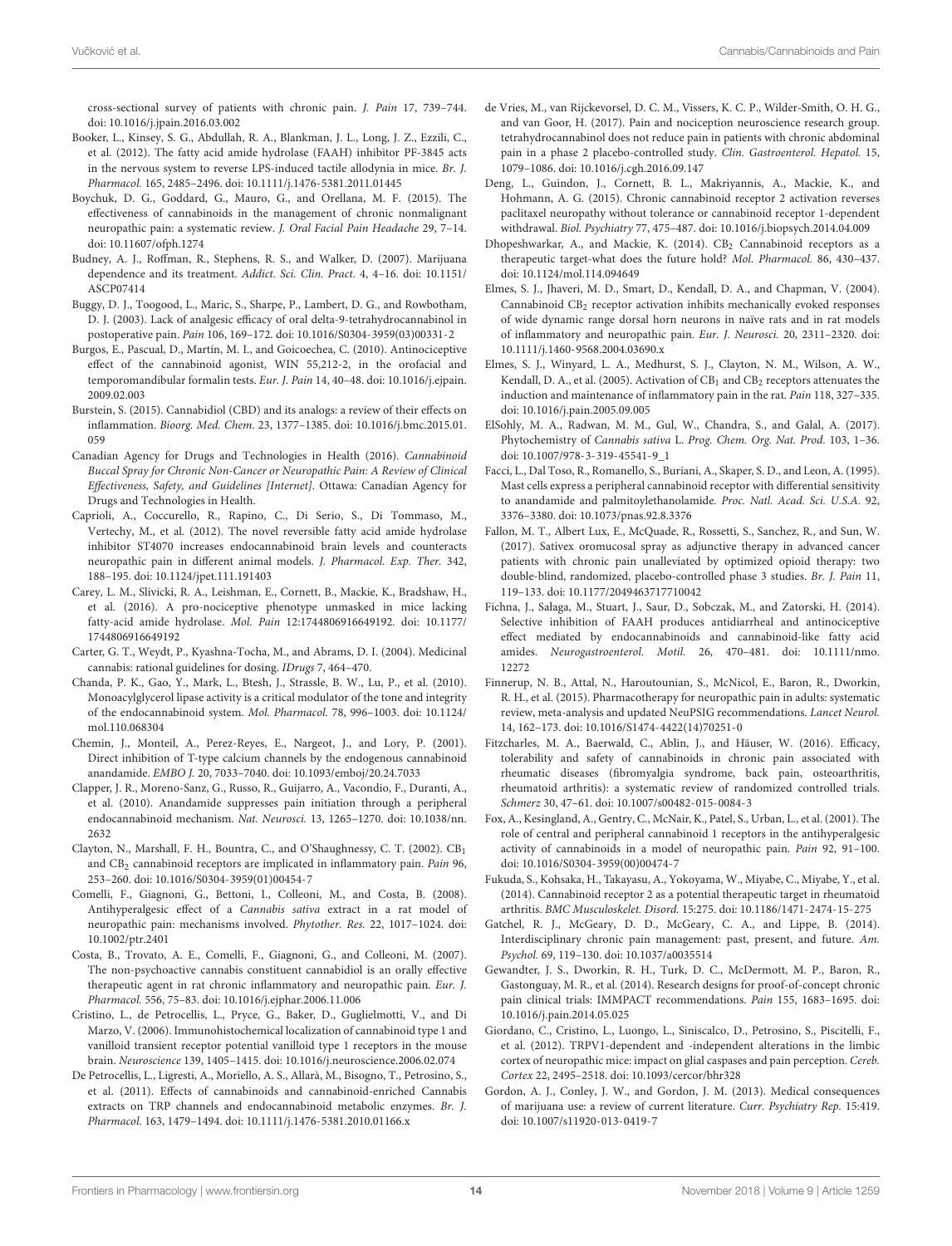- <span id="page-14-16"></span>Grim, T. W., Ghosh, S., Hsu, K. L., Cravatt, B. F., Kinsey, S. G., and Lichtman, A. H. (2014). Combined inhibition of FAAH and COX produces enhanced anti-allodynic effects in mouse neuropathic and inflammatory pain models. Pharmacol. Biochem. Behav. 124, 405–411. [doi: 10.1016/j.pbb.2014.07.008](https://doi.org/10.1016/j.pbb.2014.07.008)
- <span id="page-14-14"></span>Grotenhermen, F. (2003). Pharmacokinetics and pharmacodynamics of cannabinoids. Clin. Pharmacokinet. 42, 327–360. [doi: 10.2165/00003088-](https://doi.org/10.2165/00003088-200342040-00003) [200342040-00003](https://doi.org/10.2165/00003088-200342040-00003)
- <span id="page-14-22"></span>Guerrero, A. V., Quang, P., Dekker, N., Jordan, R. C., and Schmidt, B. L. (2008). Peripheral cannabinoids attenuate carcinoma-induced nociception in mice. Neurosci. Lett. 433, 77–81. [doi: 10.1016/j.neulet.2007.12.053](https://doi.org/10.1016/j.neulet.2007.12.053)
- <span id="page-14-19"></span>Gui, H., Liu, X., Liu, L. R., Su, D. F., and Dai, S. M. (2015). Activation of cannabinoid receptor 2 attenuates synovitis and joint distruction in collageninduced arthritis. Immunobiology 220, 817–822. [doi: 10.1016/j.imbio.2014.12.](https://doi.org/10.1016/j.imbio.2014.12.012) [012](https://doi.org/10.1016/j.imbio.2014.12.012)
- <span id="page-14-33"></span>Hasin, D. S. (2018). US epidemiology of cannabis use and associated problems. Neuropsychopharmacology 43, 195–212. [doi: 10.1038/npp.2017.198](https://doi.org/10.1038/npp.2017.198)
- <span id="page-14-32"></span>Hasin, D. S., O'Brien, C. P., Auriacombe, M., Borges, G., Bucholz, K., Budney, A., et al. (2013). DSM-5 criteria for substance use disorders: recommendations and rationale. Am. J. Psychiatry 170, 834–851. [doi: 10.1176/appi.ajp.2013.12060782](https://doi.org/10.1176/appi.ajp.2013.12060782)
- <span id="page-14-34"></span>Hayes, M. J., and Brown, M. S. (2014). Legalization of medical marijuana and incidence of opioid mortality. JAMA Intern. Med. 174, 1673–1674. [doi: 10.1001/](https://doi.org/10.1001/jamainternmed.2014.2716) [jamainternmed.2014.2716](https://doi.org/10.1001/jamainternmed.2014.2716)
- <span id="page-14-12"></span>Health Canada (2013). Cannabis (Marihuana, Marijuana) and the Cannabinoids. Dried Plant for Administration by Ingestion or other Means. Psychoactive Agent. Information for Health Care Professionals: Cannabis (Marihuana, Marijuana) and the Cannabinoids. Available at: [https://www.canada.ca/en/health-canada/services/drugs-health-products/](https://www.canada.ca/en/health-canada/services/drugs-health-products/medical-use-marijuana/information-medical-practitioners/information-health-care-professionals-cannabis-marihuana-marijuana-cannabinoids.html) [medical-use-marijuana/information-medical-practitioners/information](https://www.canada.ca/en/health-canada/services/drugs-health-products/medical-use-marijuana/information-medical-practitioners/information-health-care-professionals-cannabis-marihuana-marijuana-cannabinoids.html)[health-care-professionals-cannabis-marihuana-marijuana-cannabinoids.html](https://www.canada.ca/en/health-canada/services/drugs-health-products/medical-use-marijuana/information-medical-practitioners/information-health-care-professionals-cannabis-marihuana-marijuana-cannabinoids.html)
- <span id="page-14-3"></span>Hejazi, N., Zhou, C., Oz, M., Sun, H., Ye, J. H., and Zhang, L. (2006). Delta9 tetrahydrocannabinol and endogenous cannabinoid anandamide directly potentiate the function of glycine receptors. Mol. Pharmacol. 69, 991–997.
- <span id="page-14-17"></span>Herzberg, U., Eliav, E., Bennett, G. J., and Kopin, I. J. (1997). The analgesic effects of R <sup>+</sup>-WIN 55,212-2 mesylate, a high affinity cannabinoid agonist, in a rat model of neuropathic pain. Neurosci. Lett. 221, 157–160. [doi: 10.1016/S0304-3940\(96\)](https://doi.org/10.1016/S0304-3940(96)13308-5) [13308-5](https://doi.org/10.1016/S0304-3940(96)13308-5)
- <span id="page-14-0"></span>Hill, K. P., Palastro, M. D., Johnson, B., and Ditre, J. W. (2017). Cannabis and pain: a clinical review. Cannabis Cannabinoid Res. 2, 96–104. [doi: 10.1089/can.2017.](https://doi.org/10.1089/can.2017.0017) [0017](https://doi.org/10.1089/can.2017.0017)
- <span id="page-14-26"></span>Holdcroft, A., Maze, M., Doré, C., Tebbs, S., and Thompson, S. (2006). A multicenter dose-escalation study of the analgesic and adverse effects of an oral cannabis extract (Cannador) for postoperative pain management. Anesthesiology 104, 1040–1046. [doi: 10.1097/00000542-200605000-00021](https://doi.org/10.1097/00000542-200605000-00021)
- <span id="page-14-1"></span>Horvath, G., Kekesi, G., Nagy, E., and Benedek, G. (2008). The role of TRPV1 receptors in the antinociceptive effect of anandamide at spinal level. Pain 134, 277–284. [doi: 10.1016/j.pain.2007.04.032](https://doi.org/10.1016/j.pain.2007.04.032)
- <span id="page-14-9"></span>Howard, P., Twycross, R., Shuster, J., Mihalyo, M., and Wilcock, A. (2013). Cannabinoids. J. Pain Symptom Manage. 46, 142–149. [doi: 10.1016/j.](https://doi.org/10.1016/j.jpainsymman.2013.05.002) [jpainsymman.2013.05.002](https://doi.org/10.1016/j.jpainsymman.2013.05.002)
- <span id="page-14-7"></span>Hsieh, G. C., Pai, M., Chandran, P., Hooker, B. A., Zhum, C. Z., Salyers, A. K., et al. (2011). Central and peripheral sites of action for CB2 receptor mediated analgesic activity in chronic inflammatory and neuropathic pain models in rats. Br. J. Pharmacol. 162, 428–440. [doi: 10.1111/j.1476-5381.2010.](https://doi.org/10.1111/j.1476-5381.2010.01046.x) [01046.x](https://doi.org/10.1111/j.1476-5381.2010.01046.x)
- <span id="page-14-2"></span>Huang, S. M., Bisogno, T., Petros, T. J., Chang, S. Y., Zavitsanos, P. A., Zipkin, R. E., et al. (2001). Identification of a new class of molecules, the arachidonyl amino acids, and characterization of one member that inhibits pain. J. Biol. Chem. 276, 42639–42644. [doi: 10.1074/jbc.M107351200](https://doi.org/10.1074/jbc.M107351200)
- <span id="page-14-11"></span>Huestis, M. A. (2007). Human cannabinoid pharmacokinetics. Chem. Biodivers. 4, 1770–1804. [doi: 10.1002/cbdv.200790152](https://doi.org/10.1002/cbdv.200790152)
- <span id="page-14-15"></span>Huggins, J. P., Smart, T. S., Langman, S., Taylor, L., and Young, T. (2012). An efficient randomised, placebo-controlled clinical trial with the irreversible fatty acid amide hydrolase-1 inhibitor PF-04457845, which modulates endocannabinoids but fails to induce effective analgesia in patients with pain due to osteoarthritis of the knee. Pain 153, 1837–1846. [doi: 10.1016/j.pain.2012.](https://doi.org/10.1016/j.pain.2012.04.020) [04.020](https://doi.org/10.1016/j.pain.2012.04.020)
- <span id="page-14-10"></span>Hwang, J., Adamson, C., Butler, D., Janero, D. R., Makriyannis, A., and Bahr, B. A. (2010). Enhancement of endocannabinoid signaling by fatty acid amide

hydrolase inhibition: a neuroprotective therapeutic modality. Life Sci. 86, 615– 623. [doi: 10.1016/j.lfs.2009.06.003](https://doi.org/10.1016/j.lfs.2009.06.003)

- <span id="page-14-6"></span>Ibrahim, M. M., Porreca, F., Lai, J., Albrecht, P. J., Rice, F. L., Khodorova, A., et al. (2005). CB<sub>2</sub> cannabinoid receptor activation produces antinociception by stimulating peripheral release of endogenous opioids. Proc. Natl. Acad. Sci. U.S.A. 102, 3093–3098. [doi: 10.1073/pnas.040988](https://doi.org/10.1073/pnas.0409888102) [8102](https://doi.org/10.1073/pnas.0409888102)
- <span id="page-14-5"></span>Ibsen, M. S., Connor, M., and Glass, M. (2017). Cannabinoid  $CB<sub>1</sub>$  and  $CB<sub>2</sub>$  receptor signaling and bias. Cannabis Cannabinoid Res. 2, 48–60. [doi: 10.1089/can.2016.](https://doi.org/10.1089/can.2016.0037) [0037](https://doi.org/10.1089/can.2016.0037)
- <span id="page-14-18"></span>Ignatowska-Jankowska, B. M., Ghosh, S., Crowe, M. S., Kinsey, S. G., Niphakis, M. J., Abdullah, R. A., et al. (2014). In vivo characterization of the highly selective monoacylglycerol lipase inhibitor KML29: antinociceptive activity without cannabimimetic side effects. Br. J. Pharmacol. 171, 1392–1407. [doi:](https://doi.org/10.1111/bph.12298) [10.1111/bph.12298](https://doi.org/10.1111/bph.12298)
- <span id="page-14-31"></span>Iseger, T. A., and Bossong, M. G. (2015). A systematic review of the antipsychotic properties of cannabidiol in humans. Schizophr. Res. 162, 153–161. [doi: 10.1016/](https://doi.org/10.1016/j.schres.2015.01.033) [j.schres.2015.01.033](https://doi.org/10.1016/j.schres.2015.01.033)
- <span id="page-14-13"></span>Issa, M. A., Narang, S., Jamison, R. N., Michna, E., Edwards, R. R., Penetar, D. M., et al. (2014). The subjective psychoactive effects of oral dronabinol studied in a randomized, controlled crossover clinical trial for pain. Clin. J. Pain 30, 472–478. [doi: 10.1097/AJP.0000000000000022](https://doi.org/10.1097/AJP.0000000000000022)
- <span id="page-14-28"></span>Jawahar, R., Oh, U., Yang, S., and Lapane, K. L. (2013). A systematic review of pharmacological pain management in multiple sclerosis. Drugs 73, 1711–1722. [doi: 10.1007/s40265-013-0125-0](https://doi.org/10.1007/s40265-013-0125-0)
- <span id="page-14-4"></span>Jesse Lo, V., Fu, J., Astarita, G., La Rana, G., Russo, R., Calignano, A., et al. (2005). The nuclear receptor peroxisome proliferator-activated receptoralpha mediates the anti-inflammatory actions of palmitoylethanolamide. Mol. Pharmacol. 67, 15–19. [doi: 10.1124/mol.104.006353](https://doi.org/10.1124/mol.104.006353)
- <span id="page-14-29"></span>Johnson, J. R., Burnell-Nugent, M., Lossignol, D., Ganae-Motan, E. D., Potts, R., and Fallon, M. T. (2010). Multicenter, double-blind, randomized, placebocontrolled, parallel-group study of the efficacy, safety, and tolerability of THC:CBD extract and THC extract in patients with intractable cancer-related pain. J. Pain Symptom Manage. 39, 167–179. [doi: 10.1016/j.jpainsymman.2009.](https://doi.org/10.1016/j.jpainsymman.2009.06.008) [06.008](https://doi.org/10.1016/j.jpainsymman.2009.06.008)
- <span id="page-14-30"></span>Johnson, J. R., Lossignol, D., Burnell-Nugent, M., and Fallon, M. T. (2013). An open-label extension study to investigate the long-term safety and tolerability of THC/CBD oromucosal spray and oromucosal THC spray in patients with terminal cancer-related pain refractory to strong opioid analgesics. J. Pain Symptom Manage. 46, 207–218. [doi: 10.1016/j.jpainsymman.2012.](https://doi.org/10.1016/j.jpainsymman.2012.07.014) [07.014](https://doi.org/10.1016/j.jpainsymman.2012.07.014)
- <span id="page-14-21"></span>Kaczocha, M., Rebecchi, M. J., Ralph, B. P., Teng, Y. H., Berger, W. T., Galbavy, W., et al. (2014). Inhibition of fatty acid binding proteins elevates brain anandamide levels and produces analgesia. PLoS One 9:e94200. [doi: 10.1371/journal.pone.](https://doi.org/10.1371/journal.pone.0094200) [0094200](https://doi.org/10.1371/journal.pone.0094200)
- <span id="page-14-27"></span>Kahan, M., Srivastava, A., Spithoff, S., and Bromley, L. (2014). Prescribing smoked cannabis for chronic noncancer pain: preliminary recommendations. Can. Fam. Physician 60, 1083–1090.
- <span id="page-14-8"></span>Kano, M. (2014). Control of synaptic function by endocannabinoid-mediated retrograde signaling. Proc. Jpn. Acad. Ser. B Phys. Biol. Sci. 90, 235–250. [doi:](https://doi.org/10.2183/pjab.90.235) [10.2183/pjab.90.235](https://doi.org/10.2183/pjab.90.235)
- <span id="page-14-20"></span>Kaur, R., Sidhu, P., and Singh, S. (2016). What failed BIA 10-2474 Phase I clinical trial? Global speculations and recommendations for future Phase I trials. J. Pharmacol. Pharmacother. 7, 120–126. [doi: 10.4103/0976-500X.](https://doi.org/10.4103/0976-500X.189661) [189661](https://doi.org/10.4103/0976-500X.189661)
- <span id="page-14-24"></span>Khasabova, I. A., Gielissen, J., Chandiramani, A., Harding-Rose, C., Odeh, D. A., Simone, D. A., et al. (2011).  $CB_1$  and  $CB_2$  receptor agonists promote analgesia through synergy in a murine model of tumor pain. Behav. Pharmacol. 22, 607–616. [doi: 10.1097/FBP.0b013e3283474a6d](https://doi.org/10.1097/FBP.0b013e3283474a6d)
- <span id="page-14-25"></span>Khasabova, I. A., Khasabov, S., Paz, J., Harding-Rose, C., Simone, D. A., and Seybold, V. S. (2012). Cannabinoid type-1 receptor reduces pain and neurotoxicity produced by chemotherapy. J. Neurosci. 32, 7091–7101. [doi: 10.](https://doi.org/10.1523/JNEUROSCI.0403-12.2012) [1523/JNEUROSCI.0403-12.2012](https://doi.org/10.1523/JNEUROSCI.0403-12.2012)
- <span id="page-14-23"></span>Khasabova, I. A., Khasabov, S. G., Harding-Rose, C., Coicou, L. G., Seybold, B. A., Lindberg, A. E., et al. (2008). A decrease in anandamide signaling contributes to the maintenance of cutaneous mechanical hyperalgesia in a model of bone cancer pain. J. Neurosci. 28, 11141–11152. [doi: 10.1523/JNEUROSCI.2847-08.](https://doi.org/10.1523/JNEUROSCI.2847-08.2008) [2008](https://doi.org/10.1523/JNEUROSCI.2847-08.2008)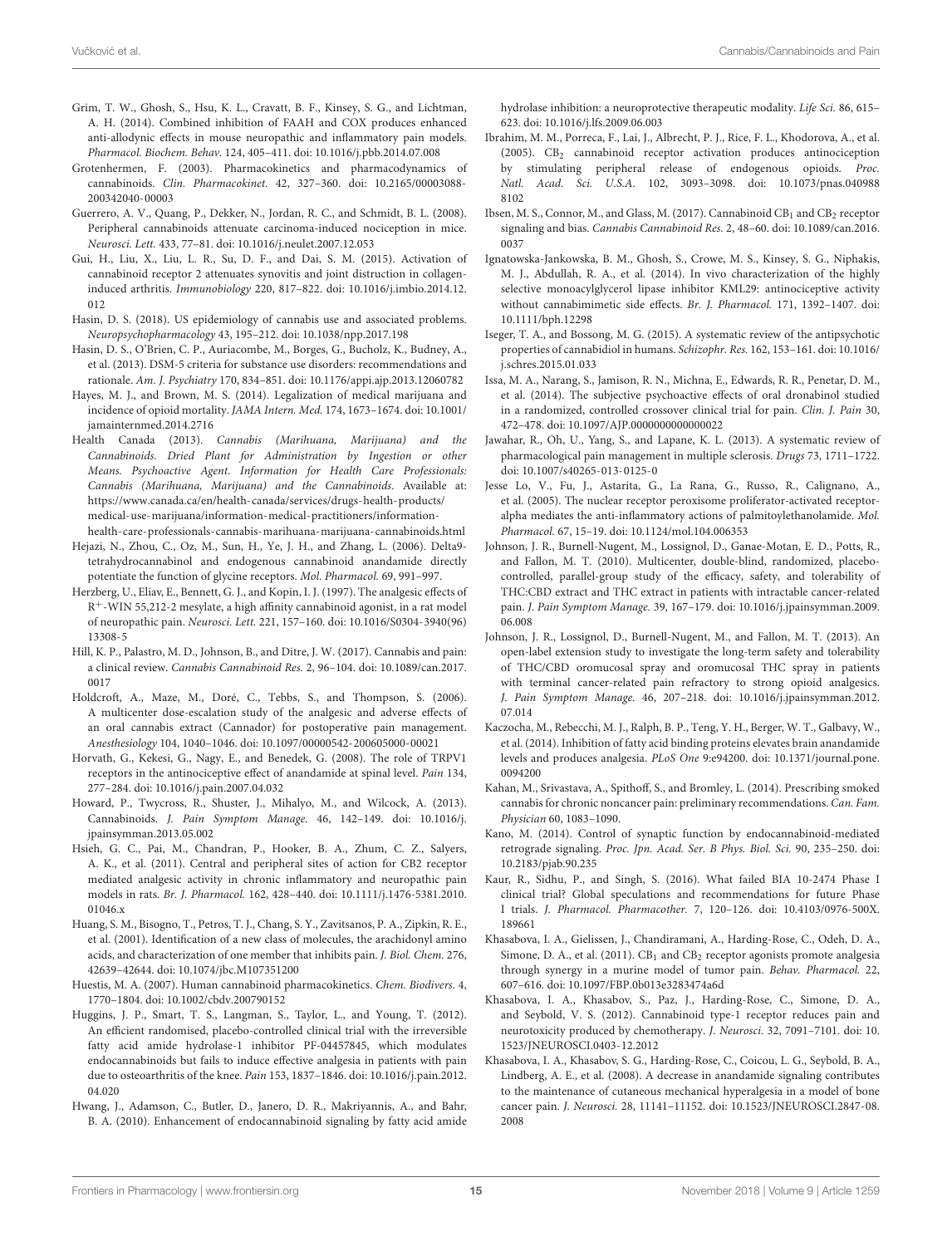- <span id="page-15-23"></span>Khurana, L., Mackie, K., Piomelli, D., and Kendall, D. A. (2017). Modulation of CB<sup>1</sup> cannabinoid receptor by allosteric ligands: pharmacology and therapeutic opportunities. Neuropharmacology 124, 3–12. [doi: 10.1016/j.neuropharm.2017.](https://doi.org/10.1016/j.neuropharm.2017.05.018) [05.018](https://doi.org/10.1016/j.neuropharm.2017.05.018)
- <span id="page-15-22"></span>Kinsey, S. G., Long, J. Z., Cravatt, B. F., and Lichtman, A. H. (2010). Fatty acid amide hydrolase and monoacylglycerol lipase inhibitors produce anti-allodynic effects in mice through distinct cannabinoid receptor mechanisms. J. Pain 11, 1420–1428. [doi: 10.1016/j.jpain.2010.04.001](https://doi.org/10.1016/j.jpain.2010.04.001)
- <span id="page-15-18"></span>Kinsey, S. G., Mahadevan, A., Zhao, B., Sun, H., Naidu, P. S., Razdan, R. K., et al. (2011). The CB<sub>2</sub> cannabinoid receptor-selective agonist O-3223 reduces pain and inflammation without apparent cannabinoid behavioral effects. Neuropharmacology 60, 244–251. [doi: 10.1016/j.neuropharm.2010.](https://doi.org/10.1016/j.neuropharm.2010.09.004) [09.004](https://doi.org/10.1016/j.neuropharm.2010.09.004)
- <span id="page-15-27"></span>Kiritoshi, T., Ji, G., and Neugebauer, V. (2016). Rescue of impaired mGluR5-driven endocannabinoid signaling restores prefrontal cortical output to inhibit pain in arthritic rats. J. Neurosci. 36, 837–850. [doi: 10.1523/JNEUROSCI.4047-15.](https://doi.org/10.1523/JNEUROSCI.4047-15.2016) [2016](https://doi.org/10.1523/JNEUROSCI.4047-15.2016)
- <span id="page-15-3"></span>Klein, T. W. (2005). Cannabinoid-based drugs as anti-inflammatory therapeutics. Nat. Rev. Immunol. 5, 400–411. [doi: 10.1038/nri1602](https://doi.org/10.1038/nri1602)
- <span id="page-15-5"></span>Ko, G. D., Bober, S. L., Mindra, S., and Moreau, J. M. (2016). Medical cannabis the Canadian perspective. J. Pain Res. 9, 735–744. [doi: 10.2147/JPR.S98182](https://doi.org/10.2147/JPR.S98182)
- <span id="page-15-29"></span>Kondrad, E., and Reid, A. (2013). Colorado family physicians' attitudes toward medical marijuana. J. Am. Board. Fam. Med. 26, 52–60. [doi: 10.3122/jabfm.](https://doi.org/10.3122/jabfm.2013.01.120089) [2013.01.120089](https://doi.org/10.3122/jabfm.2013.01.120089)
- <span id="page-15-9"></span>Kraft, B., Frickey, N. A., Kaufmann, R. M., Reif, M., Frey, R., Gustorff, B., et al. (2008). Lack of analgesia by oral standardized cannabis extract on acute inflammatory pain and hyperalgesia in volunteers. Anesthesiology 109, 101–110. [doi: 10.1097/ALN.0b013e31817881e1](https://doi.org/10.1097/ALN.0b013e31817881e1)
- <span id="page-15-25"></span>La Porta, C., Bura, S. A., Llorente-Onaindia, J., Pastor, A., Navarrete, F., García-Gutiérrez, M. S., et al. (2015). Role of the endocannabinoid system in the emotional manifestations of osteoarthritis pain. Pain 156, 2001–2012. [doi: 10.](https://doi.org/10.1097/j.pain.0000000000000260) [1097/j.pain.0000000000000260](https://doi.org/10.1097/j.pain.0000000000000260)
- <span id="page-15-7"></span>Lambert, D. M., Vandevoorde, S., Jonsson, K. O., and Fowler, C. J. (2002). The palmitoylethanolamide family: a new class of anti-inflammatory agents? Curr. Med. Chem. 2002, 663–674. [doi: 10.2174/0929867023370707](https://doi.org/10.2174/0929867023370707)
- <span id="page-15-4"></span>Laprairie, R. B., Bagher, A. M., Kelly, M. E., and Denovan-Wright, E. M. (2015). Cannabidiol is a negative allosteric modulator of the cannabinoid  $CB<sub>1</sub>$  receptor. Br. J. Pharmacol. 172, 4790–4805. [doi: 10.1111/bph.13250](https://doi.org/10.1111/bph.13250)
- <span id="page-15-17"></span>Liang, Y. C., Huang, C. C., and Hsu, K. S. (2007). The synthetic cannabinoids attenuate allodynia and hyperalgesia in a rat model of trigeminal neuropathic pain. Neuropharmacology 53, 169–177. [doi: 10.1016/j.neuropharm.2007.](https://doi.org/10.1016/j.neuropharm.2007.04.019) [04.019](https://doi.org/10.1016/j.neuropharm.2007.04.019)
- <span id="page-15-20"></span>Lichtman, A. H., Leung, D., Shelton, C. C., Saghatelian, A., Hardouin, C., Boger, D.-L., et al. (2004). Reversible inhibitors of fatty acid amide hydrolase that promote analgesia: evidence for an unprecedented combination of potency and selectivity. J. Pharmacol. Exp. Ther. 311, 441–448. [doi: 10.1124/jpet.104.](https://doi.org/10.1124/jpet.104.069401) [069401](https://doi.org/10.1124/jpet.104.069401)
- <span id="page-15-16"></span>Lim, G., Sung, B., Ji, R. R., and Mao, J. (2003). Upregulation of spinal cannabinoid-1-receptors following nerve injury enhances the effects of Win 55,212-2 on neuropathic pain behaviors in rats. Pain 105, 275–283. [doi: 10.1016/S0304-](https://doi.org/10.1016/S0304-3959(03)00242-2) [3959\(03\)00242-2](https://doi.org/10.1016/S0304-3959(03)00242-2)
- <span id="page-15-12"></span>Lomazzo, E., Bindila, L., Remmers, F., Lerner, R., Schwitter, C., Hoheisel, U., et al. (2015). Therapeutic potential of inhibitors of endocannabinoid degradation for the treatment of stress-related hyperalgesia in an animal model of chronic pain. Neuropsychopharmacology 40, 488–501. [doi: 10.1038/npp.2014.198](https://doi.org/10.1038/npp.2014.198)
- <span id="page-15-21"></span>Long, J. Z., Li, W., Booker, L., Burston, J. J., Kinsey, S. G., Schlosburg, J. E., et al. (2009). Selective blockade of 2-arachidonoylglycerol hydrolysis produces cannabinoid behavioral effects. Nat. Chem. Biol. 5, 37–44. [doi: 10.1038/](https://doi.org/10.1038/nchembio.129) [nchembio.129](https://doi.org/10.1038/nchembio.129)
- <span id="page-15-2"></span>Lowin, T., and Straub, R. H. (2015). Cannabinoid-based drugs targeting  $CB<sub>1</sub>$  and TRPV1, the sympathetic nervous system, and arthritis. Arthritis Res. Ther. 17:226. [doi: 10.1186/s13075-015-0743-x](https://doi.org/10.1186/s13075-015-0743-x)
- <span id="page-15-37"></span>Lucas, P. (2017). Rationale for cannabis-based interventions in the opioid overdose crisis. Harm Reduct. J. 14:58. [doi: 10.1186/s12954-017-0183-9](https://doi.org/10.1186/s12954-017-0183-9)
- <span id="page-15-36"></span>Lucas, P., and Walsh, Z. (2017). Medical cannabis access, use, and substitution for prescription opioids and other substances: a survey of authorized medical cannabis patients. Int. J. Drug Policy 42, 30–35. [doi: 10.1016/j.drugpo.2017.](https://doi.org/10.1016/j.drugpo.2017.01.011) [01.011](https://doi.org/10.1016/j.drugpo.2017.01.011)
- <span id="page-15-31"></span>Lynch, M. E., and Campbell, F. (2011). Cannabinoids for treatment of chronic noncancer pain; a systematic review of randomized trials. Br. J. Clin. Pharmacol. 72, 735–744. [doi: 10.1111/j.1365-2125.2011.03970.x](https://doi.org/10.1111/j.1365-2125.2011.03970.x)
- <span id="page-15-28"></span>Lynch, M. E., and Ware, M. A. (2015). Cannabinoids for the treatment of chronic non-cancer pain: an updated systematic review of randomized controlled trials. J. Neuroimmune Pharmacol. 10, 293–301. [doi: 10.1007/s11481-015-9600-6](https://doi.org/10.1007/s11481-015-9600-6)
- <span id="page-15-8"></span>Maccarrone, M., Bab, I., Bíró, T., Cabral, G. A., Dey, S. K., Di Marzo, V., et al. (2015). Endocannabinoid signaling at the periphery: 50 years after THC. Trends Pharmacol. Sci. 36, 277–296. [doi: 10.1016/j.tips.2015.02.008](https://doi.org/10.1016/j.tips.2015.02.008)
- <span id="page-15-34"></span>Maida, V., Ennis, M., Irani, S., Corbo, M., and Dolzhykov, M. (2008). Adjunctive nabilone in cancer pain and symptom management: a prospective observational study using propensity scoring. J. Support. Oncol. 6, 119–124.
- <span id="page-15-14"></span>Maione, S., De Petrocellis, L., de Novellis, V., Moriello, A. S., Petrosino, S., Palazzo, E., et al. (2007). Analgesic actions of N-arachidonoyl-serotonin, a fatty acid amide hydrolase inhibitor with antagonistic activity at vanilloid TRPV1 receptors. Br. J. Pharmacol. 150, 766–781. [doi: 10.1038/sj.bjp.0707145](https://doi.org/10.1038/sj.bjp.0707145)
- <span id="page-15-13"></span>Malek, N., and Starowicz, K. (2016). Dual-acting compounds targeting endocannabinoid and endovanilloid systems-a novel treatment option for chronic pain management. Front. Pharmacol. 7:257. [doi: 10.3389/fphar.2016.](https://doi.org/10.3389/fphar.2016.00257) [00257](https://doi.org/10.3389/fphar.2016.00257)
- <span id="page-15-11"></span>Martin, B. R., Compton, D. R., Thomas, B. F., Prescott, W. R., Little, P. J., Razdan, R. K., et al. (1991). Behavioral, biochemical, and molecular modeling evaluations of cannabinoid analogs. Pharmacol. Biochem. Behav. 40, 471–478. [doi: 10.1016/0091-3057\(91\)90349-7](https://doi.org/10.1016/0091-3057(91)90349-7)
- <span id="page-15-35"></span>Mattick, R. P. (2016). "The health and social effects of nonmedical cannabis use," in Wayne Hall, eds M. Renström and V. Poznyak (Geneva: World Health Organization).
- <span id="page-15-32"></span>Meng, H., Johnston, B., Englesakis, M., Moulin, D. E., and Bhatia, A. (2017). Selective cannabinoids for chronic neuropathic pain: a systematic review and meta-analysis. Anesth. Analg. 125, 1638–1652. [doi: 10.1213/ANE.](https://doi.org/10.1213/ANE.0000000000002110) [0000000000002110](https://doi.org/10.1213/ANE.0000000000002110)
- <span id="page-15-10"></span>Meng, I. D., Manning, B. H., Martin, W. J., and Fields, H. L. (1998). An analgesia circuit activated by cannabinoids. Nature 395, 381–383. [doi: 10.1038/26481](https://doi.org/10.1038/26481)
- <span id="page-15-19"></span>Mitrirattanakul, S., Ramakul, N., Guerrero, A. V., Matsuka, Y., Ono, T., Iwase, H., et al. (2006). Site-specific increases in peripheral cannabinoid receptors and their endogenous ligands in a model of neuropathic pain. Pain 126, 102–114. [doi: 10.1016/j.pain.2006.06.016](https://doi.org/10.1016/j.pain.2006.06.016)
- <span id="page-15-24"></span>Moore, N. (2016). Lessons from the fatal French study BIA-10-2474. BMJ 353:i2727. [doi: 10.1136/bmj.i2727](https://doi.org/10.1136/bmj.i2727)
- <span id="page-15-1"></span>Morales, P., Hurst, D. P., and Reggio, P. H. (2017). Molecular targets of the phytocannabinoids-a complex picture. Prog. Chem. Org. Nat. Prod. 103, 103– 131. [doi: 10.1007/978-3-319-45541-9\\_4](https://doi.org/10.1007/978-3-319-45541-9_4)
- <span id="page-15-15"></span>Morera, E., Di Marzo, V., Monti, L., Allarà, M., Schiano Moriello, A., Nalli, M., et al. (2016). Arylboronic acids as dual-action FAAH and TRPV1 ligands. Bioorg. Med. Chem. Lett. 26, 1401–1405. [doi: 10.1016/j.bmcl.2016.01.071](https://doi.org/10.1016/j.bmcl.2016.01.071)
- <span id="page-15-30"></span>Moulin, D., Boulanger, A., Clark, A. J., Clarke, H., Dao, T., Finley, G. A., et al. (2014). Pharmacological management of chronic neuropathic pain: revised consensus statement from the Canadian Pain Society. Pain Res. Manag. 19, 328–335. [doi: 10.1155/2014/754693](https://doi.org/10.1155/2014/754693)
- <span id="page-15-33"></span>Mücke, M., Phillips, T., Radbruch, L., Petzke, F., and Häuser, W. (2018). Cannabisbased medicines for chronic neuropathic pain in adults. Cochrane Database Syst. Rev. 3:CD012182. [doi: 10.1002/14651858.CD012182](https://doi.org/10.1002/14651858.CD012182)
- <span id="page-15-0"></span>NASEM (2017). National Academies of Sciences, Engineering, and Medicine; Health and Medicine Division; Board on Population Health and Public Health Practice; Committee on the Health Effects of Marijuana: An Evidence Review and Research Agenda. The Health Effects of Cannabis and Cannabinoids: The Current State of Evidence and Recommendations for Research. Washington, DC: National Academies Press.
- <span id="page-15-26"></span>Neugebauer, V. (2015). Amygdala pain mechanisms. Handb. Exp. Pharmacol. 227, 261–284. [doi: 10.1007/978-3-662-46450-2\\_13](https://doi.org/10.1007/978-3-662-46450-2_13)
- <span id="page-15-38"></span>Nielsen, S., Sabioni, P., Trigo, J. M., Ware, M. A., Betz-Stablein, B. D., Murnion, B., et al. (2017). Opioid-sparing effect of cannabinoids: a systematic review and meta-analysis. Neuropsychopharmacology 42, 1752–1765. [doi: 10.1038/npp.](https://doi.org/10.1038/npp.2017.51) [2017.51](https://doi.org/10.1038/npp.2017.51)
- <span id="page-15-6"></span>Niu, J., Huang, D., Zhou, R., Yue, M., Xu, T., Yang, J., et al. (2017). Activation of dorsal horn cannabinoid  $CB_2$  receptor suppresses the expression of  $P2Y(12)$ and P2Y(13) receptors in neuropathic pain rats. J. Neuroinflammation 14:185. [doi: 10.1186/s12974-017-0960-0](https://doi.org/10.1186/s12974-017-0960-0)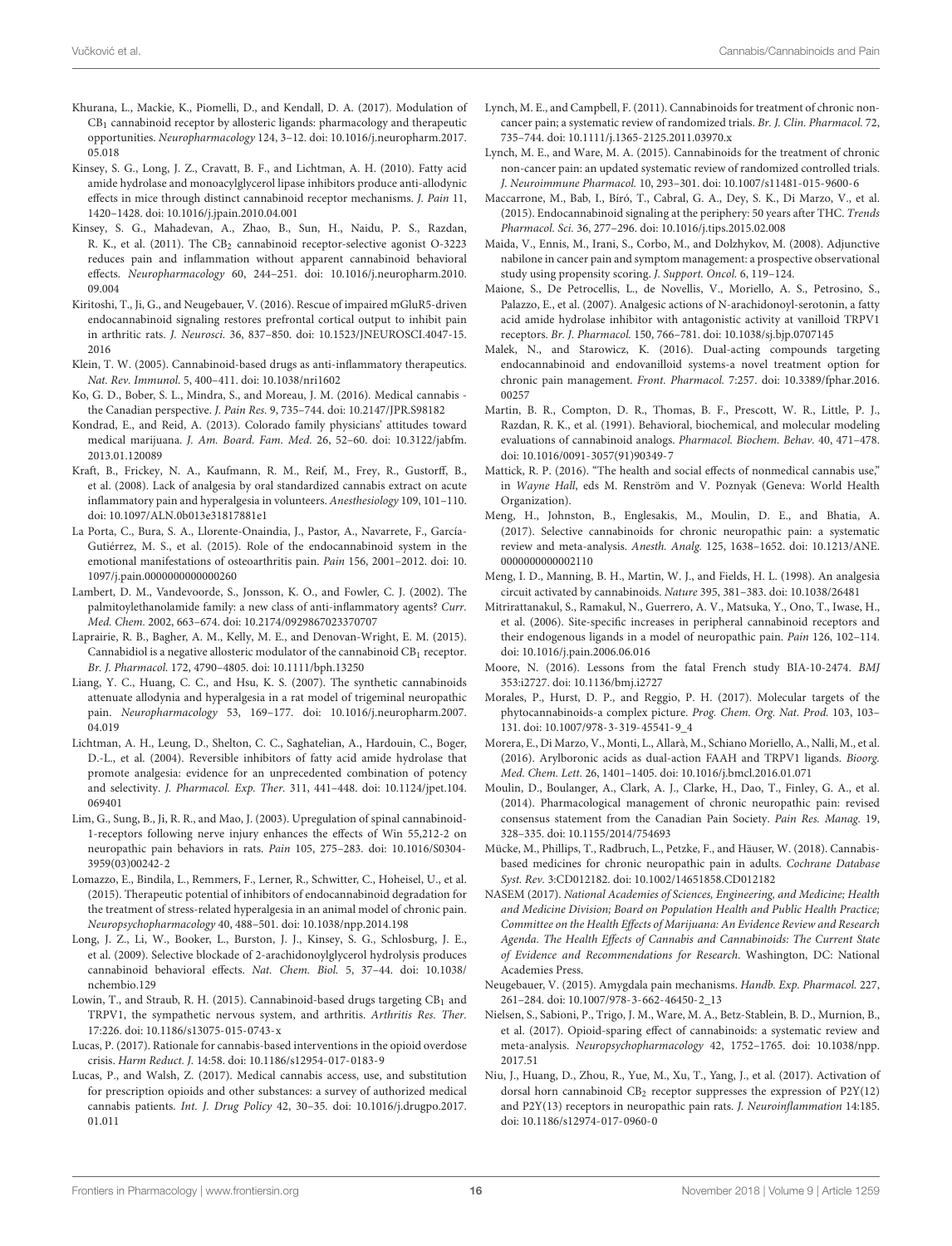- <span id="page-16-39"></span>Nosyk, B., and Wood, E. (2012). Evidence-based drug policy: it starts with good evidence and ends with policy reform. Int. J. Drug Policy 23, 423–425. [doi:](https://doi.org/10.1016/j.drugpo.2012.10.005) [10.1016/j.drugpo.2012.10.005](https://doi.org/10.1016/j.drugpo.2012.10.005)
- <span id="page-16-35"></span>Noyes, R. Jr., Brunk, S. F., Avery, D. A., and Canter, A. C. (1975a). The analgesic properties of delta-9-tetrahydrocannabinol and codeine. Clin. Pharmacol. Ther. 18, 84–89.
- <span id="page-16-34"></span>Noyes, R. Jr., Brunk, S. F., Baram, D. A., and Canter, A. (1975b). Analgesic effect of delta-9-tetrahydrocannabinol. J. Clin. Pharmacol. 15, 139–143.
- <span id="page-16-17"></span>Ohlsson, A., Lindgren, J. E., Wahlen, A., Agurell, S., Hollister, L. E., and Gillespie, H. K. (1980). Plasma delta-9 tetrahydrocannabinol concentrations and clinical effects after oral and intravenous administration and smoking. Clin. Pharmacol. Ther. 28, 409–416. [doi: 10.1038/clpt.1980.181](https://doi.org/10.1038/clpt.1980.181)
- <span id="page-16-22"></span>Olesen, A. E., Andresen, T., Staahl, C., and Drewes, A. M. (2012). Human experimental pain models for assessing the therapeutic efficacy of analgesic drugs. Pharmacol. Rev. 64, 722–779. [doi: 10.1124/pr.111.005447](https://doi.org/10.1124/pr.111.005447)
- <span id="page-16-20"></span>Ostenfeld, T., Price, J., Albanese, M., Bullman, J., Guillard, F., and Meyer, I. (2011). A randomized, controlled study to investigate the analgesic efficacy of single doses of the cannabinoid receptor-2 agonist GW842166, ibuprofen or placebo in patients with acute pain following third molar tooth extraction. Clin. J. Pain 27, 668–676. [doi: 10.1097/AJP.0b013e318219799a](https://doi.org/10.1097/AJP.0b013e318219799a)
- <span id="page-16-3"></span>O'Sullivan, S. E. (2016). An update on PPAR activation by cannabinoids. Br. J. Pharmacol. 173, 1899–1910. [doi: 10.1111/bph.13497](https://doi.org/10.1111/bph.13497)
- <span id="page-16-5"></span>Oz, M., Al Kury, L., Keun-Hang, S. Y., Mahgoub, M., and Galadari, S. (2014). Cellular approaches to the interaction between cannabinoid receptor ligands and nicotinic acetylcholine receptors. Eur. J. Pharmacol. 731, 100–105. [doi:](https://doi.org/10.1016/j.ejphar.2014.03.010) [10.1016/j.ejphar.2014.03.010](https://doi.org/10.1016/j.ejphar.2014.03.010)
- <span id="page-16-11"></span>Pacher, P., Bátkai, S., and Kunos, G. (2006). The endocannabinoid system as an emerging target of pharmacotherapy. Pharmacol. Rev. 58, 389–462. [doi: 10.](https://doi.org/10.1124/pr.58.3.2) [1124/pr.58.3.2](https://doi.org/10.1124/pr.58.3.2)
- <span id="page-16-24"></span>Pascual, D., Goicoechea, C., Suardíaz, M., and Martín, M. I. (2005). A cannabinoid agonist, WIN 55,212-2, reduces neuropathic nociception induced by paclitaxel in rats. Pain 118, 23–34. [doi: 10.1016/j.pain.2005.07.008](https://doi.org/10.1016/j.pain.2005.07.008)
- <span id="page-16-30"></span>Pawsey, S., Wood, M., Browne, H., Donaldson, K., Christie, M., and Warrington, S. (2016). Safety, tolerability and pharmacokinetics of FAAH inhibitor V158866: a double-blind, randomised, placebo-controlled phase I study in healthy volunteers. Drugs R D 16, 181–191. [doi: 10.1007/s40268-016-0127-y](https://doi.org/10.1007/s40268-016-0127-y)
- <span id="page-16-33"></span>PDQ Integrative Alternative and Complementary Therapies Editorial Board (2018). Cannabis and Cannabinoids (PDQ®): Health Professional Version," in: PDQ Cancer Information Summaries [Internet]. Bethesda, MD: National Cancer Institute.
- <span id="page-16-21"></span>Pereira, A., Chappell, A., Dethy, J., Hoeck, H., Arendt-Nielsen, L., Verfaille, S., et al. (2013). A proof-of-concept (POC) study including experimental pain models (EPMs) to assess the effects of a CB<sub>2</sub> agonist (LY2828360) in the treatment of patients with osteoarthritic (OA) knee pain. Clin. Pharmacol. Ther. 93, S56–S57.
- <span id="page-16-27"></span>Pernía-Andrade, A. J., Kato, A., Witschi, R., Nyilas, R., Katona, I., Freund, T. F., et al. (2009). Spinal endocannabinoids and  $CB<sub>1</sub>$  receptors mediate C-fiberinduced heterosynaptic pain sensitization. Science 325, 760–764. [doi: 10.1126/](https://doi.org/10.1126/science.1171870) [science.1171870](https://doi.org/10.1126/science.1171870)
- <span id="page-16-8"></span>Pertwee, R. G. (2008). The diverse  $CB<sub>1</sub>$  and  $CB<sub>2</sub>$  receptor pharmacology of three plant cannabinoids:  $\Delta$ 9-tetrahydrocannabinol, cannabidiol and  $\Delta$ 9tetrahydrocannabivarin. Br. J. Pharmacol. 153, 199–215. [doi: 10.1038/sj.bjp.](https://doi.org/10.1038/sj.bjp.0707442) [0707442](https://doi.org/10.1038/sj.bjp.0707442)
- <span id="page-16-2"></span>Pertwee, R. G., Howlett, A. C., Abood, M. E., Alexander, S. P., Di Marzo, V., Elphick, M. R., et al. (2010). International union of basic and clinical pharmacology. LXXIX. Cannabinoid receptors and their ligands: beyond CB1 and CB2. Pharmacol. Rev. 62, 588–631. [doi: 10.1124/pr.110.003004](https://doi.org/10.1124/pr.110.003004)
- <span id="page-16-25"></span>Petrosino, S., Palazzo, E., de Novellis, V., Bisogno, T., Rossi, F., Maione, S., et al. (2007). Changes in spinal and supraspinal endocannabinoid levels in neuropathic rats. Neuropharmacology 52, 415–422. [doi: 10.1016/j.neuropharm.](https://doi.org/10.1016/j.neuropharm.2006.08.011) [2006.08.011](https://doi.org/10.1016/j.neuropharm.2006.08.011)
- <span id="page-16-26"></span>Piomelli, D. (2014). More surprises lying ahead. The endocannabinoids keep us guessing. Neuropharmacology 76, 228–234. [doi: 10.1016/j.neuropharm.2013.07.](https://doi.org/10.1016/j.neuropharm.2013.07.026) [026](https://doi.org/10.1016/j.neuropharm.2013.07.026)
- <span id="page-16-10"></span>Piomelli, D., Cooper, Z., Abrams, D., Grant, I., and Patel, S. (2017). A guide to the national academy of science report on cannabis: an exclusive discussion with panel members. Cannabis Cannabinoid Res. 2, 155–159. [doi: 10.1089/can.2017.](https://doi.org/10.1089/can.2017.29009.dpi) [29009.dpi](https://doi.org/10.1089/can.2017.29009.dpi)
- <span id="page-16-15"></span>Piomelli, D., and Sasso, O. (2014). Peripheral gating of pain signals by endogenous lipid mediators. Nat. Neurosci. 17, 164–174. [doi: 10.1038/nn.3612](https://doi.org/10.1038/nn.3612)
- <span id="page-16-37"></span>Piper, B. J., DeKeuster, R. M., Beals, M. L., Cobb, C. M., Burchman, C. A., Perkinson, L., et al. (2017). Substitution of medical cannabis for pharmaceutical agents for pain, anxiety, and sleep. J. Psychopharmacol. 31, 569–575. [doi: 10.](https://doi.org/10.1177/0269881117699616) [1177/0269881117699616](https://doi.org/10.1177/0269881117699616)
- <span id="page-16-16"></span>Portenoy, R. K., Ganae-Motan, E. D., Allende, S., Yanagihara, R., Shaiova, L., Weinstein, S., et al. (2012). Nabiximols for opioid-treated cancer patients with poorly-controlled chronic pain: a randomized, placebo-controlled, graded-dose trial. J. Pain 13, 438–449. [doi: 10.1016/j.jpain.2012.01.003](https://doi.org/10.1016/j.jpain.2012.01.003)
- <span id="page-16-38"></span>Powell, D., Pacula, R. L., and Jacobson, M. (2018). Do medical marijuana laws reduce addictions and deaths related to pain killers? J. Health Econ. 58, 29–42. [doi: 10.1016/j.jhealeco.2017.12.007](https://doi.org/10.1016/j.jhealeco.2017.12.007)
- <span id="page-16-28"></span>Price, M. R., Baillie, G. L., Thomas, A., Stevenson, L. A., Easson, M., and Goodwin, R. (2005). Allosteric modulation of the cannabinoid  $CB<sub>1</sub>$  receptor. Mol. Pharmacol. 68, 1484–1495. [doi: 10.1124/mol.105.016162](https://doi.org/10.1124/mol.105.016162)
- <span id="page-16-29"></span>Quartilho, A., Mata, H. P., Ibrahim, M. M., Vanderah, T. W., Porreca, F., and Makriyannis, A. (2003). Inhibition of inflammatory hyperalgesia by activation of peripheral CB<sup>2</sup> cannabinoid receptors. Anesthesiology 99, 955–960. [doi: 10.](https://doi.org/10.1097/00000542-200310000-00031) [1097/00000542-200310000-00031](https://doi.org/10.1097/00000542-200310000-00031)
- <span id="page-16-23"></span>Racz, I., Nadal, X., Alferink, J., Baños, J. E., Rehnelt, J., Martí, M., et al. (2008). Interferon-gamma is a critical modulator of  $CB<sub>2</sub>$  cannabinoid receptor signaling during neuropathic pain. J. Neurosci. 28, 12136–12145. [doi: 10.1523/](https://doi.org/10.1523/JNEUROSCI.3402-08.2008) [JNEUROSCI.3402-08.2008](https://doi.org/10.1523/JNEUROSCI.3402-08.2008)
- <span id="page-16-0"></span>Rahn, E. J., and Hohmann, A. G. (2009). Cannabinoids as pharmacotherapies for neuropathic pain: from the bench to the bedside. Neurotherapeutics 6, 713–737. [doi: 10.1016/j.nurt.2009.08.002](https://doi.org/10.1016/j.nurt.2009.08.002)
- <span id="page-16-31"></span>Rahn, E. J., Makriyannis, A., and Hohmann, A. G. (2007). Activation of cannabinoid  $CB<sub>1</sub>$  and  $CB<sub>2</sub>$  receptors suppresses neuropathic nociception evoked by the chemotherapeutic agent vincristine in rats. Br. J. Pharmacol. 152, 765–777. [doi: 10.1038/sj.bjp.0707333](https://doi.org/10.1038/sj.bjp.0707333)
- <span id="page-16-6"></span>Reddy, A. S., and Zhang, S. (2013). Polypharmacology: drug discovery for the future. Expert Rev. Clin. Pharmacol. 6, 41–47. [doi: 10.1586/ecp.12.74](https://doi.org/10.1586/ecp.12.74)
- <span id="page-16-19"></span>Roche, M., and Finn, D. P. (2010). Brain  $CB_2$  receptors: implications for neuropsychiatric disorders. Pharmaceuticals 3, 2517–2553. [doi: 10.3390/](https://doi.org/10.3390/ph3082517) [ph3082517](https://doi.org/10.3390/ph3082517)
- <span id="page-16-13"></span>Rockwell, C. E., and Kaminski, N. E. (2004). A cyclooxygenase metabolite of anandamide causes inhibition of interleukin-2 secretion in murine splenocytes. J. Pharmacol. Exp. Ther. 311, 683–690. [doi: 10.1124/jpet.104.065524](https://doi.org/10.1124/jpet.104.065524)
- <span id="page-16-36"></span>Rog, D. J., Nurmikkom, T. J., and Young, C. A. (2007). Oromucosal delta9-tetrahydrocannabinol/cannabidiol for neuropathic pain associated with multiple sclerosis: an uncontrolled, open-label, 2-year extension trial. Clin. Ther. 29, 2068–2079. [doi: 10.1016/j.clinthera.2007.09.013](https://doi.org/10.1016/j.clinthera.2007.09.013)
- <span id="page-16-14"></span>Romano, M. R., and Lograno, M. D. (2012). Involvement of the peroxisome proliferator-activated receptor (PPAR) alpha in vascular response of endocannabinoids in the bovine ophthalmic artery. Eur. J. Pharmacol. 683, 197–203. [doi: 10.1016/j.ejphar.2012.02.049](https://doi.org/10.1016/j.ejphar.2012.02.049)
- <span id="page-16-32"></span>Romero-Sandoval, E. A., Kolano, A. L., and Alvarado-Vázquez, P. A. (2017). Cannabis and cannabinoids for chronic pain. Curr. Rheumatol. Rep. 19:67. [doi: 10.1007/s11926-017-0693-1](https://doi.org/10.1007/s11926-017-0693-1)
- <span id="page-16-18"></span>Rong, C., Carmona, N. E., Lee, Y. L., Ragguett, R. M., Pan, Z., Rosenblat, J. D., et al. (2018). Drug-drug interactions as a result of co-administering  $\Delta(9)$ -THC and CBD with other psychotropic agents. Expert Opin. Drug Saf. 17, 51–54. [doi: 10.1080/14740338.2017.1397128](https://doi.org/10.1080/14740338.2017.1397128)
- <span id="page-16-1"></span>Ross, R. A. (2003). Anandamide and vanilloid TRPV1 receptors. Br. J. Pharmacol. 40, 790–801. [doi: 10.1038/sj.bjp.0705467](https://doi.org/10.1038/sj.bjp.0705467)
- <span id="page-16-9"></span>Russo, E., and Guy, G. W. (2006). A tale of two cannabinoids: the therapeutic rationale for combining tetrahydrocannabinol and cannabidiol. Med. Hypotheses 66, 234–246. [doi: 10.1016/j.mehy.2005.08.026](https://doi.org/10.1016/j.mehy.2005.08.026)
- <span id="page-16-7"></span>Russo, E. B. (2011). Taming THC: potential cannabis synergy and phytocannabinoid-terpenoid entourage effects. Br. J. Pharmacol. 163, 1344–1364. [doi: 10.1111/j.1476-5381.2011.01238.x](https://doi.org/10.1111/j.1476-5381.2011.01238.x)
- <span id="page-16-4"></span>Russo, E. B., Burnett, A., Hall, B., and Parker, K. K. (2005). Agonistic properties of cannabidiol at 5-HT1a receptors. Neurochem. Res. 30, 1037–1043. [doi: 10.1007/](https://doi.org/10.1007/s11064-005-6978-1) [s11064-005-6978-1](https://doi.org/10.1007/s11064-005-6978-1)
- <span id="page-16-12"></span>Ryberg, E., Larsson, N., Sjögren, S., Hjorth, S., Hermansson, N. O., Leonova, J., et al. (2007). The orphan receptor GPR55 is a novel cannabinoid receptor. Br. J. Pharmacol. 152, 1092–1101. [doi: 10.1038/sj.bjp.0707460](https://doi.org/10.1038/sj.bjp.0707460)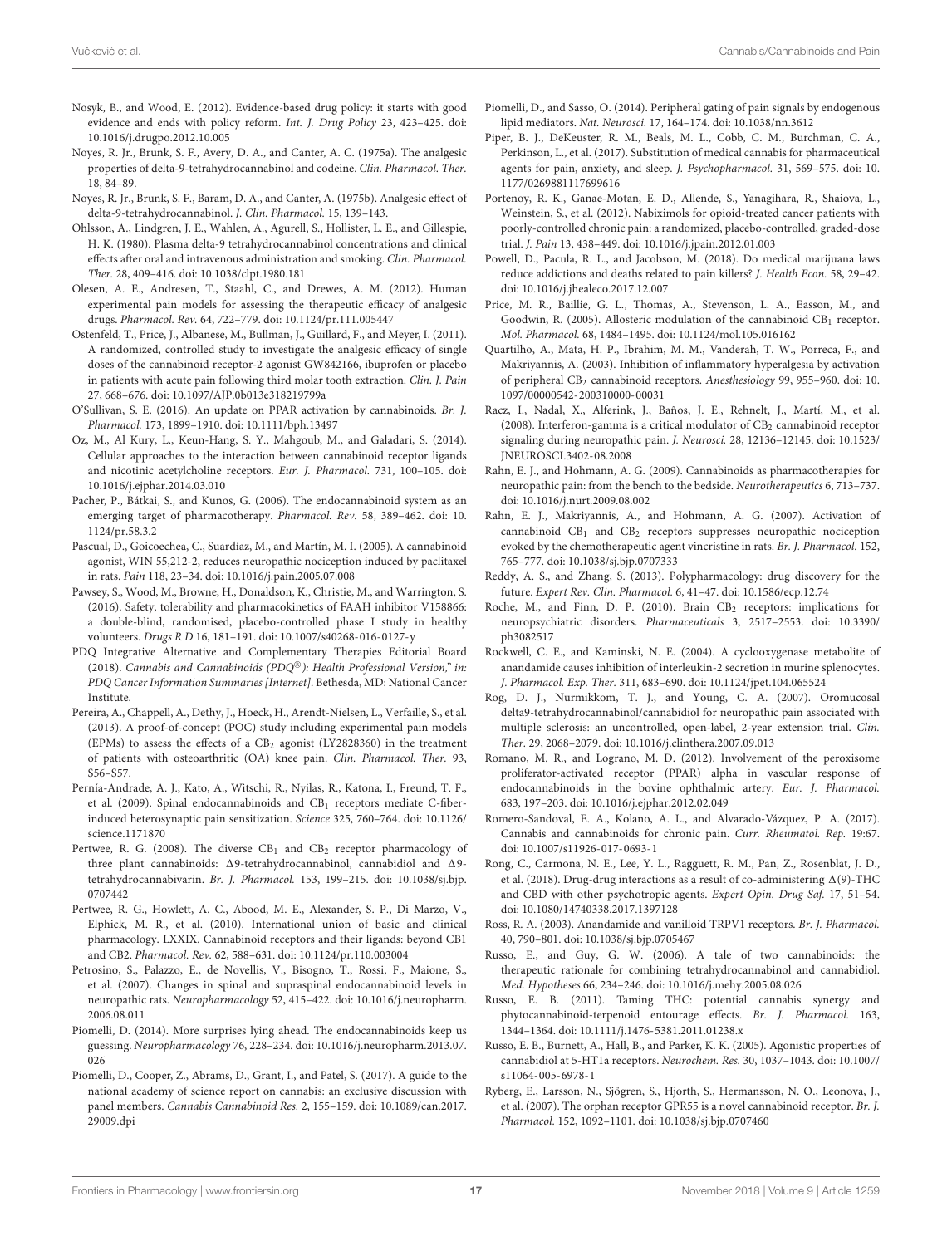- <span id="page-17-29"></span>Sagar, D. R., Kendall, D. A., and Chapman, V. (2008). Inhibition of fatty acid amide hydrolase produces PPAR-alpha-mediated analgesia in a rat model of inflammatory pain. Br. J. Pharmacol. 155, 1297–1306. [doi: 10.1038/bjp.2008.335](https://doi.org/10.1038/bjp.2008.335)
- <span id="page-17-31"></span>Sasso, O., Migliore, M., Habrant, D., Armirotti, A., Albani, C., and Summa, M. (2015). Multitarget fatty acid amide hydrolase/cyclooxygenase blockade suppresses intestinal inflammation and protects against nonsteroidal antiinflammatory drug-dependent gastrointestinal damage. FASEB J. 29, 2616– 2627. [doi: 10.1096/fj.15-270637](https://doi.org/10.1096/fj.15-270637)
- <span id="page-17-9"></span>Scavone, J. L., Sterling, R. C., and Van Bockstaele, E. J. (2013). Cannabinoid and opioid interactions: implications for opiate dependence and withdrawal. Neuroscience 248, 637–654. [doi: 10.1016/j.neuroscience.2013.04.034](https://doi.org/10.1016/j.neuroscience.2013.04.034)
- <span id="page-17-22"></span>Schlosburg, J. E., Carlson, B. L., Ramesh, D., Abdullah, R. A., Long, J. Z., Cravatt, B. F., et al. (2009). Lichtman AH. Inhibitors of endocannabinoid-metabolizing enzymes reduce precipitated withdrawal responses in THC-dependent mice. AAPS J. 11, 342–352. [doi: 10.1208/s12248-009-9110-7](https://doi.org/10.1208/s12248-009-9110-7)
- <span id="page-17-30"></span>Schuelert, N., Johnson, M. P., Oskins, J. L., Jassal, K., Chambers, M. G., and McDougall, J. J. (2011). Local application of the endocannabinoid hydrolysis inhibitor URB597 reduces nociception in spontaneous and chemically induced models of osteoarthritis. Pain 152, 975–981. [doi: 10.1016/j.pain.2010.11.025](https://doi.org/10.1016/j.pain.2010.11.025)
- <span id="page-17-38"></span>Serpell, M. G., Notcutt, W., and Collin, C. (2013). Sativex long-term use: an openlabel trial in patients with spasticity due to multiple sclerosis. J. Neurol. 260, 285–295. [doi: 10.1007/s00415-012-6634-z](https://doi.org/10.1007/s00415-012-6634-z)
- <span id="page-17-11"></span>Shi, B., Yang, R., Wang, X., Liu, H., Zou, L., and Hu, X. (2012). Inhibition of 5- HT(3) receptors-activated currents by cannabinoids in rat trigeminal ganglion neurons. J. Huazhong Univ. Sci. Technolog. Med. Sci. 32, 265–271. [doi: 10.1007/](https://doi.org/10.1007/s11596-012-0047-1) [s11596-012-0047-1](https://doi.org/10.1007/s11596-012-0047-1)
- <span id="page-17-10"></span>Sigel, E., Baur, R., Rácz, I., Marazzi, J., Smart, T. G., Zimmer, A., et al. (2011). The major central endocannabinoid directly acts at GABA(A) receptors. Proc. Natl. Acad. Sci. U.S.A. 108, 18150–18155. [doi: 10.1073/pnas.1113444108](https://doi.org/10.1073/pnas.1113444108)
- <span id="page-17-24"></span>Slivicki, R. A., Xu, Z., Kulkarni, P. M., Pertwee, R. G., Mackie, K., Thakur, G. A., et al. (2017). Positive allosteric modulation of cannabinoid receptor type 1 suppresses pathological pain without producing tolerance or dependence. Biol. Psychiatry [doi: 10.1016/j.biopsych.2017.06.032](https://doi.org/10.1016/j.biopsych.2017.06.032) [Epub ahead of print].
- <span id="page-17-14"></span>Small-Howard, A. L., Shimoda, L. M., Adra, C. N., and Turner, H. (2005). Anti-inflammatory potential of CB<sub>1</sub>-mediated cAMP elevation in mast cells. Biochem. J. 388, 465–473. [doi: 10.1042/BJ20041682](https://doi.org/10.1042/BJ20041682)
- <span id="page-17-19"></span>Smith, N. (2015). Transdermal Cannabinoid Patch. U.S. Patent No 20,150,297,556. Washington, DC: U.S.Patent and Trademark Office.
- <span id="page-17-5"></span>Srebro, D., Vučković, S., Milovanović, A., Košutić, J., Vujović, K. S., and Prostran, M. (2016). Magnesium in pain research: state of the art. Curr. Med. Chem. [Epub ahead of print].
- <span id="page-17-20"></span>Starowicz, K., and Finn, D. P. (2017). Cannabinoids and pain: sites and mechanisms of action. Adv. Pharmacol. 80, 437–475. [doi: 10.1016/bs.apha.2017.](https://doi.org/10.1016/bs.apha.2017.05.003) [05.003](https://doi.org/10.1016/bs.apha.2017.05.003)
- <span id="page-17-23"></span>Starowicz, K., Makuch, W., Osikowicz, M., Piscitelli, F., Petrosino, S., and Di Marzo, V. (2012). Spinal anandamide produces analgesia in neuropathic rats: possible CB<sub>1</sub>- and TRPV1-mediated mechanisms. Neuropharmacology 62, 1746–1755. [doi: 10.1016/j.neuropharm.2011.11.021](https://doi.org/10.1016/j.neuropharm.2011.11.021)
- <span id="page-17-15"></span>Starowicz, K., and Przewlocka, B. (2012). Modulation of neuropathic-pain-related behaviour by the spinal endocannabinoid/endovanilloid system. Philos. Trans. R. Soc. Lond. B Biol. Sci. 367, 3286–3299. [doi: 10.1098/rstb.2011.0392](https://doi.org/10.1098/rstb.2011.0392)
- <span id="page-17-8"></span>Staton, P. C., Hatcher, J. P., Walker, D. J., Morrison, A. D., Shapland, E. M., Hughes, J. P., et al. (2008). The putative cannabinoid receptor GPR55 plays a role in mechanical hyperalgesia associated with inflammatory and neuropathic pain. Pain 139, 225–236. [doi: 10.1016/j.pain.2008.04.006](https://doi.org/10.1016/j.pain.2008.04.006)
- <span id="page-17-27"></span>Sumariwalla, P. F., Gallily, R., Tchilibon, S., Fride, E., Mechoulam, R., and Feldmann, M. (2004). A novel synthetic, nonpsychoactive cannabinoid acid (HU-320) with antiinflammatory properties in murine collagen-induced arthritis. Arthritis Rheum. 50, 985–998. [doi: 10.1002/art.20050](https://doi.org/10.1002/art.20050)
- <span id="page-17-17"></span>Sun, Y., Alexander, S. P., Garle, M. J., Gibson, C. L., Hewitt, K., Murphy, S. P., et al. (2007). Cannabinoid activation of PPAR alpha; a novel neuroprotective mechanism. Br. J. Pharmacol. 152, 734–743. [doi: 10.1038/sj.bjp.0707478](https://doi.org/10.1038/sj.bjp.0707478)
- <span id="page-17-12"></span>Thomas, A., Baillie, G. L., Phillips, A. M., Razdan, R. K., Ross, R. A., and Pertwee, R. G. (2007). Cannabidiol displays unexpectedly high potency as an antagonist of CB<sub>1</sub> and CB<sub>2</sub> receptor agonists in vitro. Br. J. Pharmacol. 150, 613-623. [doi: 10.1038/sj.bjp.0707133](https://doi.org/10.1038/sj.bjp.0707133)
- <span id="page-17-6"></span>Tomić, M., Pecikoza, U., Micov, A., Vučković, S., and Stepanović-Petrović, R. (2018). Antiepileptic drugs as analgesics/adjuvants in inflammatory pain:

current preclinical evidence. Pharmacol. Ther. [doi: 10.1016/j.pharmthera.2018.](https://doi.org/10.1016/j.pharmthera.2018.06.002) [06.002](https://doi.org/10.1016/j.pharmthera.2018.06.002) [Epub ahead of print].

- <span id="page-17-21"></span>Toth, C. C., Jedrzejewski, N. M., Ellis, C. L., and Frey, W. H. (2010). Cannabinoidmediated modulation of neuropathic pain and microglial accumulation in a model of murine type I diabetic peripheral neuropathic pain. Mol. Pain 6:16. [doi: 10.1186/1744-8069-6-16](https://doi.org/10.1186/1744-8069-6-16)
- <span id="page-17-25"></span>Turcotte, C., Blanchet, M. R., Laviolette, M., and Flamand, N. (2016). The CB<sub>2</sub> receptor and its role as a regulator of inflammation. Cell. Mol. Life Sci. 73, 4449–4470. [doi: 10.1007/s00018-016-2300-4](https://doi.org/10.1007/s00018-016-2300-4)
- <span id="page-17-16"></span>Vaughan, C. W., and Christie, M. J. (2005). Retrograde signalling by endocannabinoids. Handb. Exp. Pharmacol. 168, 367–383. [doi: 10.1007/3-540-](https://doi.org/10.1007/3-540-26573-2_12) [26573-2\\_12](https://doi.org/10.1007/3-540-26573-2_12)
- <span id="page-17-26"></span>Vincent, L., Vang, D., Nguyen, J., Benson, B., Lei, J., and Gupta, K. (2016). Cannabinoid receptor-specific mechanisms to alleviate pain in sickle cell anemia via inhibition of mast cell activation and neurogenic inflammation. Haematologica 101, 566–577. [doi: 10.3324/haematol.2015.136523](https://doi.org/10.3324/haematol.2015.136523)
- <span id="page-17-7"></span>Volkow, N. D., Compton, W. M., and Weiss, S. R. (2014). Adverse health effects of marijuana use. N. Engl. J. Med. 371:879. [doi: 10.1056/NEJMc1407928](https://doi.org/10.1056/NEJMc1407928)
- <span id="page-17-2"></span>Vučković, S., Prostran, M., Ivanović, M., Dosen-Mićović, L. J., Todorović, Z., Nesić, Z., et al. (2009). Fentanyl analogs: structure-activity-relationship study. Curr. Med. Chem. 16, 2468–2474. [doi: 10.2174/092986709788682074](https://doi.org/10.2174/092986709788682074)
- <span id="page-17-3"></span>Vučković, S., Savić Vujović, K., Srebro, D., Medić, B., and Ilić-Mostić, T. (2016). Prevention of renal complications induced by non-steroidal antiinflammatory drugs. Curr. Med. Chem. 23, 1953–1964. [doi: 10.2174/](https://doi.org/10.2174/0929867323666160210125920) [0929867323666160210125920](https://doi.org/10.2174/0929867323666160210125920)
- <span id="page-17-0"></span>Vučković, S., Tomic, M., Stepanovic-Petrovic, R., Ugresic, N., Prostran, M., and Boskovic, B. (2006). Peripheral antinociception by carbamazepine in an inflammatory mechanical hyperalgesia model in the rat: a new target for carbamazepine? J. Pharmacol. Sci. 100, 310–314. [doi: 10.1254/jphs.SCE05003X](https://doi.org/10.1254/jphs.SCE05003X)
- <span id="page-17-1"></span>Vučković, S. M., Tomić, M. A., Stepanović-Petrović, R. M., Ugresić, N., Prostran, M. S., and Boskovic, B. (2006). The effects of alpha2-adrenoceptor agents on ´ anti-hyperalgesic effects of carbamazepine and oxcarbazepine in a rat model of inflammatory pain. Pain 125, 10–19. [doi: 10.1016/j.pain.2006.04.023](https://doi.org/10.1016/j.pain.2006.04.023)
- <span id="page-17-4"></span>Vučković, S. M., Savić Vujović, K. R., Srebro, D. P., Medić, B. M., Stojanović, R.-M., Vučetić, C. S., et al. (2015). The antinociceptive efficacy of morphineketamine-magnesium combination is influenced by the order of medication administration. Eur. Rev. Med. Pharmacol. Sci. 19, 3286–3294.
- <span id="page-17-37"></span>Wade, D. T., Makela, P. M., House, H., Bateman, C., and Robson, P. (2006). Long-term use of a cannabis-based medicine in the treatment of spasticity and other symptoms in multiple sclerosis. Mult. Scler. 12, 639–645. [doi: 10.1177/](https://doi.org/10.1177/1352458505070618) [1352458505070618](https://doi.org/10.1177/1352458505070618)
- <span id="page-17-13"></span>Wade, D. T., Robson, P., House, H., Makela, P., and Aram, J. (2003). A preliminary controlled study to determine whether whole-plant cannabis extracts can improve intractable neurogenic symptoms. Clin. Rehabil. 17, 21–29. [doi: 10.](https://doi.org/10.1191/0269215503cr581oa) [1191/0269215503cr581oa](https://doi.org/10.1191/0269215503cr581oa)
- <span id="page-17-28"></span>Walker, J. M., Hohmann, A. G., Martin, W. J., Strangman, N. M., Huang, S. M., and Tsou, K. (1999). The neurobiology of cannabinoid analgesia. Life Sci. 65, 665–673. [doi: 10.1016/S0024-3205\(99\)00289-1](https://doi.org/10.1016/S0024-3205(99)00289-1)
- <span id="page-17-18"></span>Wall, M. E., Sadler, B. M., Brine, D., Taylor, H., and Perez-Reyes, M. (1983). Metabolism, disposition, and kinetics of delta-9-tetrahydrocannabinol in men and women. Clin. Pharmacol. Ther. 34, 352–363. [doi: 10.1038/clpt.1983.179](https://doi.org/10.1038/clpt.1983.179)
- <span id="page-17-34"></span>Wallace, M. S., Marcotte, T. D., Umlauf, A., Gouaux, B., and Atkinson, J. H. (2015). Efficacy of inhaled cannabis on painful diabetic neuropathy. J. Pain 16, 616–627. [doi: 10.1016/j.jpain.2015.03.008](https://doi.org/10.1016/j.jpain.2015.03.008)
- <span id="page-17-35"></span>Wang, T., Collet, J. P., Shapiro, S., and Ware, M. A. (2008). Adverse effects of medical cannabinoids: a systematic review. CMAJ 178, 1669–1678. [doi: 10.1503/](https://doi.org/10.1503/cmaj.071178) [cmaj.071178](https://doi.org/10.1503/cmaj.071178)
- <span id="page-17-32"></span>Ward, S. J., McAllister, S. D., Kawamura, R., Murase, R., Neelakantan, H., and Walker, E. A. (2014). Cannabidiol inhibits paclitaxel-induced neuropathic pain through 5-HT(1A) receptors without diminishing nervous system function or chemotherapy efficacy. Br. J. Pharmacol. 171, 636–645. [doi: 10.1111/bph.](https://doi.org/10.1111/bph.12439) [12439](https://doi.org/10.1111/bph.12439)
- <span id="page-17-36"></span>Ware, M. A., Wang, T., Shapiro, S., Collet, J. P., and Compass study team (2015). Cannabis for the management of pain: assessment of safety study (COMPASS). J. Pain 16, 1233–1242. [doi: 10.1016/j.jpain.2015.07.014](https://doi.org/10.1016/j.jpain.2015.07.014)
- <span id="page-17-33"></span>Whiting, P. F., Wolff, R. F., Deshpande, S., Di Nisio, M., Duffy, S., Hernandez, A. V., et al. (2015). Cannabinoids for medical use: a systematic review and meta-analysis. JAMA 313, 2456–2473. [doi: 10.1001/jama.2015.6358](https://doi.org/10.1001/jama.2015.6358)